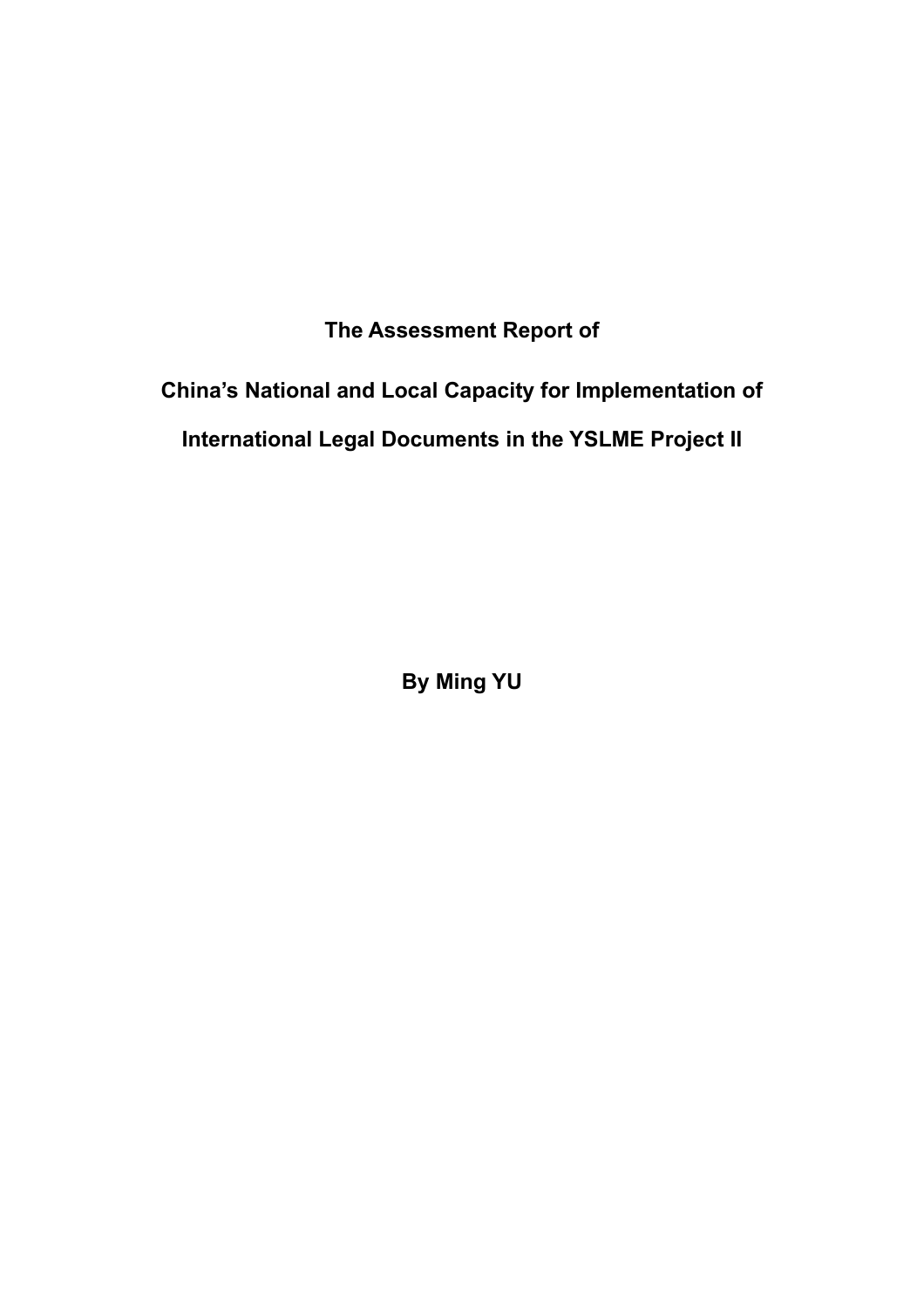| Chapter 1. The Assessment of China's National and Local Capacity for     |
|--------------------------------------------------------------------------|
|                                                                          |
| 1.1 Assessment of China's Capacity for Implementation of UNCLOS 13       |
| 1.1.1 The 2018 Institutional Reform of Central Government13              |
|                                                                          |
| 1.1.3 The Assessment to Current Marine Management System20               |
| 1.2 Capacity Needs for Implementation of UNCLOS22                        |
| 1.2.1 The duties of administrative department need to be clearly defined |
|                                                                          |
| 1.2.2 The overall planning function needs to be strengthened23           |
| 1.2.3 A synthetical coordination mechanism needs to be established 23    |
|                                                                          |
| Chap. 2 The Assessment of China's National and Local Capacity for        |
|                                                                          |
| 2.1 Assessment of China's Capacity for Implementation of CBD and RAMSA   |
|                                                                          |
| 2.1.1 China's responsibilities under the CBD and RAMSA 25                |

### **Content**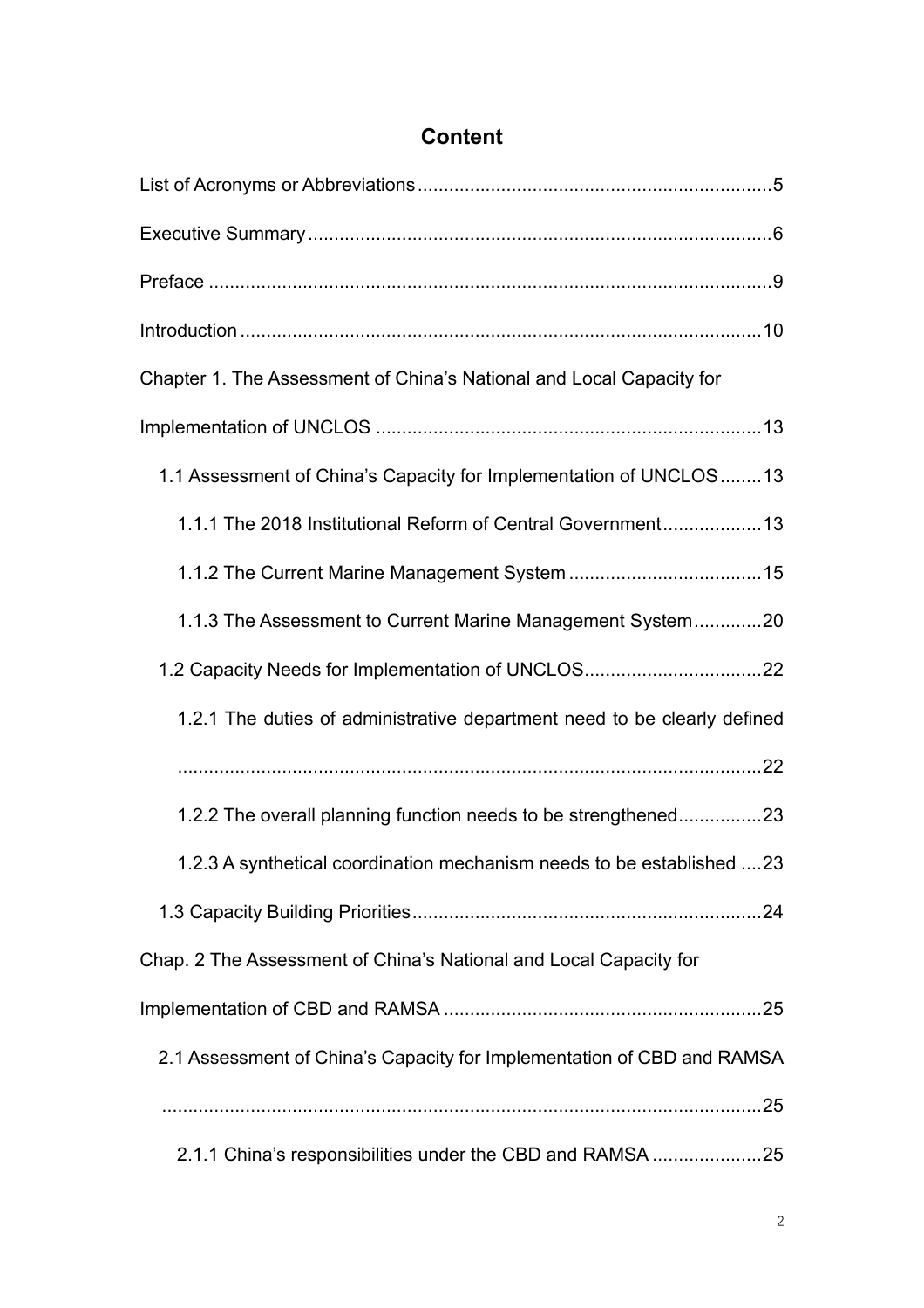| 2.1.3 China's capacity for implementation of CBD and RAMSA29          |  |
|-----------------------------------------------------------------------|--|
| 2.2 China's Capacity Need for Implementation of CBD and RAMSA 32      |  |
| 2.2.1 Relevant laws, regulations and mechanisms32                     |  |
| 2.2.2 Capacities for surveying and monitoring biodiversity 32         |  |
|                                                                       |  |
| 2.2.4 Scientific research, public awareness and education 33          |  |
|                                                                       |  |
|                                                                       |  |
| Chap. 3 The Assessment of China's National and Local Capacity for     |  |
|                                                                       |  |
|                                                                       |  |
| 3.1 Assessment of China's Capacity for Implementation of the UNFCCC35 |  |
|                                                                       |  |
| 3.1.2 China's climate change management framework 37                  |  |
| 3.1.3 China's capacity for implementation of UNFCCC 38                |  |
| 3.2 China's Capacity Need for Implementation of UNFCCC 40             |  |
| 3.2.1 Develop National Programs to Mitigate Climate Change40          |  |
|                                                                       |  |
|                                                                       |  |
|                                                                       |  |
|                                                                       |  |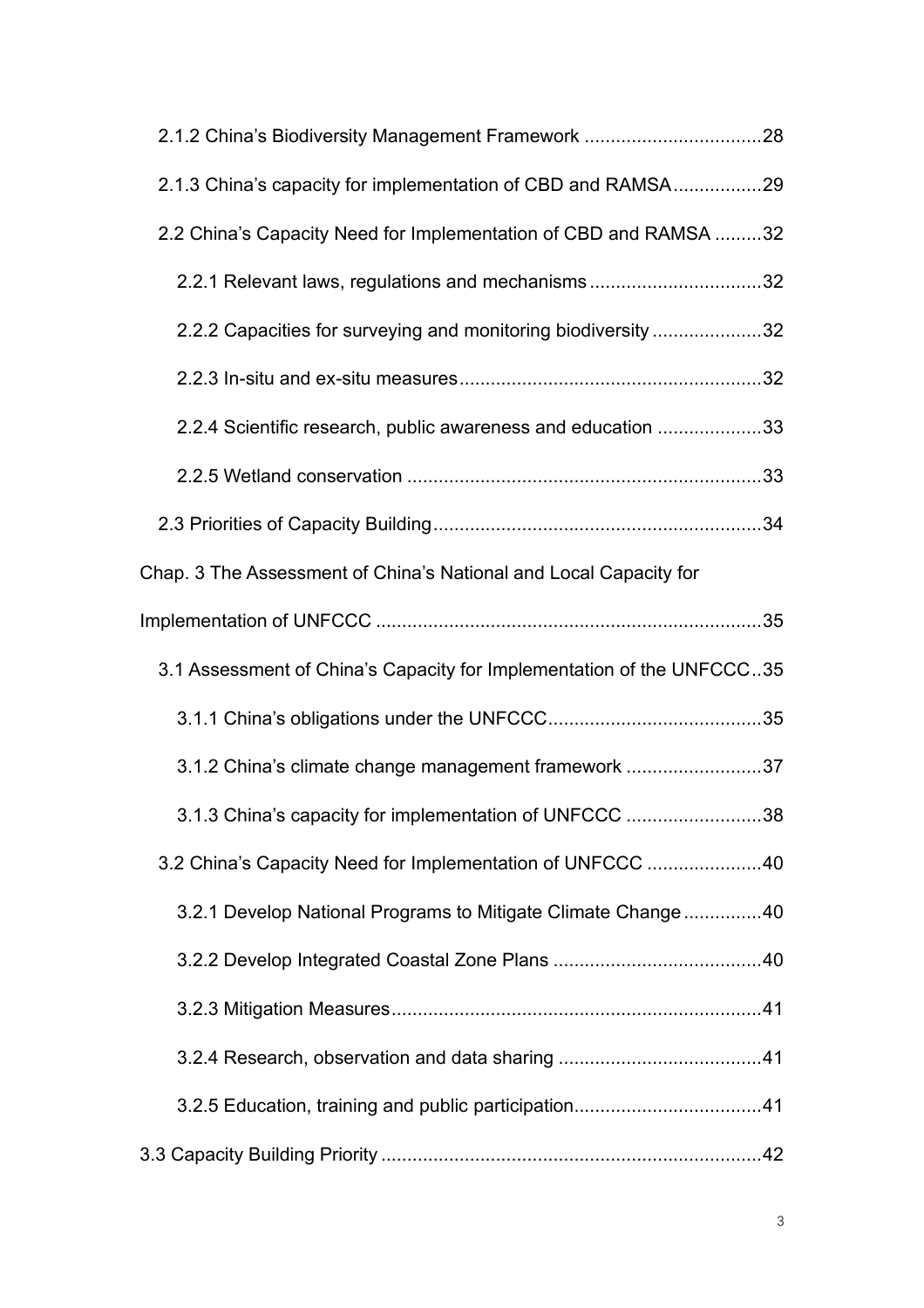| Chap. 4 The Assessment of China's National and Local Capacity for     |
|-----------------------------------------------------------------------|
| Implementation of FAO Code of Conduct for Responsible Fishing43       |
| 4.1 Assessment of China's Capacity for Implementation of the FAO CCRF |
|                                                                       |
| 4.1.1 Suggested management actions under the FAO CCRF 43              |
| 4.1.2 China's Management Framework of Fisheries47                     |
| 4.1.3 China's Capacity for Implementation of FAO CCRF 49              |
| 4.2 Capacity needs for Implementation of FAO CCRF 53                  |
|                                                                       |
| 4.2.2 Capacity Need for Responsible Fishing Operation 54              |
| 4.2.3 Capacity Need for Responsible Mariculture54                     |
| 4.2.4 Capacity Need for Other Issues in Responsible Fisheries55       |
|                                                                       |
|                                                                       |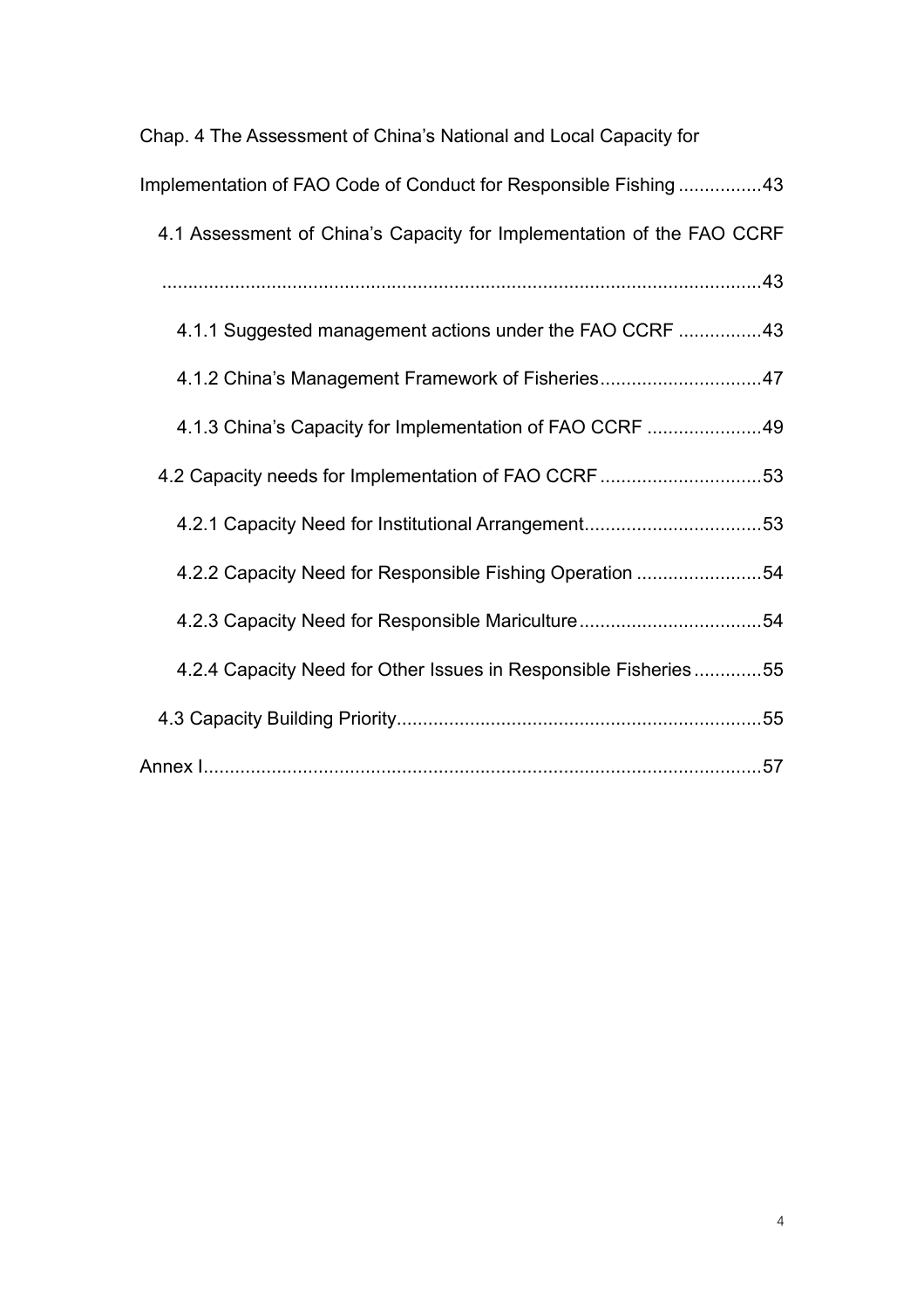### List of Acronyms or Abbreviations

| APF             | <b>Armed Police Forces</b>                                       |  |  |
|-----------------|------------------------------------------------------------------|--|--|
| CBD             | Convention on Biological Diversity and its protocols             |  |  |
| <b>CCG</b>      | China Coast Guards                                               |  |  |
| <b>FAO CCRF</b> | FAO Code of Conduct for Responsible Fisheries                    |  |  |
| MARA            | Ministry of Agriculture and Rural Affairs                        |  |  |
| MEE             | Ministry of Ecological Environment                               |  |  |
| MEP             | Ministry of Environmental Protection                             |  |  |
| <b>MLR</b>      | Ministry of Land and Resources                                   |  |  |
| MNR             | <b>Ministry of Natural Resources</b>                             |  |  |
| MOA             | Ministry of Agriculture                                          |  |  |
| МОТ             | Ministry of Transport                                            |  |  |
| NBSAP           | National Biodiversity Strategy and Action Plan                   |  |  |
| <b>NDRC</b>     | National Development and Reform Commission                       |  |  |
| PA              | <b>Protected Area</b>                                            |  |  |
| RAMSA           | Convention on Wetlands of International Importance Especially as |  |  |
|                 | <b>Waterfowl Habitat</b>                                         |  |  |
| <b>RWG</b>      | <b>Regional Working Group</b>                                    |  |  |
| SC              | <b>State Council</b>                                             |  |  |
| SFGA            | State Forestry and Grassland Administration                      |  |  |
| SOA             | <b>State Oceanic Administration</b>                              |  |  |
| SOC             | <b>State Ocean Commission</b>                                    |  |  |
| <b>UNFCCC</b>   | United Nations Framework Convention on Climate Change            |  |  |
| <b>UNCLOS</b>   | United Nations Convention on the Law of the Sea                  |  |  |
|                 |                                                                  |  |  |

**YSLME** Yellow Sea Large Marine Ecosystem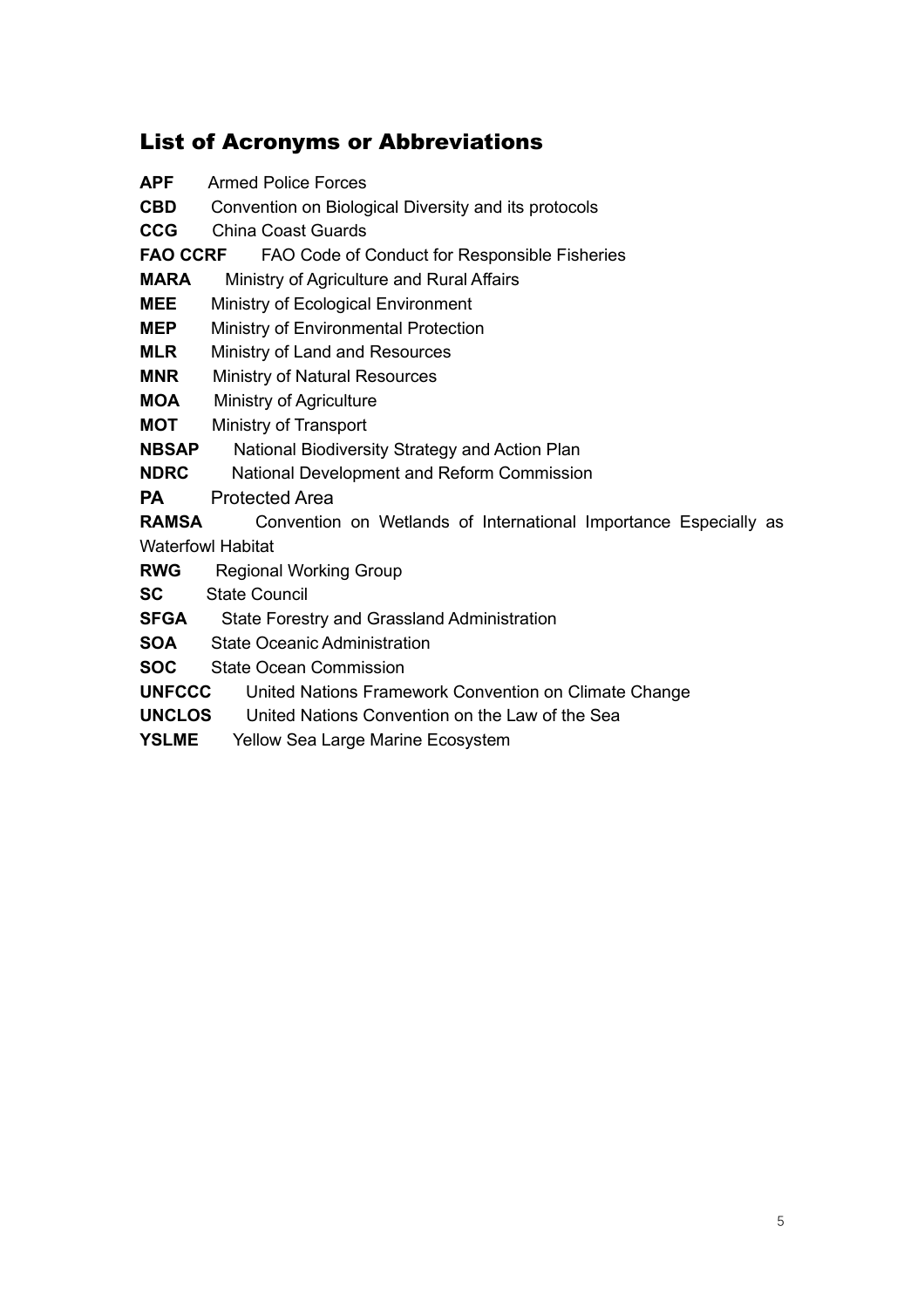### Executive Summary

"Ensuring a sustainable regional and national cooperation for ecosystem-based management, based on strengthened institutional structures and improved knowledge for decision-making" is one of the objectives of the YSLME Phase II Project. As one aspect to achieve the objective, the project seeks to improve the compliance with regional and international treaties, agreements and guidelines by participating countries in the Yellow Sea.

This assessment report focused on China's national and local capacity in implementing of existing international legal and regional treaties and guidelines, such as the UNCLOS, CBD, RAMSA, UNFCCC and FAO Code of Conduct, and tried to develop a possible capacity development plan.

The report first evaluated the need for capacity building to comply with the UNCLOS. UNCLOS is regarded as the constitution of the ocean, as it provides a basic international legal framework for the governance of ocean. As "integrated ocean management" theory is one of the most important contributions from UNCLOS, the assessment of capacity needs to implement UNCLOS was concentrated on whether the current marine management system provide a framework for integrated ocean management.

China's marine management system has gone through a big change this year, as the 2018 central government reform has concentrated the scattered responsibilities of the former different government departments into two new ministries: The Ministry of Ecological Environment (MEE), and the Ministry of Natural Resources (MNR). MEE will adopt most of the responsibilities of the Ministry of Environmental Protection (MEP), and incorporate pollution control functions from State Oceanic Administration (SOA). MNR, on the other hand, will merge the natural resources management responsibilities that used to belong to the SOA, and SOA will be eliminated.

Therefore, after the restructuring, in the central government level, MNR (utilization and management of marine resources and planning of marine space), MEE (prevention and control of marine pollution), Ministry of Agriculture and Rural Affairs (fisheries management), Ministry of Transport (fishing boat management), and China Coast Guard (law implementation) excise the main administrative power over the sea. In the local level, Liaoning province has restructured its management structure to be consistent with the central reform, Shandong has kept its structure of combining ocean administration with fishery management, while Jiangsu's plan hasn't been revealed.

The reform promotes ecological civilization, holistic management and sector-based management and strengthened the enforcement of law, but it also left some problems unsolved, including lacking of over-all planning, lacking of coordination among different administrative departments, lacking of specified restructuring plan for local governments.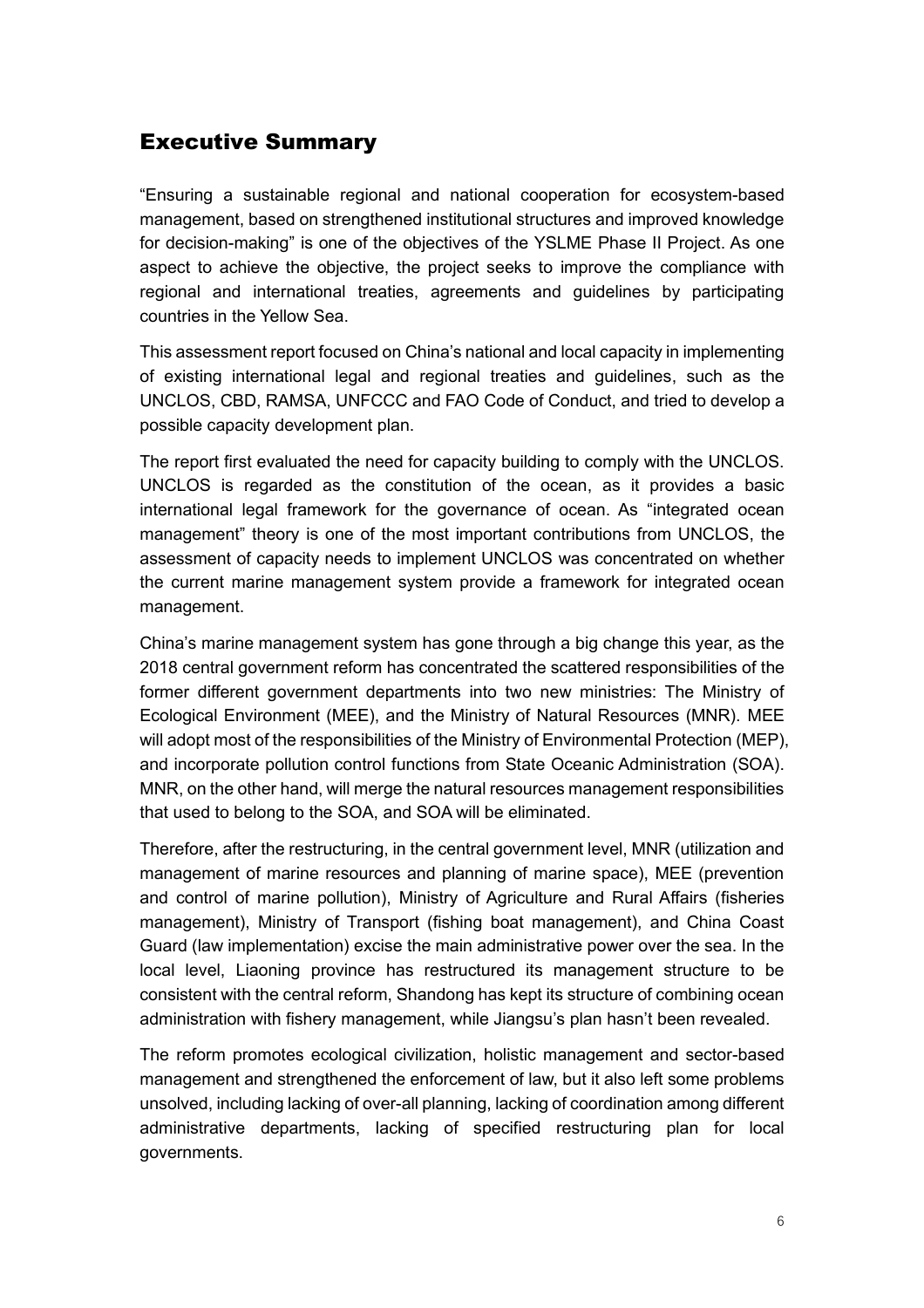Hence, to promote the integrated management and enhance the capacity for implementation of UNCLOS, the duties of administrative department need to be clearly defined, the overall planning function needs to be strengthened and a synthetical coordination mechanism needs to be established.

The 2<sup>nd</sup> Chapter is an assessment of capacity needs to comply with CBD and RAMSA. China has established a sector-based management system, as well as a crosssectoral working mechanisms. Besides the administrative structure, China has put a great effort on biodiversity conservation, including developing national policy, strategy or programmes; identifying and monitoring the components of biodiversity; carrying out various in-situ and ex-situ conservation measures; carrying out scientific research and training and promoting public awareness and education etc.

Though the Government of China has made tremendous progress into biodiversity conservation, gaps are still big as China has huge land areas, rich biodiversity and daunting challenges for biodiversity conservation. To fully implement the CBD and RAMSA, the following capacities are to be constructed: 1) developing relevant laws, regulations and mechanisms; 2) surveying and monitoring biodiversity; 3) carrying out In-situ and ex-situ measures continuously; 4) promoting Scientific research, public awareness and education; 5) carrying out measures to conserve wetland.

The 3rd Chapter is an assessment of capacity needs to comply with UNFCCC. The implementation of UNFCCC involves many industries, while speaking of ocean and coastal areas, the capacity needs mainly lie in ocean monitoring and forecast, prediction and adaption of disasters and emergency response of hazards. China established the National Leading Group on Climate Change in 2007, consisting of representatives from 20 relevant ministries and institutions. Department of Climate Change created under NDRC carries out the routine work for the National Leading Group on Climate Change. In the 2018 central government reform, the responsibility to address climate change was moved to MEE and the Department of Climate Change was established within MEE.

China has put a great effort to fight against climate change and implement the UNFCCC, including issuing the National Plan on Climate Change (2014-2020), developing overall plan for the protection and utilization of coastal zone in the provincial level, taking mitigation and adaption measures, enhancing research and education etc.

However, as a developing country, China has stronger demands for capacity building in the following areas: 1) enhancing the assessment on the implementation of national plans, programs and measures; 2) developing integrated coastal zone plans in local level; 3) improving the emergency response on extreme weather and climate events; 4) enhancing research, observation and data sharing; 5) improving education, training and public participation.

The 4<sup>th</sup> Chapter is an assessment of capacity needs to meet with the FAO CCRF. As the CCRF is not a legally-binding document, there are not compulsory responsibilities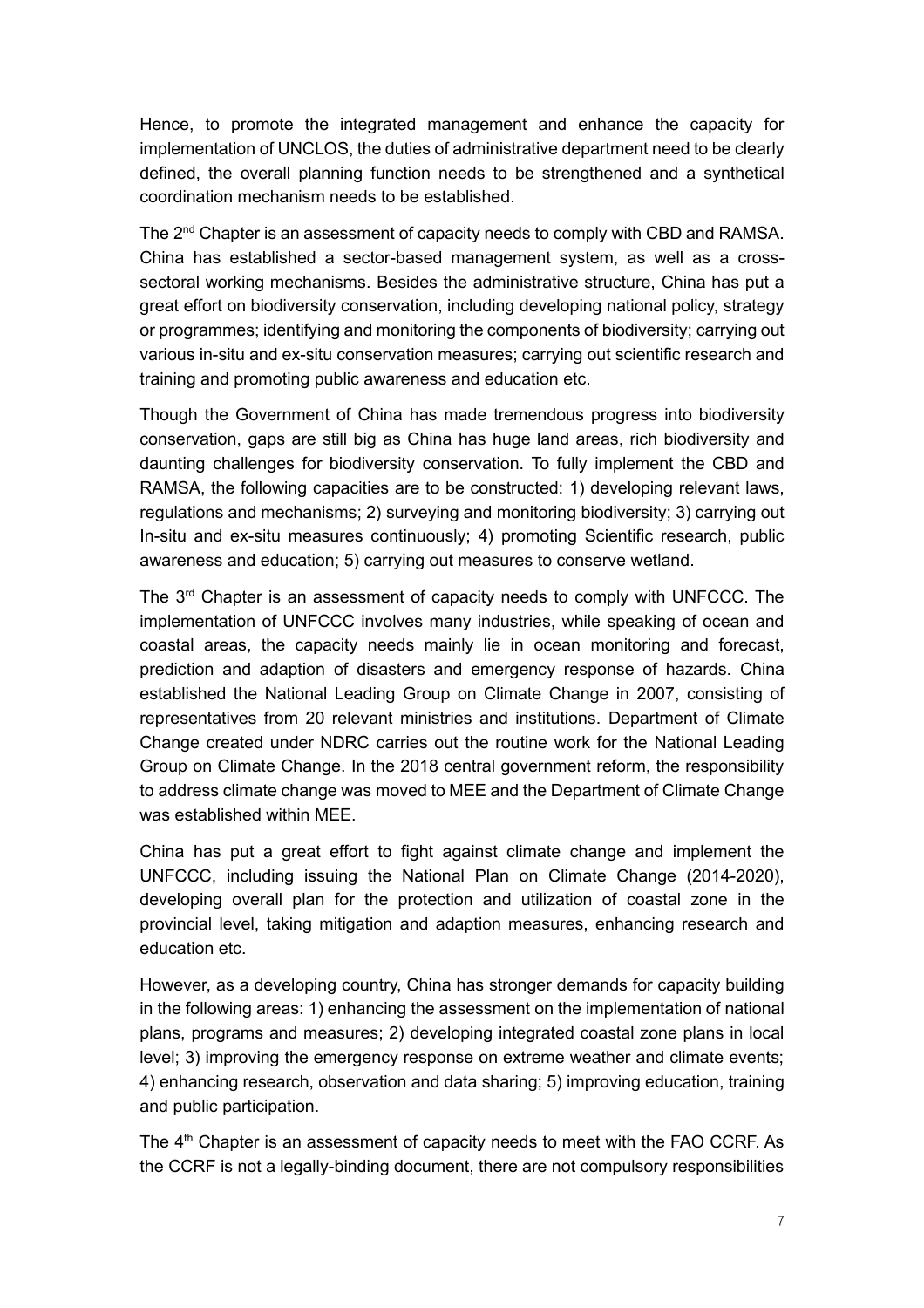that each State needs to obey, but China has done a lot based on this widely recognized management guideline. In responsible fishery, Chinese government has carried out double control of fishing vessels, stricter gear regulation, summer fishing moratorium, environmental monitoring in fishing waters, proliferation of aquatic resources, establishing an ecosystem compensation system on projects affected fishery areas. In sustainable mariculture, Chinese government has promoted the construction and management of aquatic germplasm resource reserve, the construction of marine ranches, and conducted general survey on pollution caused by mariculture activities.

The capacity needs for institutional arrangement are most strong in self-management of fisherman and law enforcement. To enhance the self-management of fisherman, more management duties should be devoluted to fisherman organizations. While for law enforcement, enhancing the construction of fishing port as a major law enforcement battlefield for fishing boat, gears and fish catch should be emphasized besides career training and the establishment of record system.

In responsible fishing operation, it is needed to continuously control fishing capacity,

enhance fishing boat management and increase the monitoring and assessment of

fishery resources. In responsible mariculture, capacities to better manage the nature reserve, promote proliferation and releasing and promote scientific mariculture are needed to be improved. In areas other than the above two, needs for enhancing education and public awareness, improving ecological compensation system should also be promoted.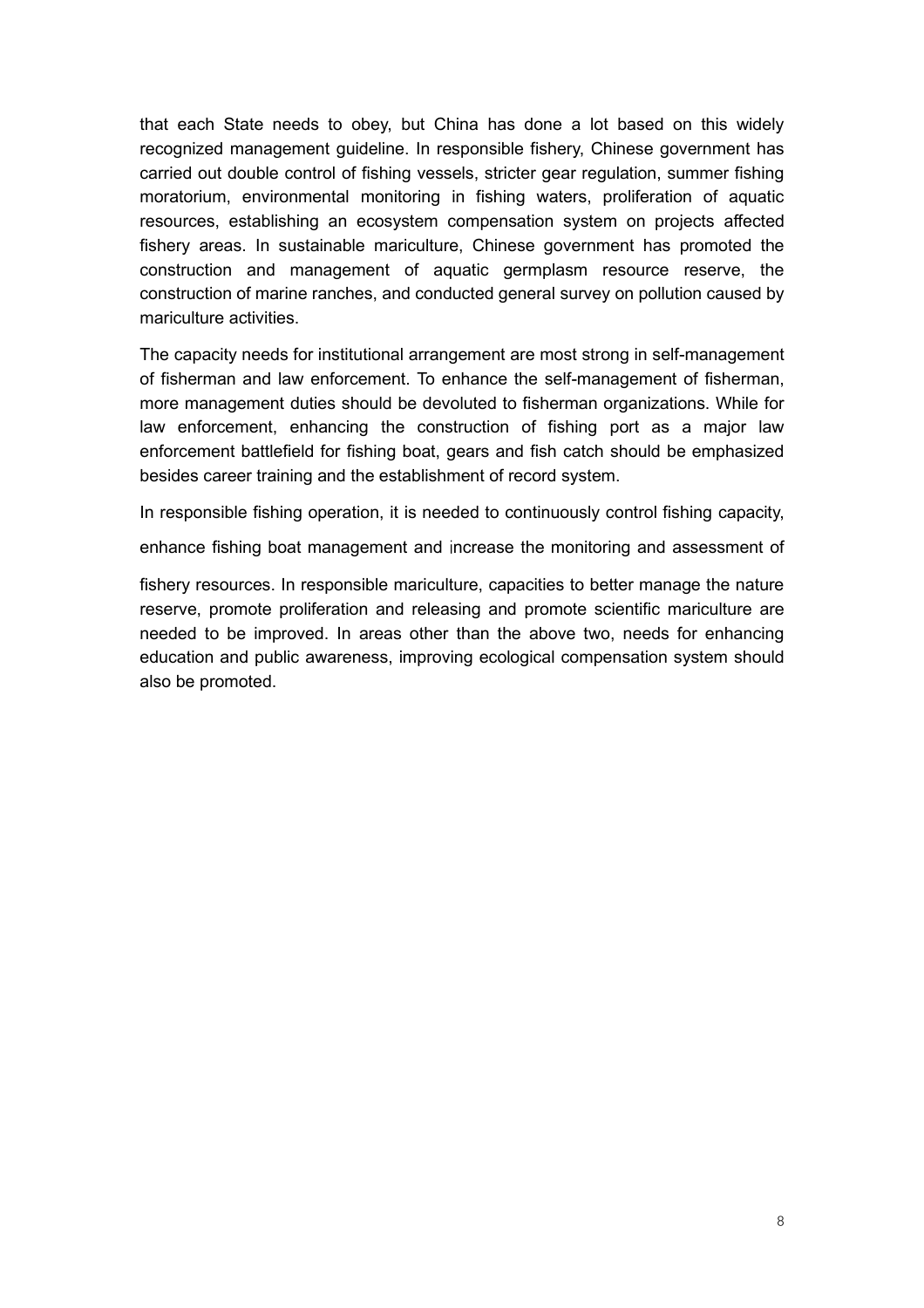### Preface

The Yellow Sea Large Marine Ecosystem (YSLME) is one of the 66 large marine ecosystems (LMEs) in the world, with three coastal countries, namely PR China, RO Korea and DPR Korea. The regional efforts promoted by the UNDP/GEF YSLME Project to address environmental challenges in the Yellow Sea (YS) started from the beginning of the 21st century and, as one of the achievements, brought in the Yellow Sea Large Marine Ecosystem Strategic Action Programme (YSLME SAP) adopted by PR China and RO Korea with support of DPR Korea. One of the assistance programs to implement the SAP is the UNDP/GEF/UNOPS project entitled Implementing the Strategic Action Programme for the Yellow Sea Large Marine Ecosystem: Restoring Ecosystem Goods and Services and Consolidation of a Long-term Regional Environmental Governance Framework, or the UNDP/GEF YSLME Phase II Project.

One of the objectives of the YSLME Phase II Project is to "ensure a sustainable regional and national cooperation for ecosystem-based management, based on strengthened institutional structures and improved knowledge for decision-making". As one aspect to achieve the objective, the project seeks to improve the compliance with regional and international treaties, agreements and guidelines by participating countries in the Yellow Sea.

Followed *the Assessment Report on China's Legal Framework in Compliance with the International and Regional Legal Instruments for the Implementation of SAP in the YSLME Project II*, this assessment report focuses on China's national and local capacity in implementing of existing international legal and regional treaties and guidelines and the possible capacity development plan.

The report is composed of three parts:

(1) Summarize the current national and local capacity for implementing of existing international and regional treaties and guidelines, such as the UNCLOS, CBD, RAMSA, UNFCCC and FAO Code of Conduct, and analyze the level of capacity development by pointing out the strong points as well as the areas that need further development;

(2) Assess the capacity needs for implementing of existing international and regional treaties and guidelines, and list priority areas of capacity building;

(3) Provide a capacity development plan with identification of partners, stakeholders and availability of experts.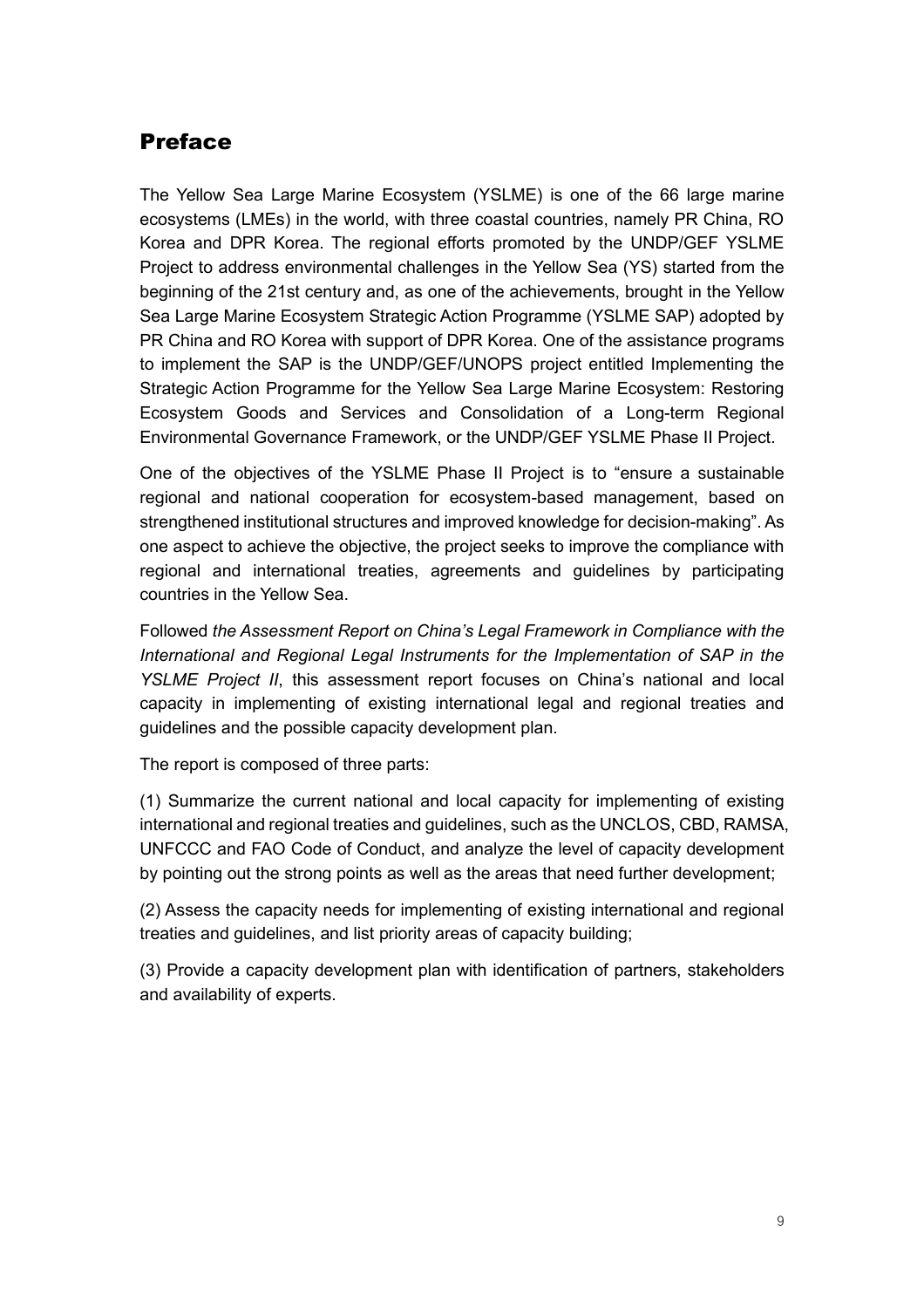### Introduction

This assessment report aims to improve the implementation of international and regional treaties and guidelines, in particular to strengthen the national and local capacity to enforce the international and domestic laws.

### • **Scope of Research**

The report focuses on the capacity needs at institutional and individual levels for China to implement and enforce international conventions, agreements and guidelines, including: (1) United Nations Convention on the Law of the Sea (UNCLOS); (2) Convention on Biological Diversity and its protocols (CBD); (3) Convention on Wetlands of International Importance Especially as Waterfowl Habitat (RAMSA); (4) United Nations Framework Convention on Climate Change (UNFCCC) and its protocols; and (5) FAO Code of Conduct for Responsible Fisheries (FAO CCRF). These international legal documents cover a wide range of issues and their fully implementations require a comprehensive capacity development plan. However, due to the limited time and resources, the scope of this research will be narrowed to: (1) Capacities that directly relate to marine environmental protection and sustainable usage of marine resources, particularly fisheries and biological resources. Capacities which are vital for the implementation of certain conventions or agreements, but have less connections with marine environment and resources protection, such as economic capacity for the implementation of UNFCCC, will not be assessed here. (2) Capacities that are needed to deal with transboundary priority issues in the Yellow Sea Large Marine Ecosystem (YSLME) region. Capacities which are needed to deal with marine environmental and resources protection issues that are not typical in the YSLME region, such as restoration of mangrove coastal wetlands, will not be addressed here. (3) Capacities that lie in the area of governance. Firstly, because it is an outcome from the Regional Working Group (RWG) of Governance of the YSLME, which works on to improve the management tools from the social science point of view. Secondly, the scientific capacities for implementation of international conventions are focused by other RWGs, e.g. RWG-Fishery, RWG-Pollution, RWG-Biodiversity etc. Thirdly, the capacity need in legislation has already been covered in the *Assessment Report on China's Legal Framework in Compliance with the International and Regional Legal Instruments for the Implementation of SAP in the YSLME Project II*, therefore will not be touch upon in this report. Although the parts on "capacity assessment" and "capacity need" might give a general picture on the implementation capacity including science and technology, the "capacity building priority" part will concentrate on social science activities except activities in legislation.

### • **Methodology of Research**

In this assessment report, capacity is categorized at three levels, systemic, institutional and individual. As it is difficult for this research to develop a set of indicators to reflect the current status of capacity and to assess effectiveness of capacity building activities,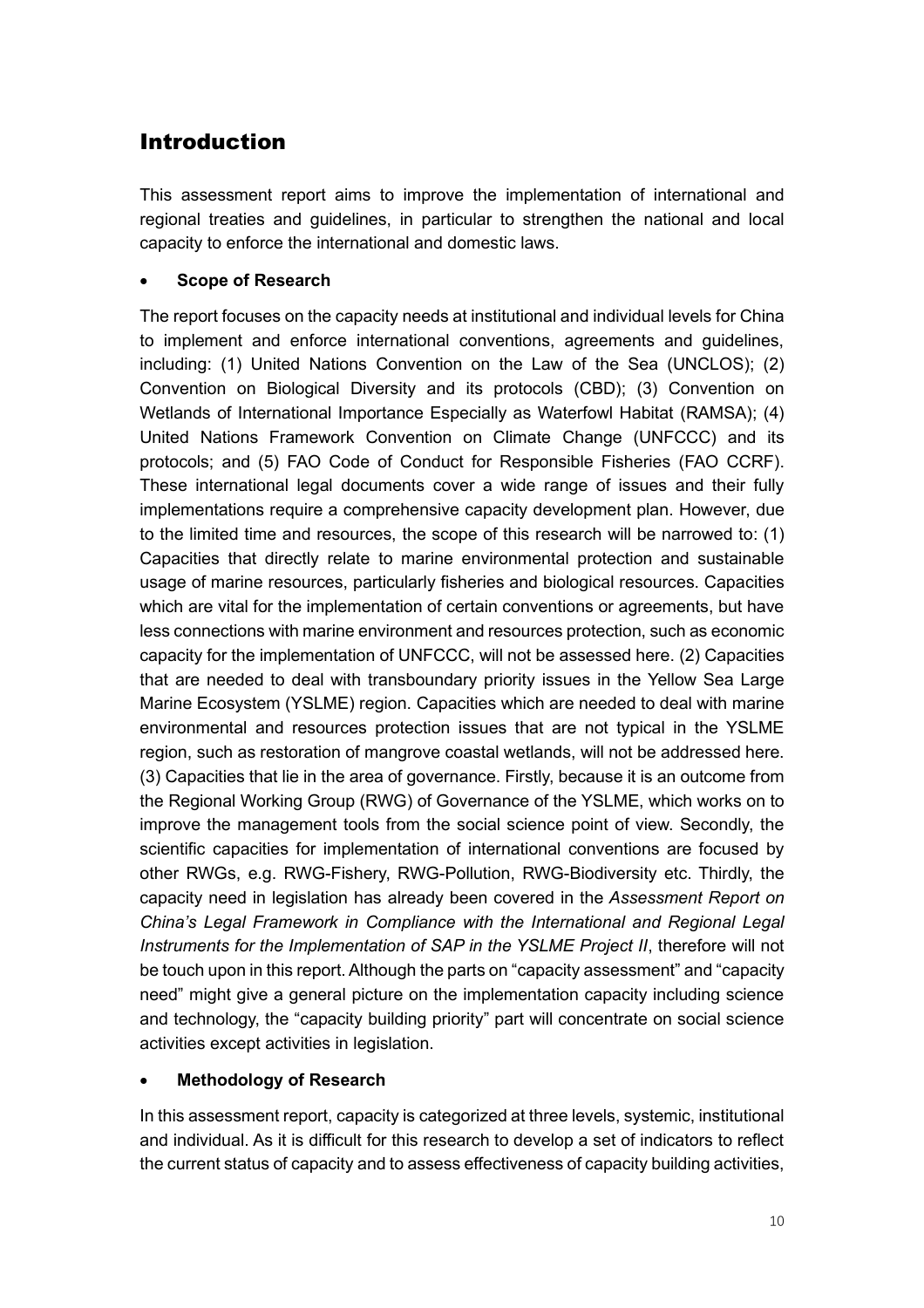the assessment of needs for capacity building in China is produced mainly based on the literature study of many national reports and experiences and knowledge from experts through interviews and communications with different representatives of stakeholders, including officials at national, provincial and city levels, leaders of civil organizations, managers and engineers from enterprises, as well as researchers from academic institutions.

#### • **Structure of Research**

This report consists of four chapters and one annex, among which the previous four chapters are the separate assessments of needs for capacity building to comply with the UNCOLS, CBD and RAMSA, UNFCCC and FAO CCRF, and the Annex is a capacity building plan that wraps up the suggested activities.

The  $1<sup>st</sup>$  Chapter is an assessment of need for capacity building to comply with the UNCLOS. UNCLOS is regarded as the constitution of the ocean, as it provides a basic international legal framework for the governance of ocean. It never be regarded as a pure international convention for marine environmental and resources protection, as marine environmental protection and resources management are only two of the topics that it touches upon. The responsibilities of States on marine environmental protection and resources management are mainly include : (1) conservation and utilization of natural resources;(2) pollution control;(3) global and regional cooperation; (4) monitoring and environmental assessment; and (5) international rules and national legislation to prevent, reduce and control pollution from the marine environment; (6) enforcement of law etc. These responsibilities are very general in nature, and many of them are broken down in details and reflected by subsequent specific international conventions, agreements or guidelines. For example, the responsibilities of conservation and utilization of natural resources are required in those regional fishery agreements and FAO CCRF; the responsibilities to control pollution are required in the Marpol 73/78, London Convention etc.; the responsibilities of monitoring and assessment are required by many international legal documents based on their areas of focus, e.g. CBD, UNFCCC etc. As UNCLOS is too general in marine environment protection and resources conservation, it is difficult to assess the capacity need for its fully implementation in such a short length of writing. Therefore, the specific capacity needs regarding resources conservation, climate change reduction and adaption, biological diversity protection are analyzed in other Chapters accordingly, and the capacity needs regarding pollution control are covered by other studies.

However, one of the most important contribution from UNCLOS is the advance of "integrated ocean management" theory. In the Preamble of UNCLOS, it is stated that "the States Parties to this convention are conscious that the problems of ocean space are closely interrelated and need to be considered as a whole". Later in the Chapter 17 of Agenda 21, it is stated that "Coastal States commit themselves to integrated management and sustainable development of coastal areas and the marine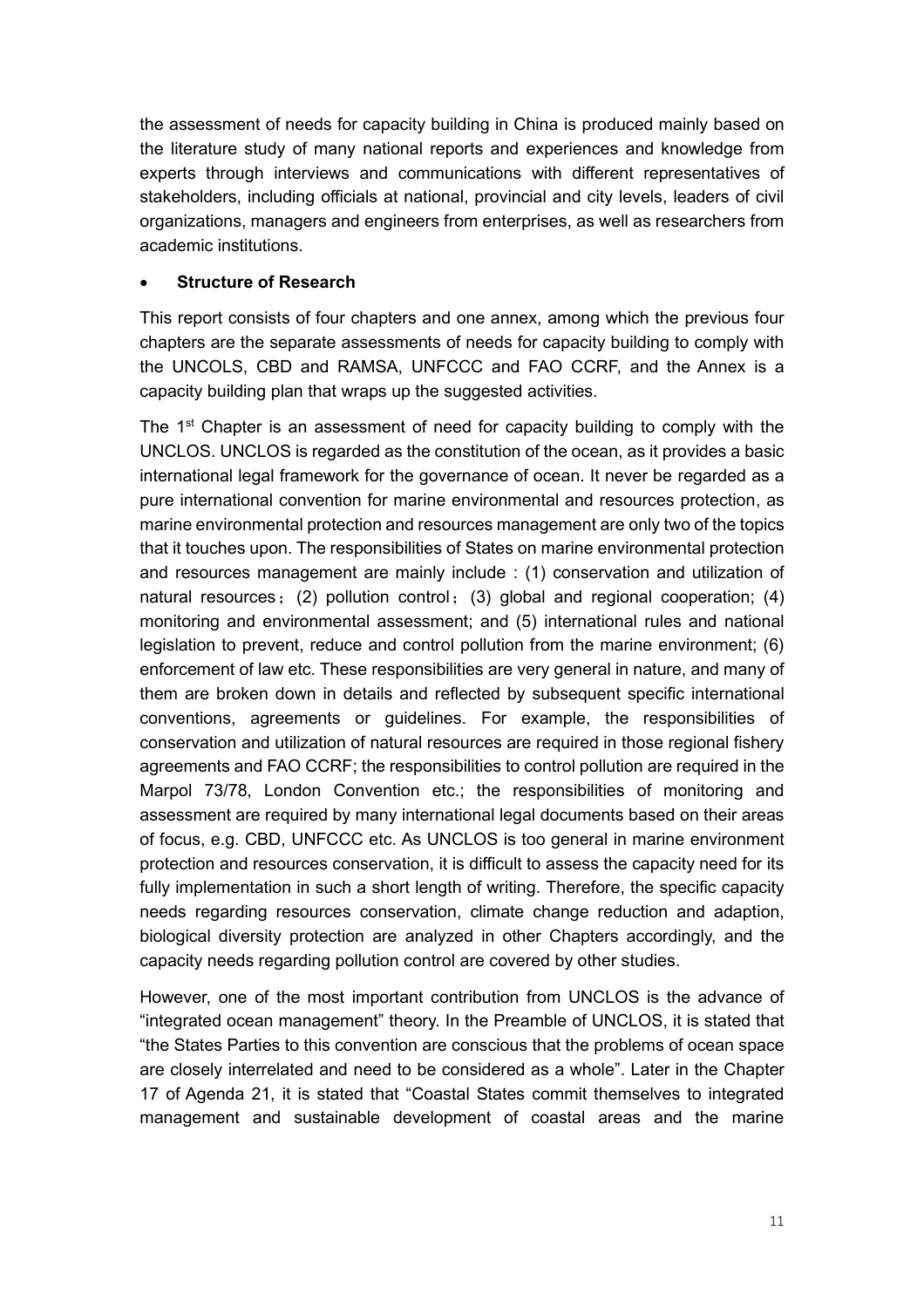environment under their national jurisdiction" 1 . "Each coastal State should consider establishing, or where necessary strengthening, appropriate coordinating mechanisms (such as a high-level policy planning body) for integrated management and sustainable development of coastal and marine areas and their resources, at both the local and national levels." <sup>2</sup> Therefore, the assessment of capacity needs to implement UNCLOS will be concentrated on the marine management system, with an analysis of the current marine management system, the capacity needs to promote an integrated ocean management and priority areas for improvement.

The 2<sup>nd</sup> Chapter is an assessment of capacity needs to comply with CBD and RAMSA. The major three issues covered by CBD are the conservation of biological diversity, habitat protection and the share of genetic resources. Coastal wetland is the most important habitat for supporting abundant biodiversity, including millions of migratory water birds, along with many unique species of plants and other animals, and for providing valuable ecological services. Because of this, despite that the coastal wetlands also play a role in pollution control and natural disasters prevention and control, the report chooses to evaluate the capacity need to comply with CBD and RAMSA together.

The 3<sup>rd</sup> Chapter is an assessment of capacity needs to comply with UNFCCC. The implementation of UNFCCC involves many industries, while speaking of ocean and coastal areas, the capacity needs mainly lie in ocean monitoring and forecast, prediction and adaption of disasters and emergency response of hazards which will be the focuses of this report.

The 4<sup>th</sup> Chapter is an assessment of capacity needs to meet with the FAO CCRF. As the CCRF is not a legally-binding document, there are not compulsory responsibilities that each State needs to obey, but as a widely recognized management guideline, its implementation will promote the conservation of fishery resources in the Yellow Sea (YS) region.

The Annex will be a wrap-up for comprehensive capacity building activities based on the previous discussion, as a conclusion of this assessment report. As all the factors of marine ecosystem are interconnected with each other, the capacity building activities that has effect in one area might also promote the capacity in other areas. Therefore, it is necessary to look at all the capacity raising activities in an integrated and connected point of view.

 $^1$  Agenda 21, Article 17.5

<sup>&</sup>lt;sup>2</sup> Ibid, Article 17.6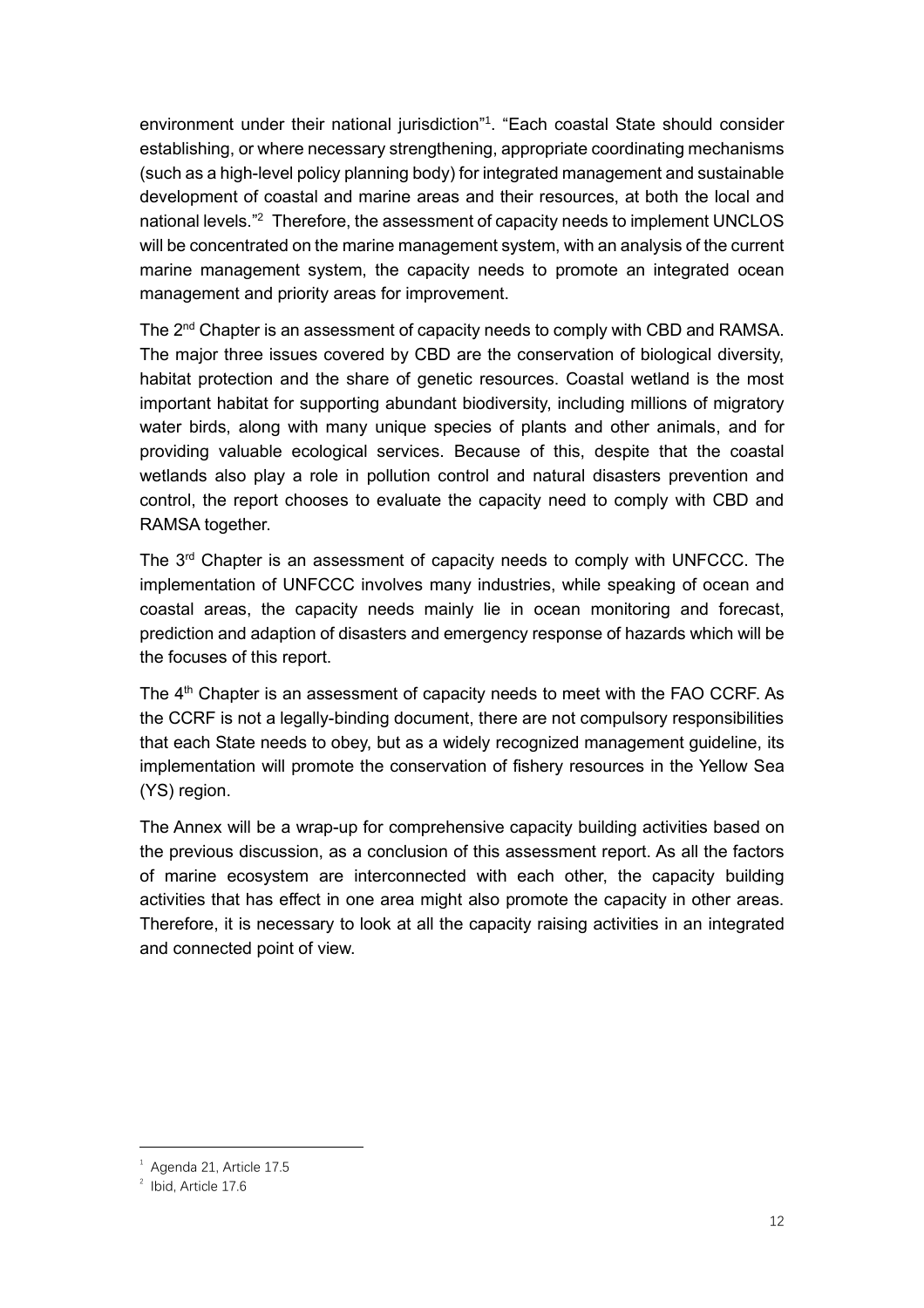### Chapter 1. The Assessment of China's National and

### Local Capacity for Implementation of UNCLOS

As explained above, this Chapter will mainly focus on the marine management system and its capacity development. This is key to the implementation of international laws, not only to the implementation of UNCLOS.

### 1.1 Assessment of China's Capacity for Implementation of

### UNCLOS

Since the foundation of PR China, the marine management system has gone through 70 years of development, growing out of nothing and constantly adapting to new changes. In Mar. 2018, an institutional reform was made to the marine management system, which brought a big challenge to the existing system, especially to the marine integrated management which was proposed by UNCLOS and recognized by the international community and many countries.

1.1.1 The 2018 Institutional Reform of Central Government

In Mar. 2018, the Third Plenary Session of the 19th Communist Party of China Central Committee made the decision to deepen the reform of Party and State institutions, in order to facilitate the modernization of the country's governance system and capability from a strategic and long-term perspective.

The overlapping of functions and responsibilities of some Party and State organs remains a prominent issue, which, along with a series of other issues such as unreasonable division of power and duties among different institutions, underscores the need to deepen the reform of Party and State institutions, in order to offer institutional support and guarantee for continuously deepening reform and overcoming difficulties in the economic, social, political, cultural and ecological fields.

The reform is a comprehensive one that involves the Party, governments, legislatures, political advisory bodies, and judicial and military institutions at various levels, as well as social organizations and non-governmental organizations.

In China, people have long used the term "nine dragons conquer the sea" (jiu long nao hai) to refer to the fragmented roles and responsibilities for managing the sea. The new reform plan will concentrate the scattered responsibilities of different government departments into two new ministries: The Ministry of Ecological Environment (MEE), and the Ministry of Natural Resources (MNR). MEE will adopt most of the responsibilities of the Ministry of Environmental Protection (MEP), and incorporate pollution control functions from State Oceanic Administration (SOA). MNR, on the other hand, will merge the natural resources management responsibilities that used to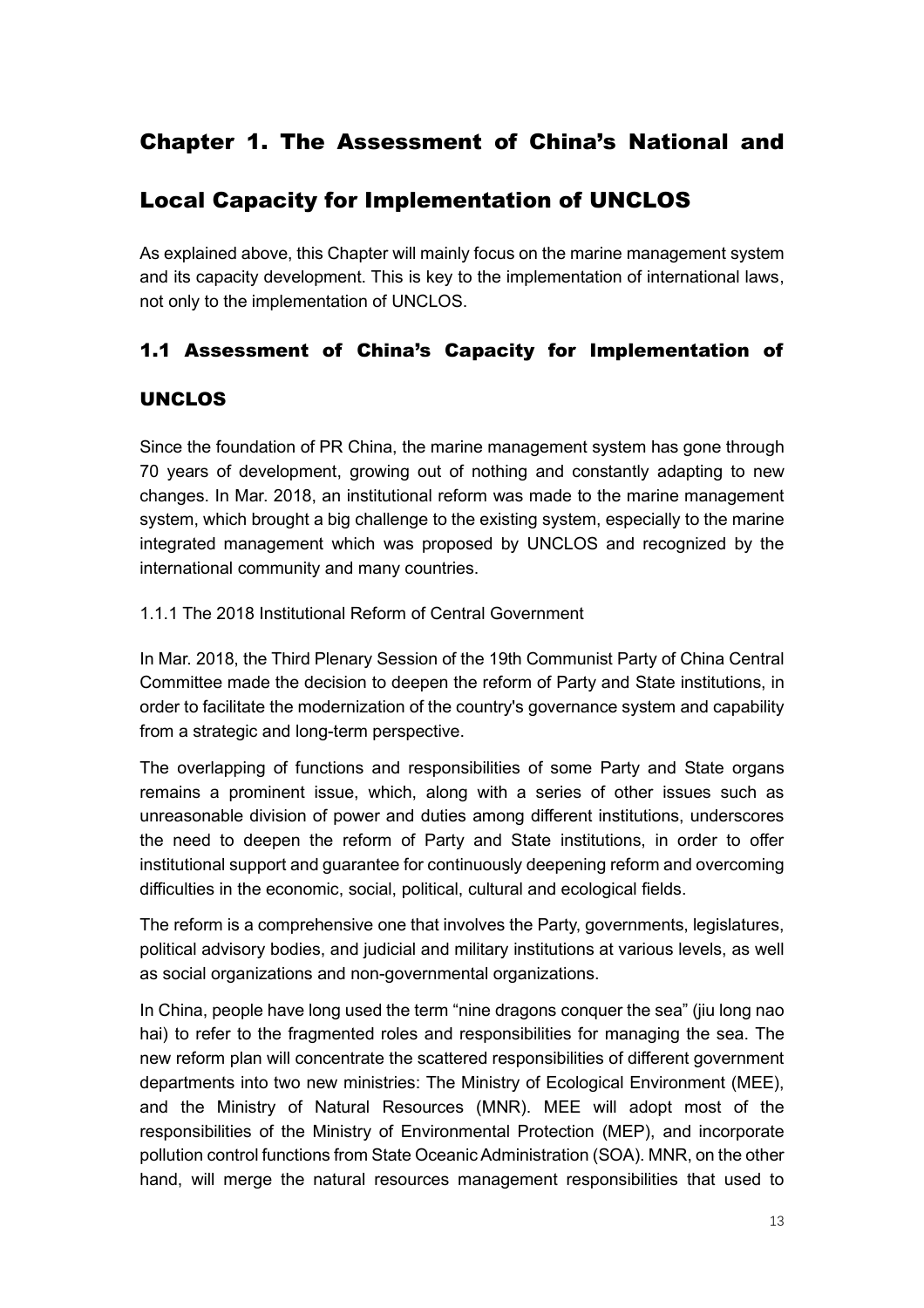### belong to the SOA, and SOA will be eliminated (See Chart 1).



Chart 1. The Reform of Duties of MNR and MEE

To be specific, the reforms that relate to the current marine management system are as follows:

(1) Form a Ministry of Natural Resources to carry out the overall spatial planning of land, such as mountain, water, forest, farmland, lake and grassland, and the protection and restoration of ecosystem. The majority part of the duties of SOA, except that relate to marine environment protection, shifted to the newly formed MNR.

Its duties now mainly include: regulate the development, use and protection of natural resources; establish and implement the spatial planning system; carryout the ownership responsibilities for state-owned natural resources; carry out overall survey and ownership registration; establish a system for paid use of natural resources etc.

Within the MNR, form a State Forestry and Grassland Administration (SFGA). Its duties include supervise and manage the development, utilization and protection of resources of forest, grassland, wetland, desert and terraneous wild life; organize the protection and restoration of protected areas, including nature reserve, scenic spot, natural heritage, geo-park, national park and marine protected area etc.

(3) Form a Ministry of Ecological Environment, and integrate the duties of the former MEP, together with the duties of coping with climate change and greenhouse gases emission reduction from National Development and Reform Commission (NDRC), the duties of prevention and control of underground water pollution from the former Ministry of Land and Resources (MLR), the duties of water functional zoning, drainage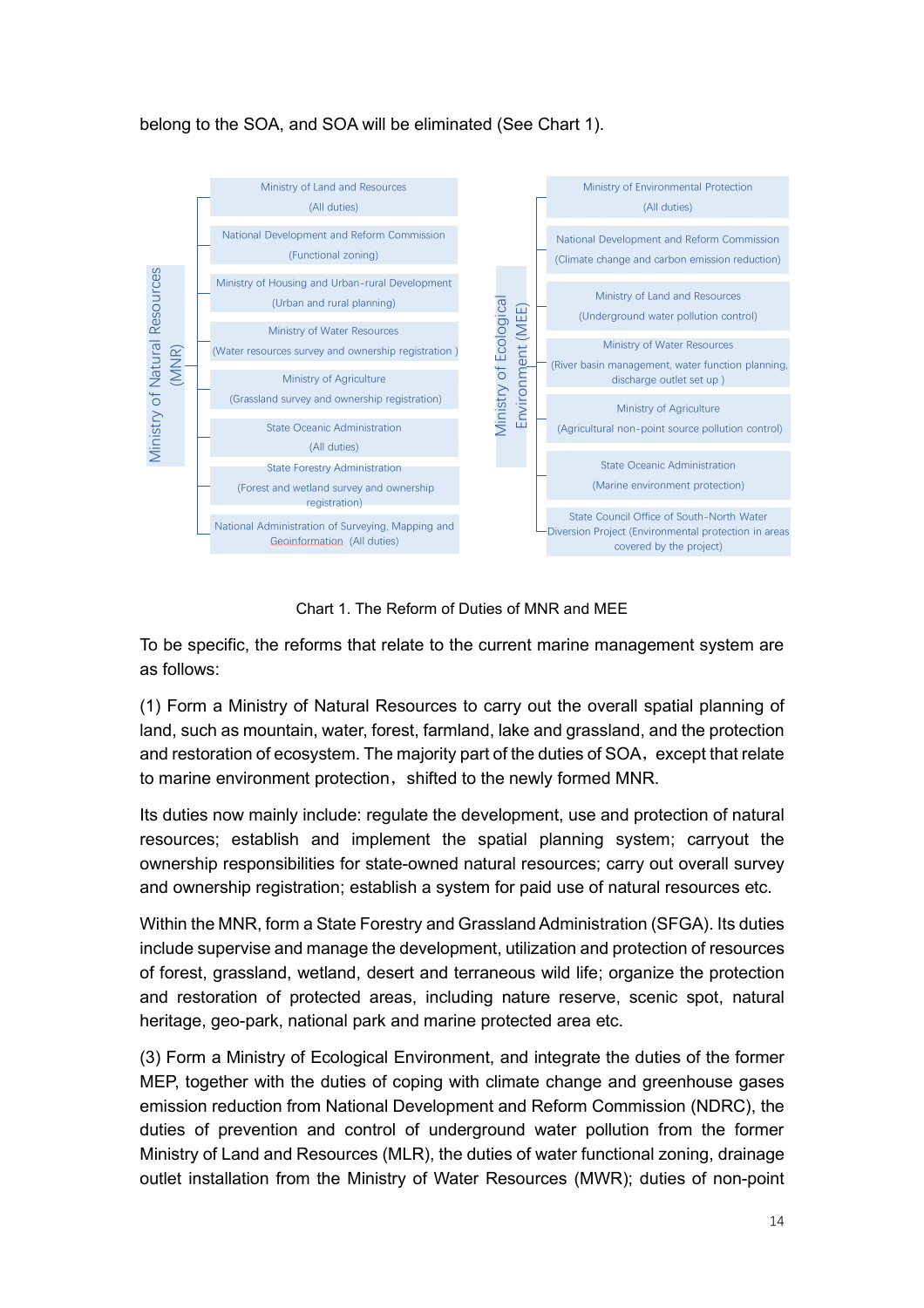source pollution prevention and control from the former Ministry of Agriculture (MOA); the duties of marine environment protection from the former SOA etc.

Its main duties now include: draft and carry out ecological environmental policy, planning and criteria, take charge of the monitoring of ecological environment and enforcement of law; supervise and administer the prevention and control of pollution, nuclear and radiation safety; and organize the central government inspection on local environment.

(4) Form a Ministry of Agriculture and Rural Affairs (MARA) and shift the duties of inspection, management and supervision of fishing boat into the Ministry of Transport (MOT).

(5) Deepen law enforcement system reform.

Form an ecological and environmental protection law enforcement team and integrate law enforcement powers relate to pollution control and ecological protection from the former administrative departments, such as environmental protection, land and natural resources, agriculture, water resources and marine administration. The enforcement team will be put under the guidance of MEE.

Form a traffic and transportation law enforcement team to integrate all enforcement powers relate to transportation and road administration. The enforcement team will be put under the guidance of MOT.

(6) Deepen military-civilian reform

Change the administration of China Coast Guards (CCG) from the SOA to the Armed Police Forces (APF).

This round of institutional reform of central governments is still going on and a more specified plan with positions, duties and personnel allocation of different Ministries has just come out in Aug 14 2018. It is estimated that the central government reform will be finished at the end of 2018, while the reform of provincial level government is going on concurrently and will be the main focus for next year.

### 1.1.2 The Current Marine Management System

Based on the new reform plan, the current marine management system in China appears to be a combination of unified management and sector based management, and a combination of central and local government management.

### 1.1.2.1 Central Government Management System

The central governments which excise their duties on marine environment protection and resources exploration and conservation are as follows:

(1) Ministry of Natural Resources

The newly established MNR has set up 25 inner departments (See Chart 2), of which 3 departments only deal with marine affairs, including Department of Marine Strategic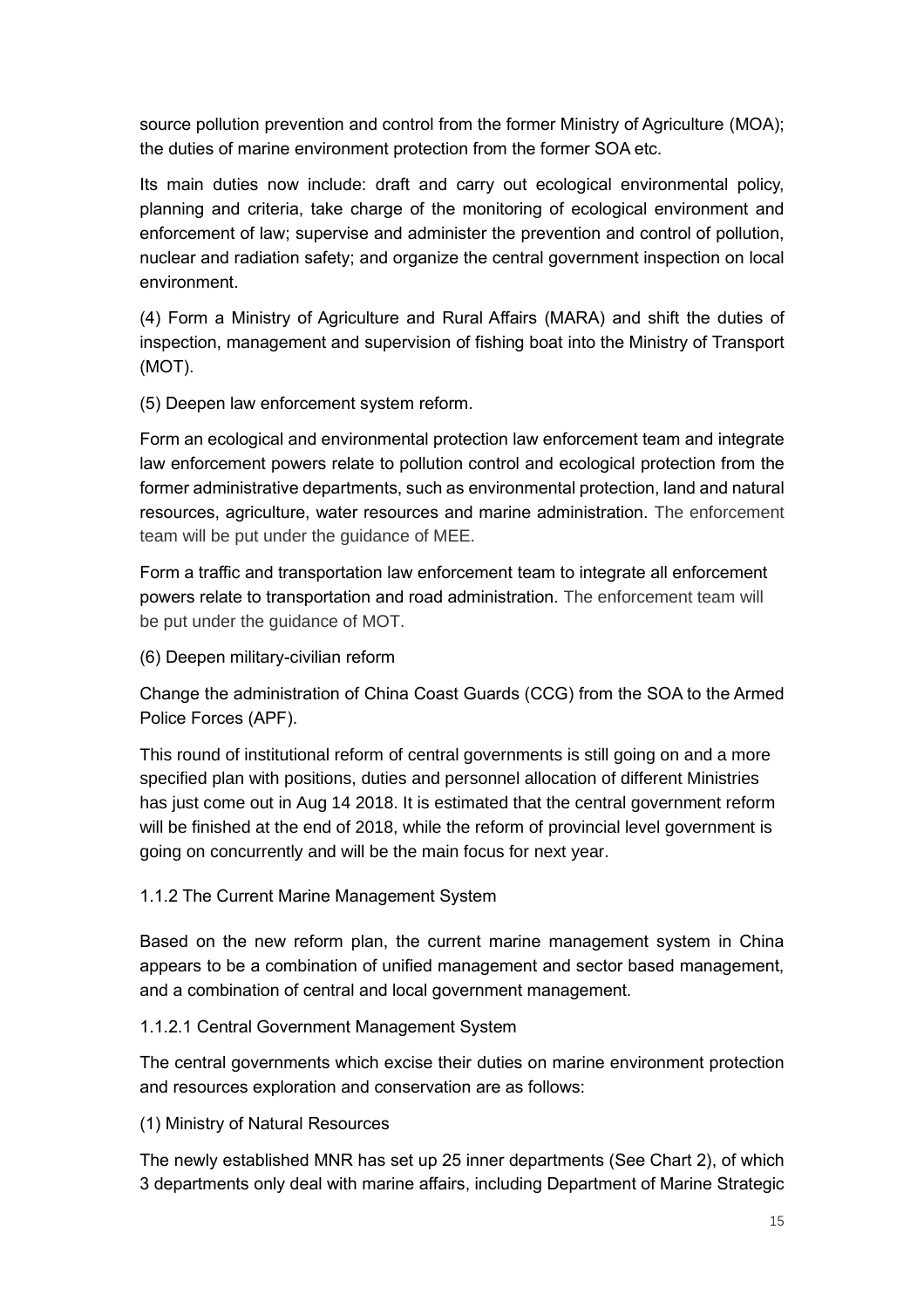Planning and Marine Economy, Department of Sea Area and Island Management and Department of Sea Early Warning and Monitoring. The rest departments carry out marine management duties within their responsibilities, e.g. Department of National Land Restoration manages the restoration of marine ecosystem, coastal zone and island. <sup>3</sup>The departments that have marine related responsibilities include:

- Dept. of Law and Regulation (Marine management law & regulation)
- Bureau of Natural Resources Ownership Registration (Sea area and island use right registration)
- Dept. of Natural Resources Exploitation (Paid use of marine resources and market transaction rules)
- Bureau of National Land Spatial Planning (Coastal zone planning)
- Dept. of National Land Space Usage Management (Annual planning of sea usage and sea area and island usage conversion policy)
- Dept. of National Land Space Restoration (Restoration of marine ecosystem, sea area, coastal zone and island)
- Dept. of Marine Strategic Planning and Marine Economy (Draw up major strategy for marine development, deep-sea and polar regions, and supervise its implementation; draw up and supervise the implementation of marine economy plan, coastal zones integrated protection and utilization plan, sea area and islands protection and utilization plan, and the integration of civil and military affairs. Undertake the development of emerging marine industries such as seawater desalination and comprehensive utilization, marine renewable energy and so on; carry out comprehensive monitoring, statistical accounting, investigation and evaluation, and information dissemination of marine economy.)
- Dept. of Sea Area and Island Management (Draw up policies and technical standards for the use of sea areas and the protection and utilization of islands, supervise and administer the development and utilization of sea areas and islands; organize the monitoring and assessment of islands and sea areas, manage the non-resident islands, naming of sea areas, seabed and laying of cable pipelines; undertake the examination and approval of the sea area and island usage which need get approval from the State Council, and organize the draft of policies to protect and manage islands with special purpose, e.g. territorial sea base point, and supervise their implementation.)
- Dept. of Marine Early Warning and Monitoring (Draw up policies and regulations for marine observation, prediction and marine scientific investigation, and supervise their implementations; carry out early warning and monitoring of marine ecosystem, disaster prevention, risk assessment and hidden danger investigation and control, and issue warnings and bulletins; build and manage the global ocean

<sup>3</sup> <https://new.qq.com/omn/20180814/20180814A0B413.html>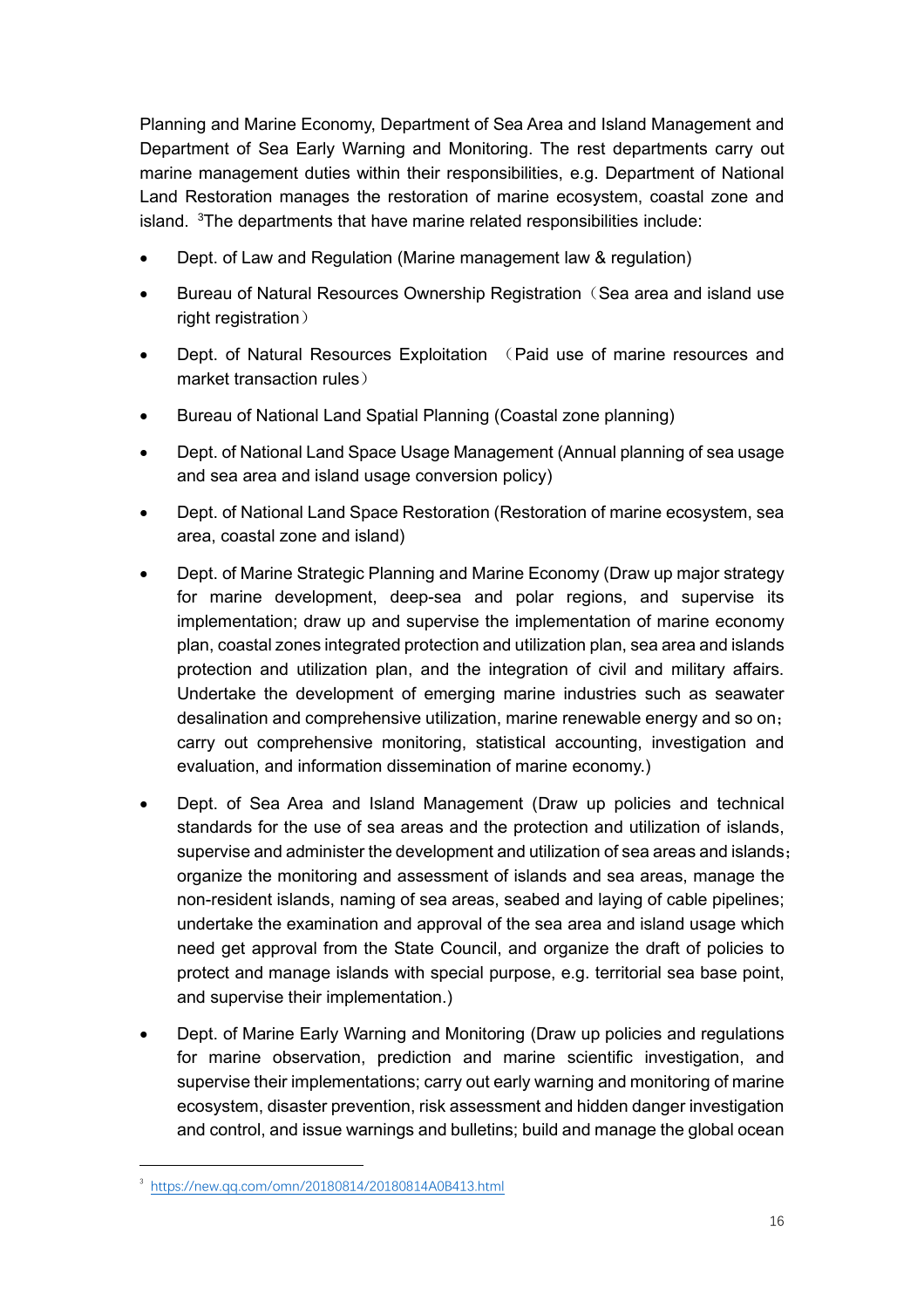tridimensional observation network and organize marine scientific investigation and survey; take part in emergency response of major marine disasters.

- Natural Resources Surveillance General Office (Surveillance of marine resources utilization)
- Bureau of Law Enforcement (Enforcement of marine laws and regulations)
- Dept. of Science and Technology Development (Development of marine science and technology)
- Dept. of International Cooperation/ Dept. of Marine rights and interests (Marine rights and interests protection; settle disputes in resources exploration and development, maritime delimitation and other negotiations and consultations work; polar, high seas and international seabed related matters; licensing examination and approval in the field of natural resources exploitation by foreigner.)

As a separate bureau under MNR, State Forestry and Grassland Administration takes charge of managing coastal wetland, marine nature reserve and protected areas and wild life.

### (2) Ministry of Ecological Environment

The newly established MEE has set up 21 inner departments, of which 1 department has the responsibilities to manage marine environment, while some others have related responsibilities on marine environment.<sup>4</sup> These departments include:

- Ecological Environment Surveillance Office (Marine environment surveillance)
- Dept. of Integrated Management (Total discharge quantity control)
- Dept. of Law and standards (Draft of laws and standards related to marine environment protection)
- Dept. of Nature Conservation / Biodiversity Conservation Management Office, National Office of Biosafety Management (Undertake the relevant supervision work on the protection of nature reserve and ecological red line; organize biodiversity conservation, biological genetic resources protection and biosafety management; undertake the Secretariat of the National Committee on Biodiversity Conservation and the National Office of Biosafety Management.)
- Dept. of Marine Environment (Supervise marine environment protection throughout the country; supervise the discharge of land-based pollutants to the sea, be responsible for the prevention and control of pollution and damages from marine and coastal engineering projects, marine oil and gas exploration, and marine dumping, and organize the delimitation of marine dumping areas.)
- Dept. of Climate Change Response

<sup>4</sup> <https://www.lmmw365.net/61/48906.html>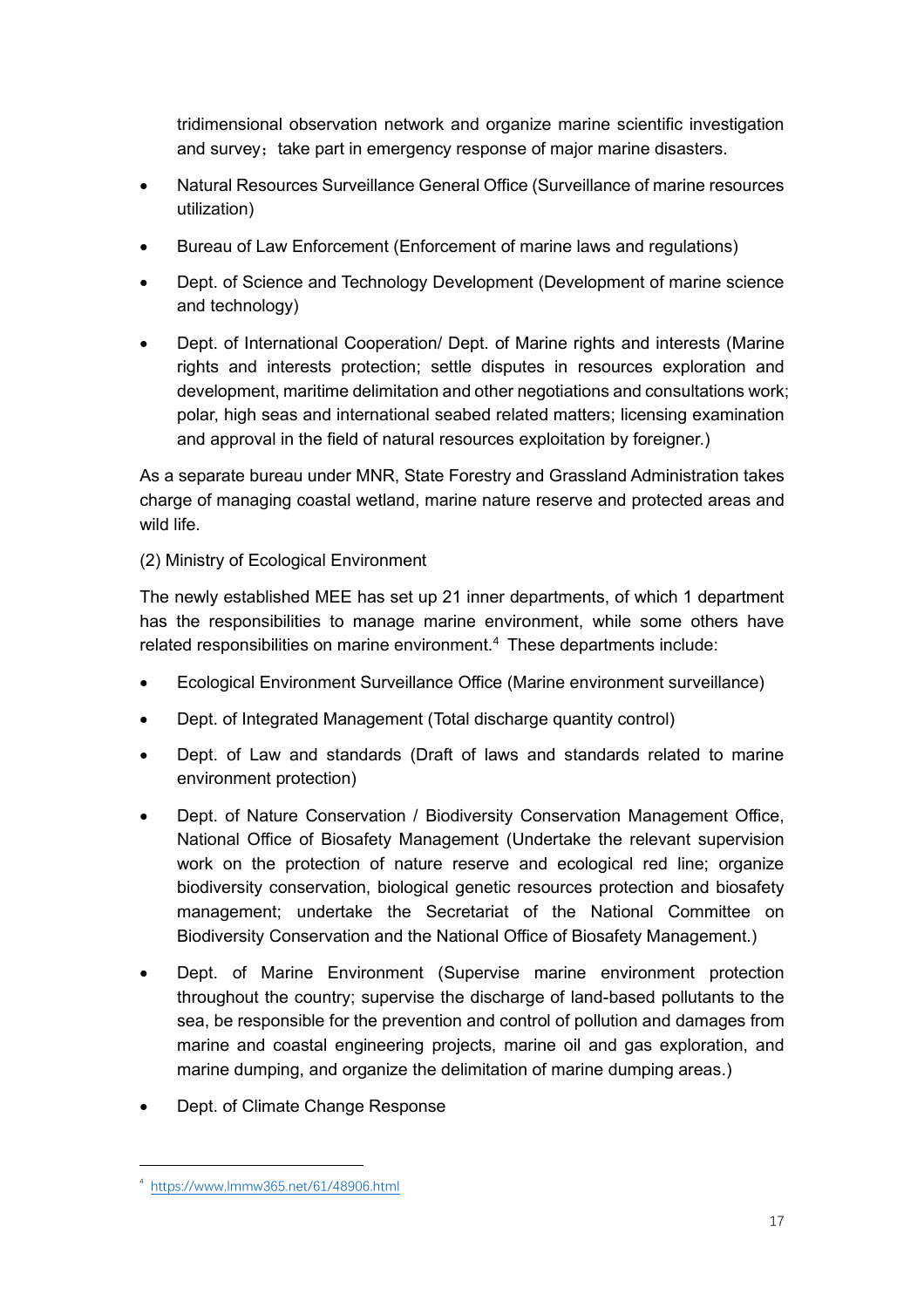- Enforcement Bureau
- Dept. of International Cooperation
- Dept. of Education
- (3) Ministry of Agriculture and Rural Affairs
- To draw up laws, regulations, policies, plans, and standards to regulate fishery industry and organize their implementation after approvals.
- To be responsible for the management and protection of fishery resources and wild aquatic animals and plants.
- To safeguard the state's fishery rights, manage the off-shore fishing, implement international fishery conventions, agreements and treaty, and participate in bilateral or multi-lateral negotiations on fishery resources.
- To be responsible for the protection of ecological environment of fishery waters.
- To coordinate and handle fishery disputes.
- To manage the processing and circulation of aquatic products and the manufacture of fishing boat, fishing gears and fishing net.
- To execute the supervision and management rights of fishery administration and fishing ports on behalf of the state.
- To organize the survey of marine wild animals and plants and manage the protected areas for wild animals and plants.

### (4) Ministry of Transport

- To supervise and manage the marine traffic safety, carry out registration and inspection on vehicles, fishing boat and water-based facilities.
- To prevent and control ship-based pollution and conduct emergency response to marine pollution caused by marine traffic accident, ships or water-based facilities.

### (5) China Coast Guard

China Coast Guard is responsible for coastal defense, maritime search and rescue and law enforcement in the territorial waters of China. In 2013, the new CCG was formed as an integrated maritime law enforcement body, by merging the separated law enforcement power of China Marine Surveillance under SOA, Fishery Administration under MOA, the Maritime Branch of Customs Anti-smuggling and the Maritime Border Policy under Ministry of Public Security (Chart 2 and Chart 3). On July 1, 2018, the CCG was transferred from civilian control of the State Council (SC) and the SOA, to the People's Armed Police, ultimately placing it under the command of the Central Military Commission (Chart 4).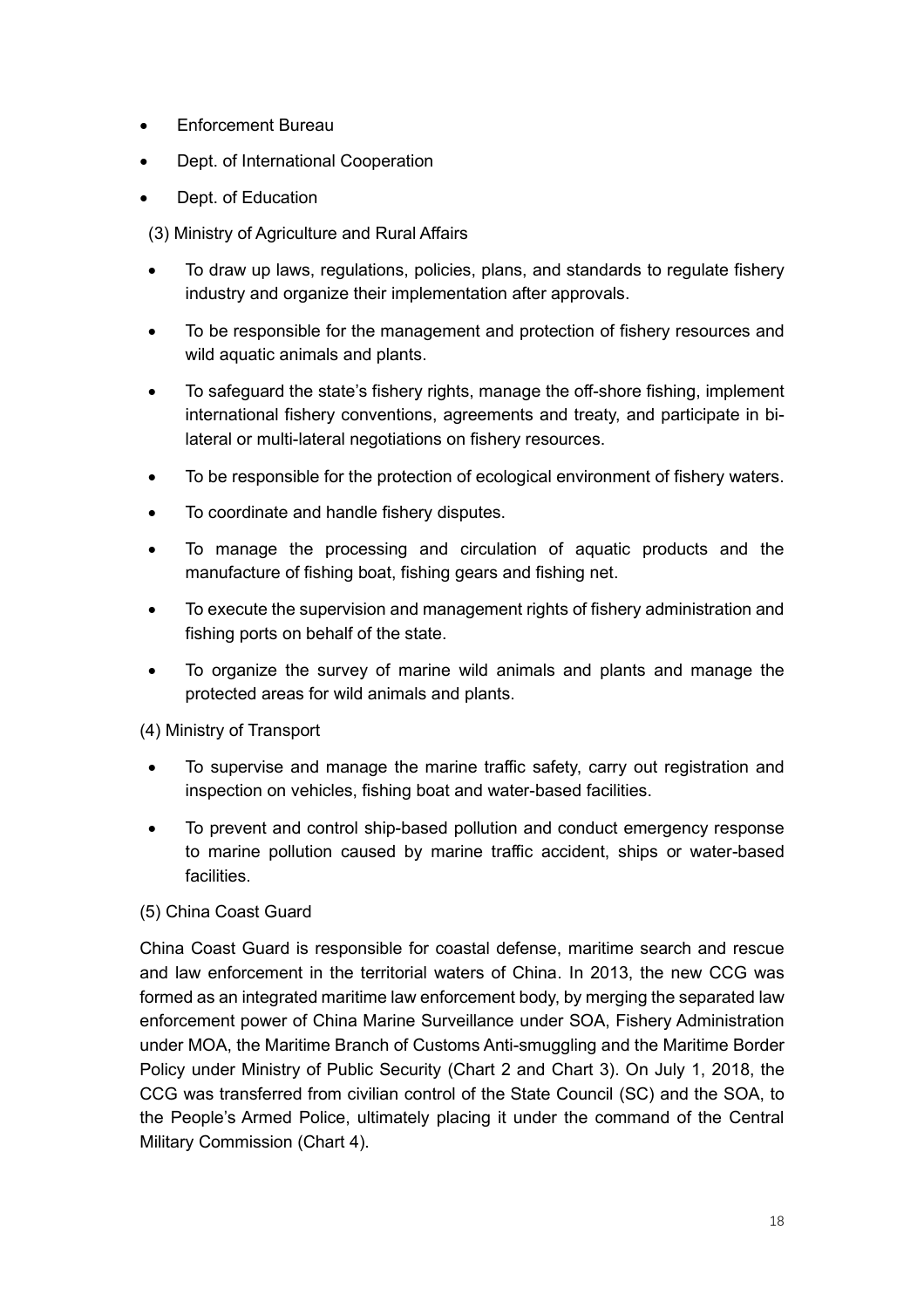

Chart 2. Law enforcement power before 2013







Chart 4. The changes on law enforcement power after 2018 reform

### 1.1.2.2 Local Government Management System

So far, every coastal province, autonomous region, municipality directly under the central government, city specifically designated in the state plan and coastal city and county, has set up local marine management system to conduct the integrated marine management within the local jurisdiction. Before this 2018 Reform, the local management institutions were set up under 3 models:

(1) A combination of ocean administration and fishery management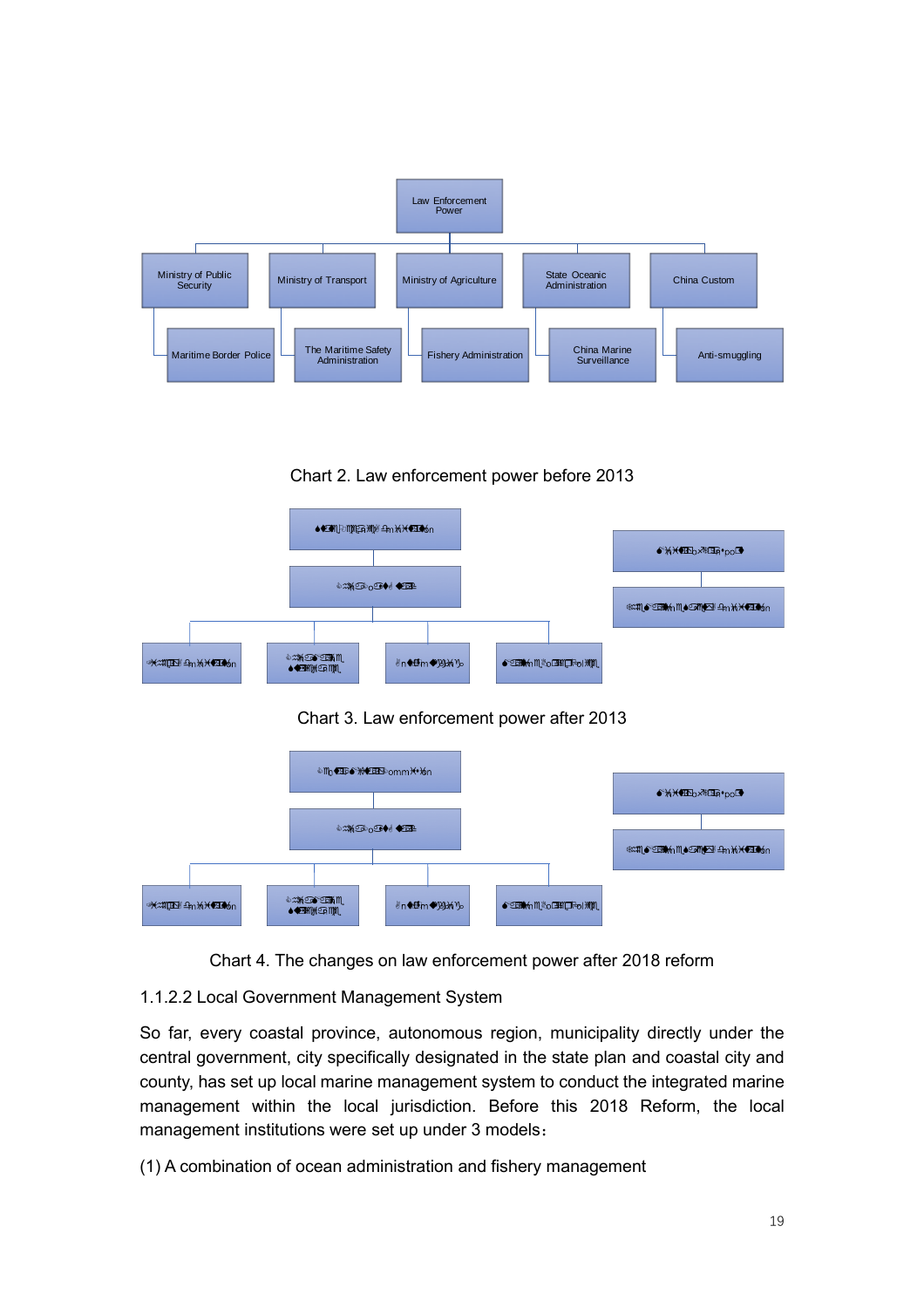Among the 15 coastal provinces and cities specifically designated in the state plan, 10 of which adopted this model, including Liaoning, Shandong, Qingdao, Jiangsu, Zhejiang, Ningbo, Fujian, Xiamen, Guangdong and Hainan. The Ocean and Fishery Bureau is under the dual leadership of both MOA and the former SOA.

(2) A combination of ocean administration and natural resources management.

Hebei and Guangxi Province and Tianjin City have combined the Oceanic Administration and Natural Resources Administration, and formed the Provincial Bureau of National Resources.

(3) A combination of ocean administration and water management.

Shanghai combined the management of ocean and water together to make an integrated management of water and sea.

Due to the 2018 reform in the central government, these 3 models will for sure be changed. The reform plan of Liaoning Province has just come out, the duties of ocean management have been merged into the natural resources department, same as the central government structure. While, it is said that the unrevealed plan of Shandong Province still keeps the current model. And the plan of Jiansu Province stayed unknown.

The 2018 reform plan also said that local government will be granted with more power to manage their own issues. Therefore, it can be imagined that after this round of institutional reform, the coastal zone management power will be further delegated to local governments.

1.1.3 The Assessment to Current Marine Management System

The 2018 reform is broadly in line with previous recommendations by top Chinese think tanks. In 2015, the Chinese Academy of Sciences suggested reorganizing top government bodies into a "natural resources owner", a "natural resources manager" and a "pollution controller". MNR has emerged more or less as a natural resource owner and manager, while MEE will serve as the country's top regulator of pollution, from all sources.<sup>5</sup>

1.1.3.1 Progress made by the reform

The reform did make some changes that are highly praised, including:

(1) The reform promotes ecological civilization

In 2012, at the 18th Party Congress, the need to build an ecological civilization was elevated to an unprecedented level, highlighting the importance of environmental affairs to the Chinese leadership. In 2015, a master plan for the reform of institutions and systems to realize ecological civilization was promulgated. The plan listed a set of

<sup>5</sup> https://www.chinadialogue.net/article/show/single/en/10502-China-reshapes-ministries-to-betterprotect-environment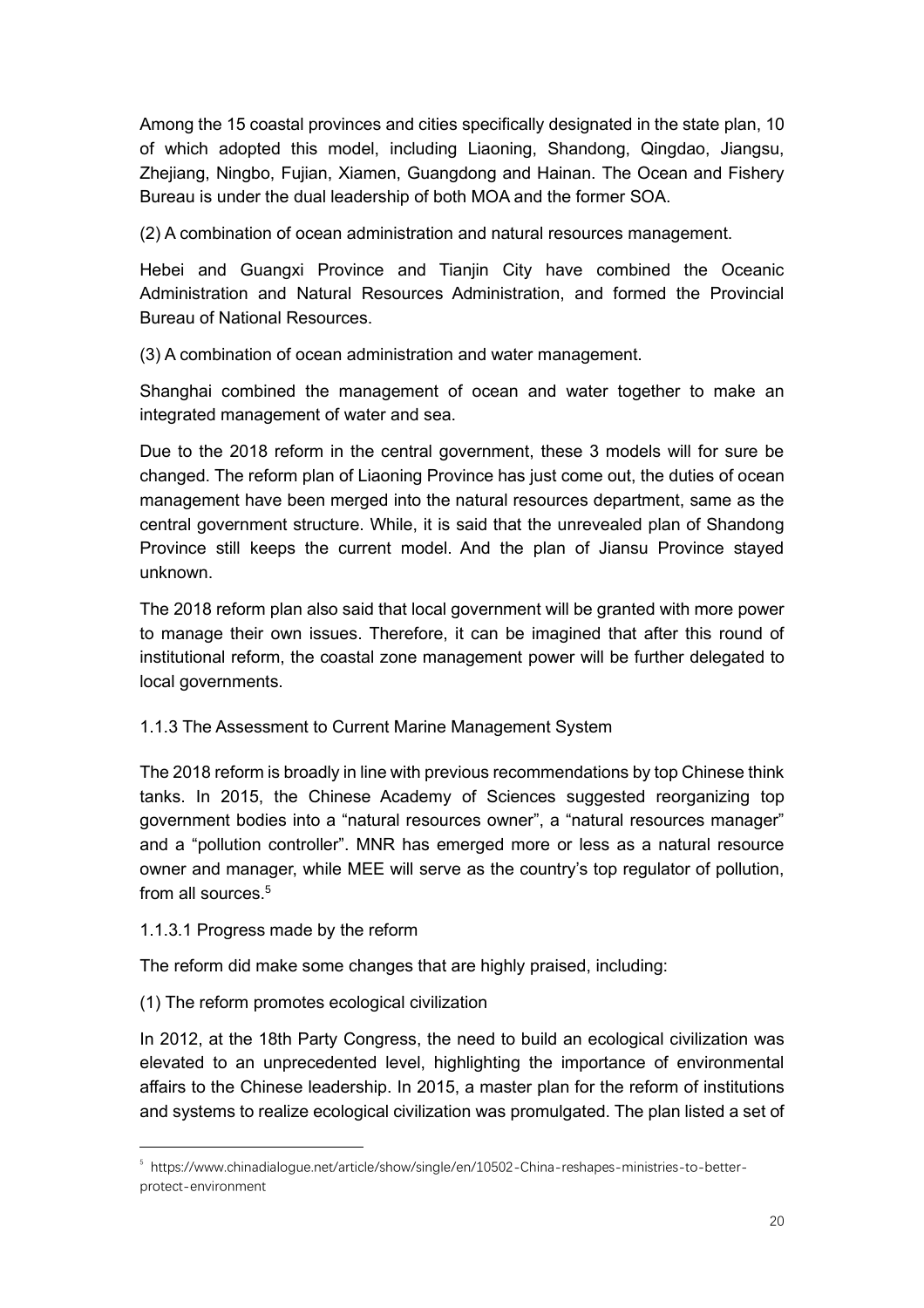principles and objectives, and announced that by 2020, China should "complete institutional set-up in line with ecological civilization."<sup>6</sup> The set-up of the two new ministries are seen as a step forward for the much-discussed concept of "ecological civilization". A core duty of the MNR is to serve as the ultimate "owner" of most of the country's natural resources and assign proper values to those resources. While MEE take over all the environmental protection duties.

(2) The reform promotes holistic management

Both the MNR and MEE reflect the "holistic management" idea, achieving reduced fragmentation in terms of regulatory mandates. It reduced the major marine management departments from 5 to 3, which could significantly lower the coordination cost among government agencies. It will also improve response time, strengthen communication, and bolster overall command and control mechanisms.

(3) The reform promotes sector-based management

As the comprehensive utilization of ocean, the marine affairs get more and more complicated and appear with a more specified characteristic. Creating a huge single management agency covering all the marine affairs is neither professional nor scientific. The natural connection of the land and sea makes it difficult to separate the two simply based on the territory. Take marine pollution control as an example, a heavy rain in the coastal city of Qingdao will result in an obvious degradation of seawater quality. The relevance of affairs and the similarity of management duties affect the effectiveness of the management activities if the land and sea pollution control go into different administrations. Therefore, extend the duties in land management to ocean management and carry out a more specified sector-based management may be a wise choice. <sup>7</sup>

(4) The reform strengthened the enforcement of law

CCG was transferred from the SOA to the APF, which reflects the decision of China's leadership to enhance its maritime law enforcement capability and to transform it into a maritime power. This will reduce the conflicts at sea.

1.1.3.2 Problems unsolved

Although the Reform did make lots of progresses, it also left some problems unsolved, which include:

### (1) Lack of over-all planning

The need of specified sector-based management is not conflict with the integrated ocean management as a whole. As early as in the 1988 government reform plan, the SOA was formally granted with the mandate to conduct integrated ocean management of China's sea territory. The State Council clearly pointed out that "besides the sector-

<sup>6</sup> http://env.people.com.cn/n/2015/0922/c1010-27616769-2.html

 $7$  Wang Yinhong, Wang Qi. Re-examination and Reconstitution for Ocean Administration System under the Background of Super Ministry System Reform. Journal of Political Science College of Shanghai, Vol 5, 2014.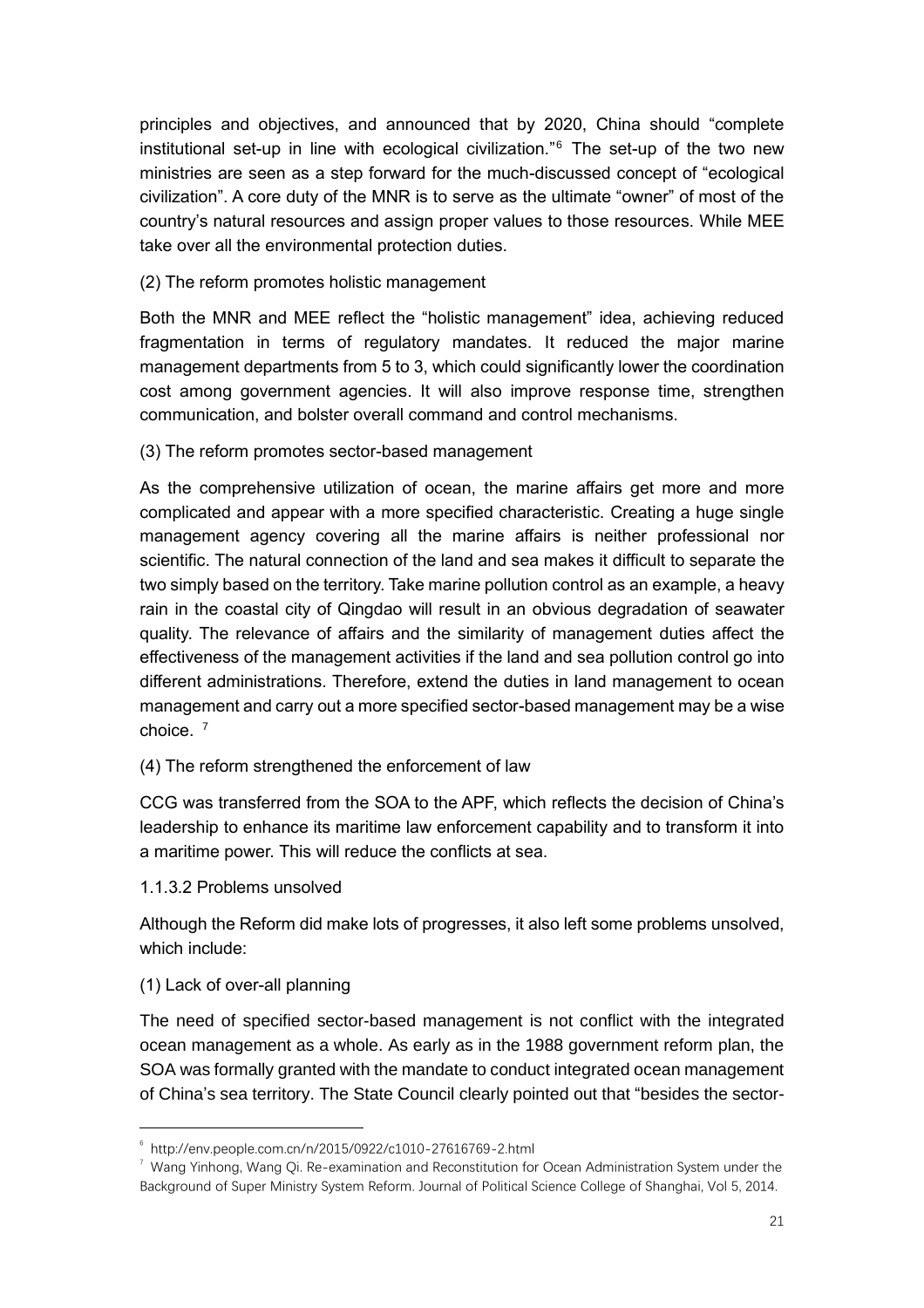based management of the various development activities on the sea, the integrated management considering the overall interest of rights, resources and environment is also needed". <sup>8</sup> In the previous management system, although SOA's lower administrative level did hinder its duty in integrated ocean management, it did put a great effort to balance resources utilization and environmental protection.<sup>9</sup> During this round of government reform, the environment-related duties went to MEE, and the resources utilization duties went to MNR, but none of the two ministries is the right department to carry out the over-all planning duty.

(2) Lack of coordination among different administrative departments

The plan released in 2018 reduced the major marine-related management departments from 5 to 3, but the inter-ministerial coordination is unavoidable. If a national park is threatened by polluted water in the future, MNR will certainly need to negotiate with MEE.

Besides that, the law enforcement powers are integrated into CCG from 5 different administration branches. The coordination among the administrative departments and CCG, as well as coordination among different law enforcement teams within the CCG, are also needed.

(3) Lack of specified restructuring plan for local governments

The reform plan doesn't reveal the structure and specified duties of local governments. Therefore, whether the restructuring at the ministry level will be mirrored at the local level remains unknown. As the dynamic between China's central government and the authorities at provincial level and under is one of the key complications of the new governance, the relationship between central government and provincial and local authorities is another test of new institutional set-up.

### 1.2 Capacity Needs for Implementation of UNCLOS

Ecosystem-based management advocated by the YSLME Phase II Project is in nature an integrated ocean management firstly raised by UNCLOS, as it requires the governance body to consider the ecosystem as a whole and balance environmental protection and economic development. To promote the integrated management and enhance the capacity for implementation of UNCLOS, the following capacities are needed:

1.2.1 The duties of administrative department need to be clearly defined

The significant changes of the central governments made by 2018 reform are big

<sup>8</sup> Wang Gang, Song Kaiye. China's Marine Environmental Management System: Change, Dilemma and Reform. Journal of Ocean University of China, Vol. 2, 2017

<sup>9</sup> Wang Nannan, Chang YC. The Restructuring of the State Oceanic Administration in China: Moving Toward a More Integrated Governance Approach. The International Journal of Marine and Coastal Law, 30(4):795-807, November 2015.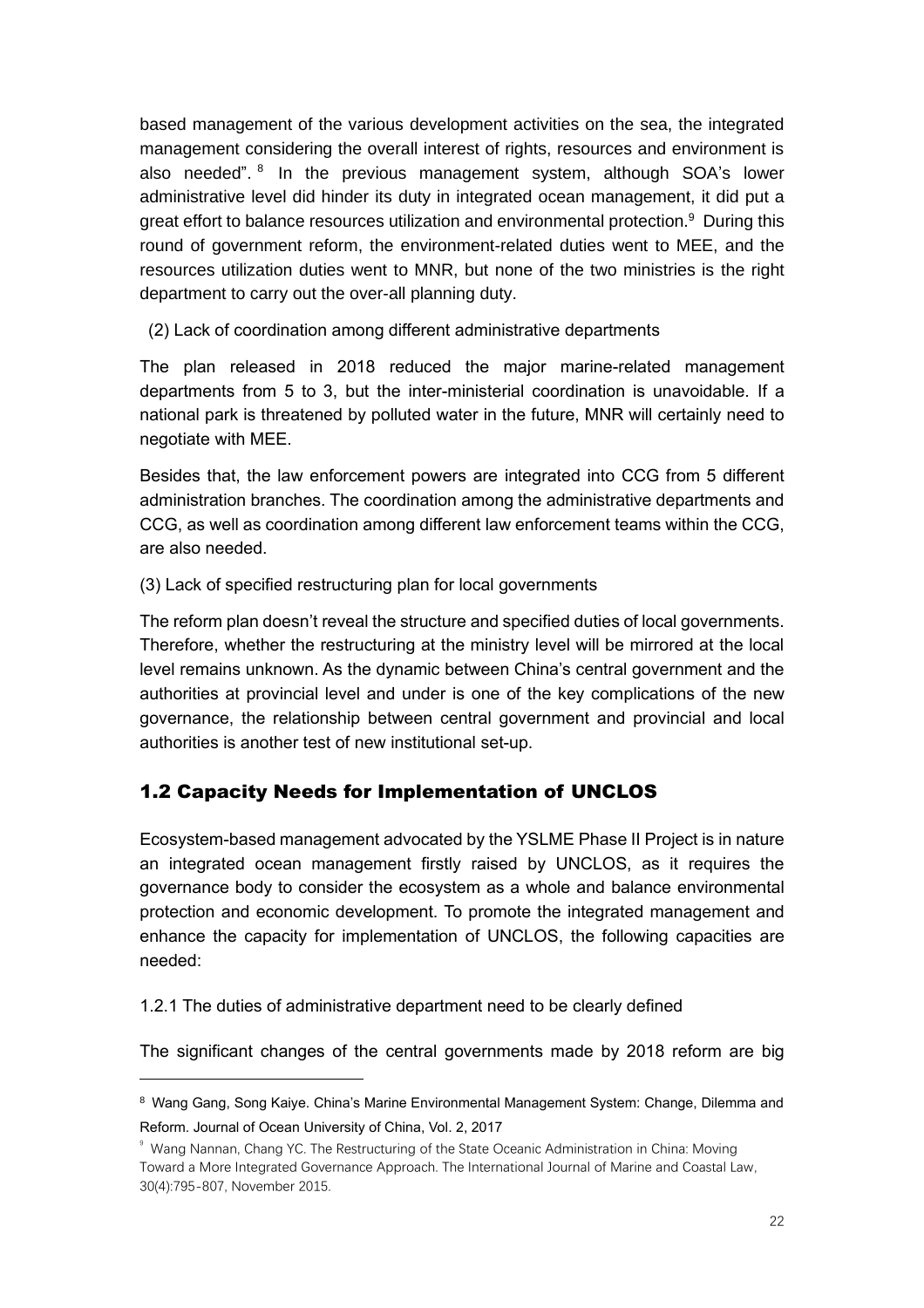challenges, as the general plan didn't draw a very clear picture on what are the specific duties and how they should be carried out. Climate change, for example, covers multiple sub-ministerial bodies under NDRC, including divisional offices and dedicated research centers. It is unclear if and how these NDRC units will be relocated to MEE. Furthermore, most of the restructuring plans of local government haven't been revealed yet. And as UNCLOS promotes the integrated ocean management and ecosystem-based management, what conflicts exist between these two management models and the new structure remains to be undeveloped.

Therefore, for the rest of 2018 and coming 2019, the first priority for the central and local governments is to complete the restructuring and figure out how specific functions and duties will be carried out.

#### 1.2.2 The overall planning function needs to be strengthened

The overall planning is key to integrated ocean management as well as ecosystembased management. There has been a call for the establishment of a high-level consultation and coordinating body on marine affairs to carry out the overall planning function for a long time both in the academia and politicians. The 2013 reform has set up the State Ocean Commission (SOC) in the SOA to carry out that function, but the composition and functions of SOC were unclear.<sup>10</sup> The 2018 reform has transferred the majority part of SOA to MNR except the environment related section, which means that SOC and its functions have been transferred as well. How SOC can perform its overall planning obligations in a ministry that manages resources is a question. Therefore, the capacity on overall planning needs to be further strengthened.

#### 1.2.3 A synthetical coordination mechanism needs to be established

The establishment of a synthetical coordination mechanism is important to carry out integrated marine management. Integrated marine management is a multi-targets management of multi-resources, not a single target management of a single kind of resource like the sector-based management. It aims at resolving the conflicts among different sectors and making the sector management more effective. The management covers the activities of exploration and utilization in many different sectors, e.g. transport, fishery, energy, technology etc. The close interactions among all these activities decide the need for such a synthetical coordination mechanism.

The coordination should be done in at least three directions, namely, between different ministries, between central and local governments, and between administrative department and law enforcement department.

<sup>&</sup>lt;sup>10</sup> Zhang Haizhu, Institutional Logic of the Restructuring of the State Oceanic Administration in China: A Historical Institutional Analysis. Contemporary world and socialism, Vol. 6, 2015.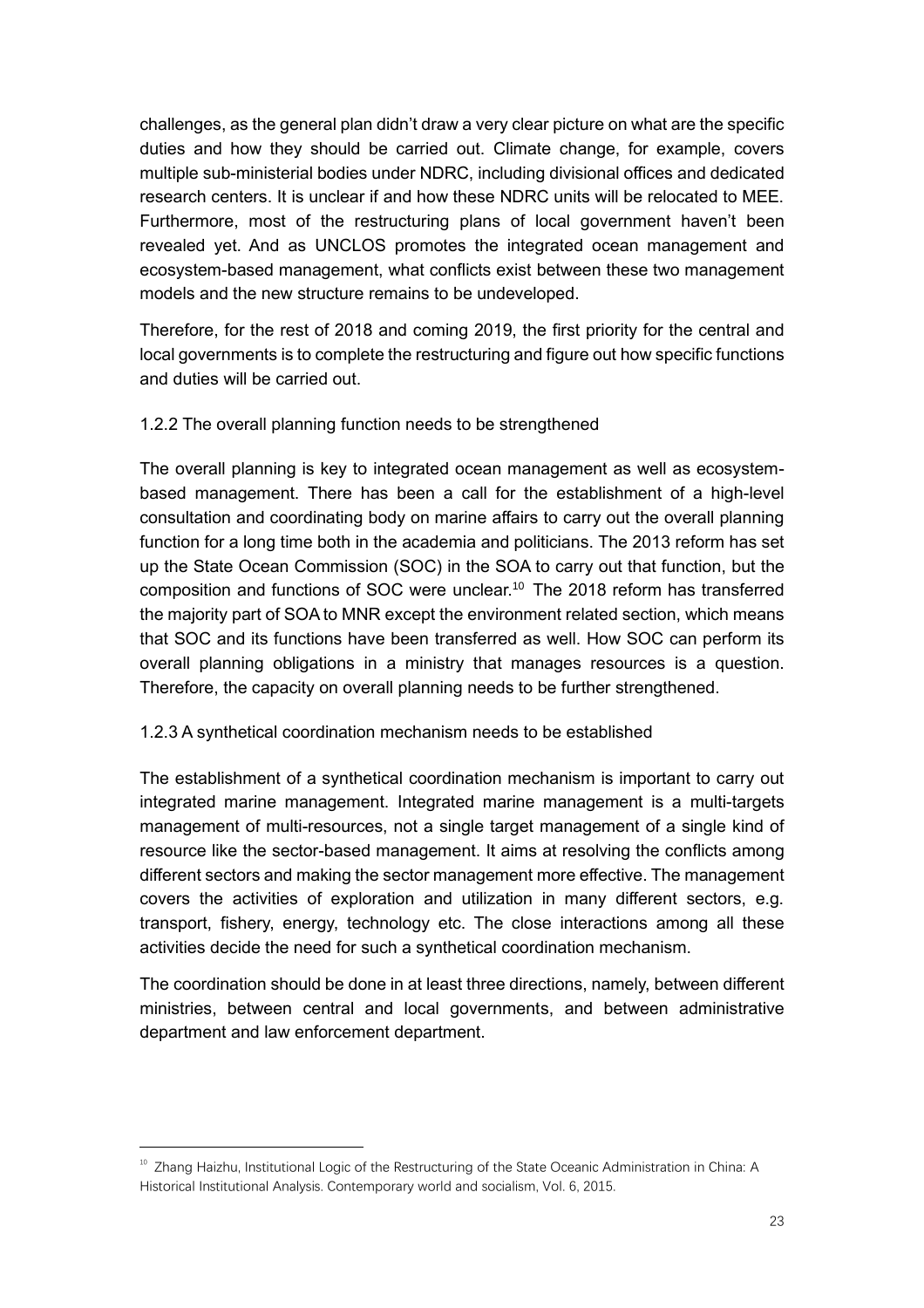### 1.3 Capacity Building Priorities

- Organize an inter-ministerial governance workshop to help enhance the communication among the new ministries and discuss how to carry out integrated and ecosystem-based ocean management.
- Organize an inter-ministerial governance workshop on how to establish the synergetic cross-sector mechanism to implement international convention.
- Hold a local government training workshop to help interpret the new government structure and duties, discover what changes might be needed in the local level and how to promote ecosystem-based management in the local level.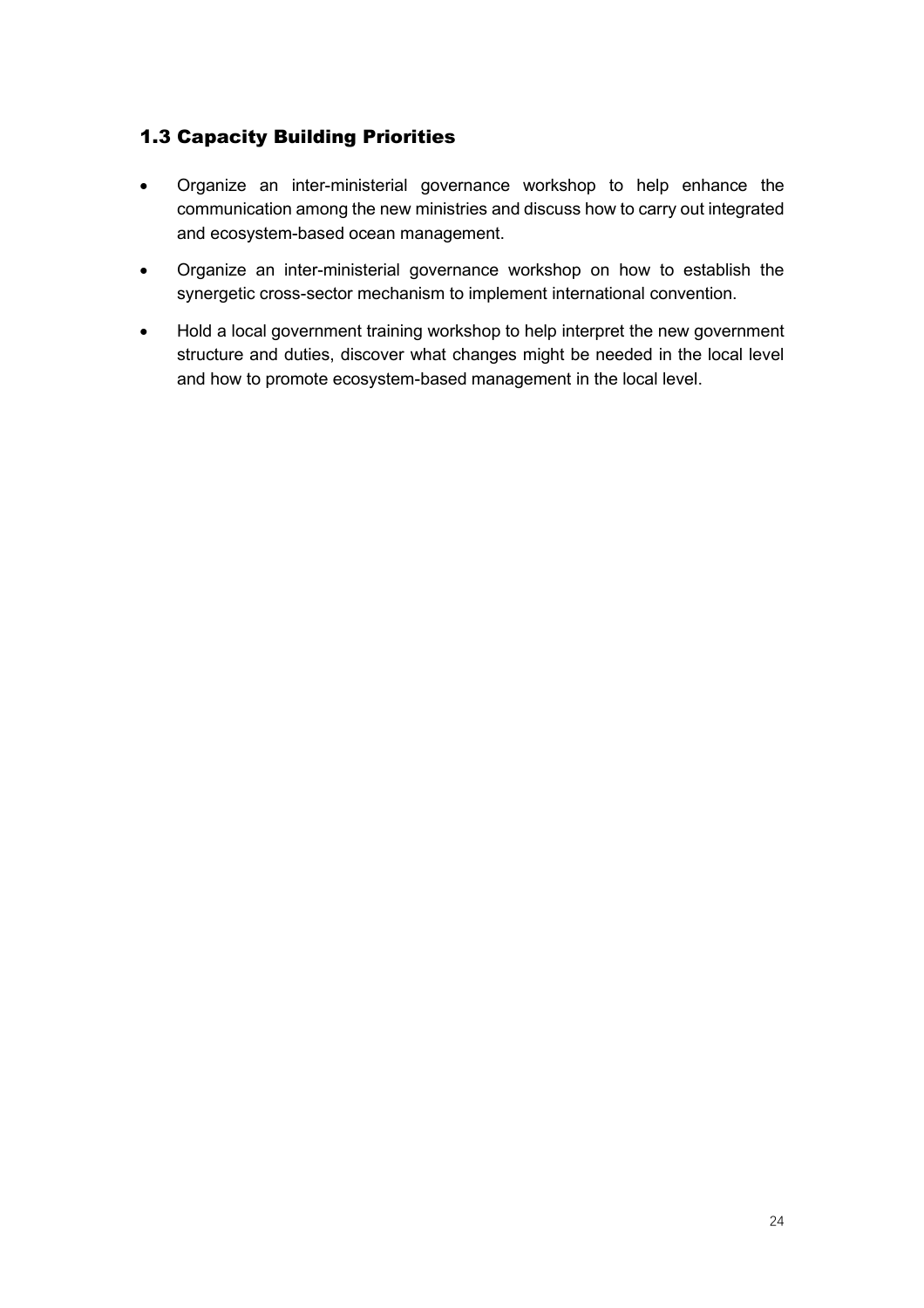### Chap. 2 The Assessment of China's National and Local

### Capacity for Implementation of CBD and RAMSA

China has a rich marine biodiversity. The number of marine species recorded so far has exceeded 28,000, accounting for about 11% of the world's total marine species.<sup>11</sup> However, China's marine biodiversity has met with many threats. The main factor that endangers wild species is the degradation or loss of habitats.<sup>12</sup> The area of land reclamation from the seas from 2008 to 2012 reached  $650.6$  km<sup>2</sup>. Besides that, overexploitation of natural resources, environmental pollution, invasive alien species and climate change are thought to be the other critical factors. For example, highintensity fishing has accelerated depletion of marine fishery resources, resulting in increases in catches of small, young, low-value fishes and lowering nutrition level of fishes. The pollution of China's coastal and near-shore marine areas is serious, causing many marine ecological disasters such as red tide. For invasive alien species, its number so far in China has exceeded 500. 13 And climate change modifies the population structure of marine species. The population and its density of cold-water animals in the Yellow Sea of China have decreased as the water temperature rises. The cold water benthic biota diversity in the Yellow Sea has decreased considerably compared with the situation of a half century ago. <sup>14</sup> Therefore, the implementation of CBD and RAMSA is of great necessity in China.

### 2.1 Assessment of China's Capacity for Implementation of CBD

### and RAMSA

To analyze China's capacity for implementation of CBD and RAMSA, teasing out China's responsibilities under the CBD and RAMSA should be the first step.

### 2.1.1 China's responsibilities under the CBD and RAMSA

The responsibilities of China under the CBD and RAMSA are listed separately in the tables below:

| Article | Content of the Article | Responsibility                                   |
|---------|------------------------|--------------------------------------------------|
| A6      |                        | Develop national strategies, plans or programmes |

 $11$  China's Fifth National Report on the Implementation of the Convention on Biological Diversity

 $12$  China Biodiversity Red List-Volume on Higher Plants. Ministry of Environmental Protection, Chinese Academy of Sciences. 2013.

<sup>&</sup>lt;sup>13</sup> Xu Haigen, Qiang Sheng. Invasive Alien Species in China. Beijing: Sciences Press. 2011.

<sup>&</sup>lt;sup>14</sup> Liu Ruiyu. Progress in research on marine biodiversity in China. Biodiversity, 19(6):614-626, 2011.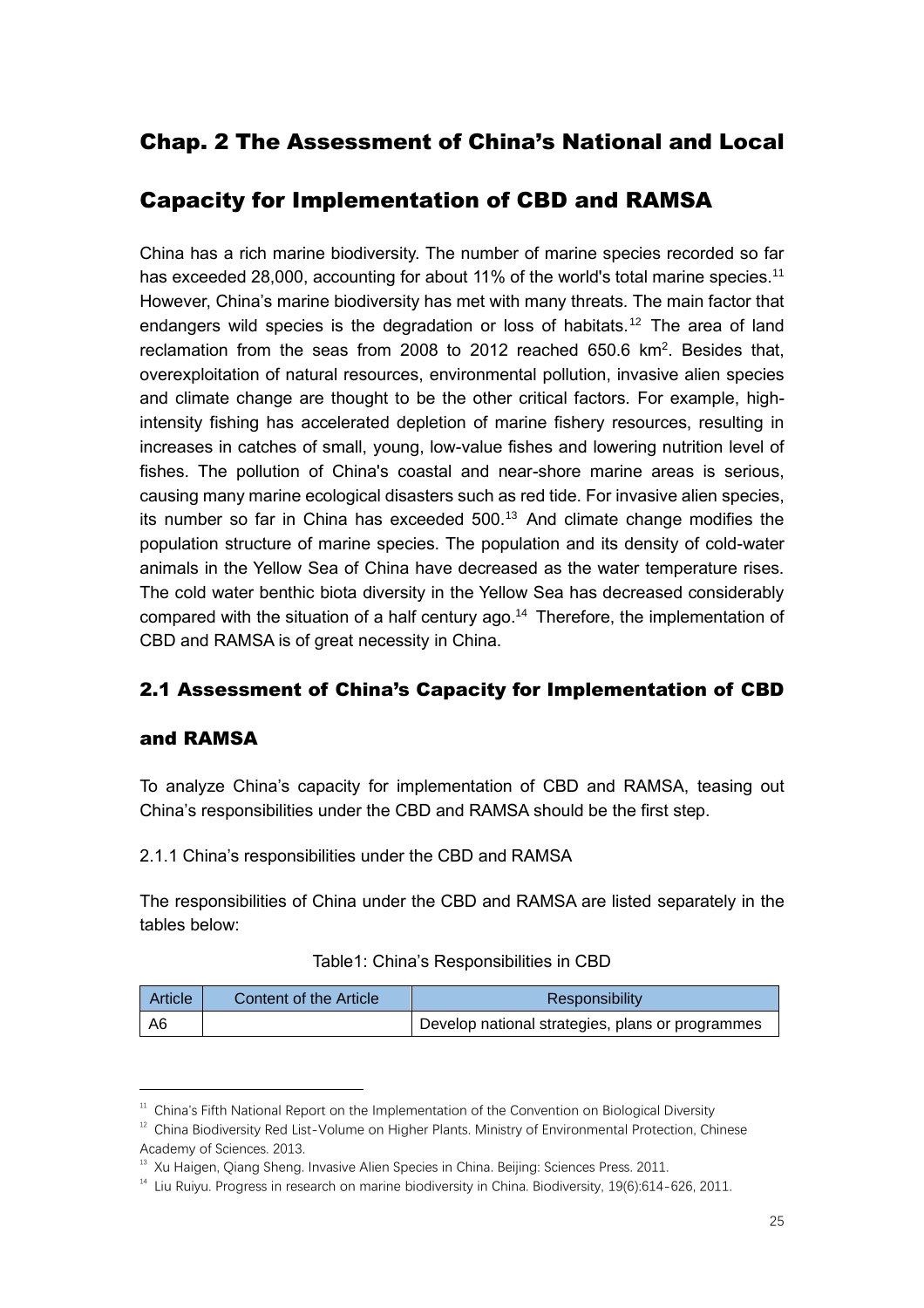|                | <b>General Measures for</b>      | Integrate the conservation and sustainable use of     |
|----------------|----------------------------------|-------------------------------------------------------|
|                | Conservation and                 | biological diversity into relevant sectoral or cross- |
|                | Sustainable Use                  | sectoral plans, programmes and policies               |
|                |                                  | Identify components of biological diversity           |
|                |                                  | Monitor, through sampling and other techniques,       |
|                |                                  | the components of biological diversity                |
| A7             | Identification and<br>Monitoring | Identify processes and categories of activities       |
|                |                                  | which have or are likely to have significant adverse  |
|                |                                  | impacts                                               |
|                |                                  | Maintain and organize data                            |
|                |                                  | Establish a system of protected areas                 |
|                |                                  | Develop, where necessary, guidelines for the          |
|                |                                  | selection, establishment and management of            |
|                |                                  | protected areas                                       |
|                |                                  | Regulate or manage biological resources               |
|                |                                  | important for the conservation of biological          |
|                |                                  | diversity                                             |
|                |                                  | Rehabilitate and restore degraded ecosystems          |
| A8             | In-situ conservation             | and promote the recovery of threatened species        |
|                |                                  | Establish or maintain means to regulate, manage       |
|                |                                  | or control the risks associated with the use and      |
|                |                                  | release of living modified organisms                  |
|                |                                  | Prevent the introduction of, control or eradicate     |
|                |                                  | those alien species                                   |
|                |                                  | Develop or maintain necessary legislation and/or      |
|                |                                  | other regulatory provisions for the protection of     |
|                |                                  | threatened species and populations;                   |
|                |                                  | Adopt measures for the ex-situ conservation of        |
|                |                                  | components of biological diversity                    |
|                |                                  | Establish and maintain facilities                     |
| A <sub>9</sub> | Ex-situ conservation             | Adopt measures for the recovery and rehabilitation    |
|                |                                  | of threatened species                                 |
|                |                                  | Regulate and manage collection of biological          |
|                |                                  | resources                                             |
|                |                                  | Cooperate in providing financial and other support    |
|                |                                  | Integrate consideration of the conservation and       |
|                | Sustainable Use of               | sustainable use of biological resources into          |
| A10            | <b>Components of Biological</b>  | national decision-making                              |
|                | <b>Diversity</b>                 | Adopt measures relating to the use of biological      |
|                |                                  | resources to avoid or minimize adverse impacts on     |
|                |                                  | biological diversity                                  |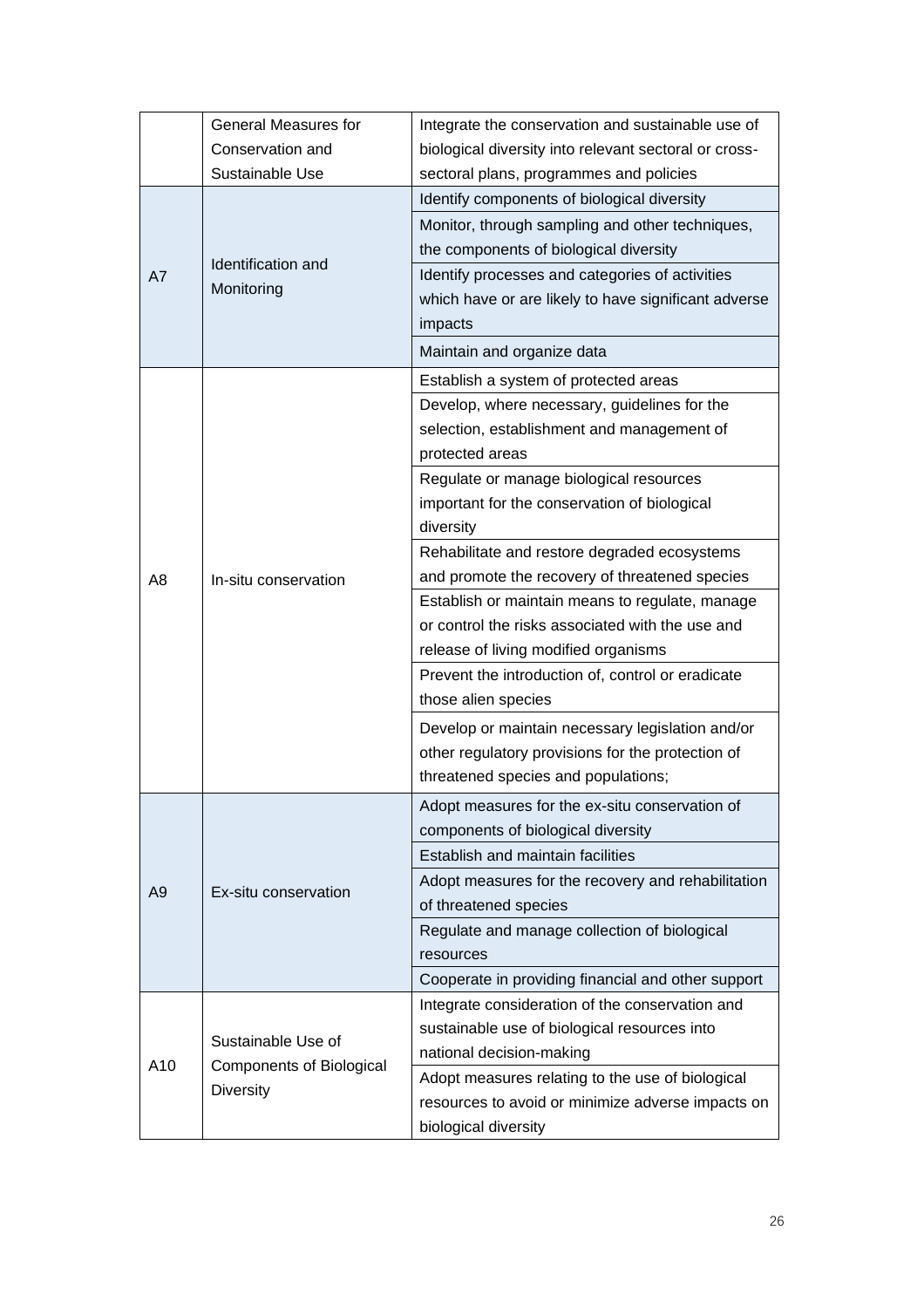|                 |                                          | Encourage cooperation between its governmental      |
|-----------------|------------------------------------------|-----------------------------------------------------|
|                 |                                          | authorities and its private sector in developing    |
|                 |                                          | methods for sustainable use of biological           |
|                 |                                          | resources.                                          |
|                 |                                          | Establish and maintain programmes for scientific    |
| A <sub>12</sub> | <b>Research and Training</b>             | and technical education and training                |
|                 |                                          | Promote and encourage research                      |
| A13             |                                          | Cooperate, as appropriate, with other States and    |
|                 | <b>Public Education and</b><br>Awareness | international organizations in developing           |
|                 |                                          | educational and public awareness programmes         |
|                 |                                          | Introduce appropriate procedures requiring          |
|                 |                                          | environmental impact assessment                     |
|                 |                                          | Promote, on the basis of reciprocity, notification, |
|                 |                                          | exchange of information and consultation on         |
|                 | Impact Assessment and                    | activities                                          |
| A <sub>14</sub> | <b>Minimizing Adverse</b>                | Notify immediately the potentially affected States  |
|                 | Impacts                                  | of such danger or damage, as well as initiate       |
|                 |                                          | action to prevent or minimize such danger or        |
|                 |                                          | damage                                              |
|                 |                                          | Promote national arrangements for emergency         |
|                 |                                          | responses to activities or events                   |

### Table 2: China's Responsibilities in RAMSA

| Article        | <b>Responsibility</b>                                                                                                          |  |  |
|----------------|--------------------------------------------------------------------------------------------------------------------------------|--|--|
| A2             | Designate suitable wetlands                                                                                                    |  |  |
| A <sub>3</sub> | Formulate and implement their planning                                                                                         |  |  |
|                | Each Contracting Party shall promote the conservation of wetlands and<br>waterfowl by establishing nature reserves on wetlands |  |  |
| A4             | Encourage research and the exchange of data and publications regarding<br>wetlands and their flora and fauna                   |  |  |
|                | Increase waterfowl populations                                                                                                 |  |  |
|                | Training of personnel competent in the fields of wetland research, management<br>and wardening                                 |  |  |

From the above tables, it is noticed that the responsibility "promote the conservation of wetlands and waterfowl by establishing nature reserves on wetlands" under RAMSA is covered under the A8 In-situ Conservation of CBD. The responsibility "increase waterfowl populations" under RAMSA falls in line with the purpose of in-situ and exsitu protection measures. So, in general, the following capacities should be in place to carry out the CBD and RAMSA, under the marine biodiversity protection context.

• Be able to develop national policy, strategy or programmes on biological diversity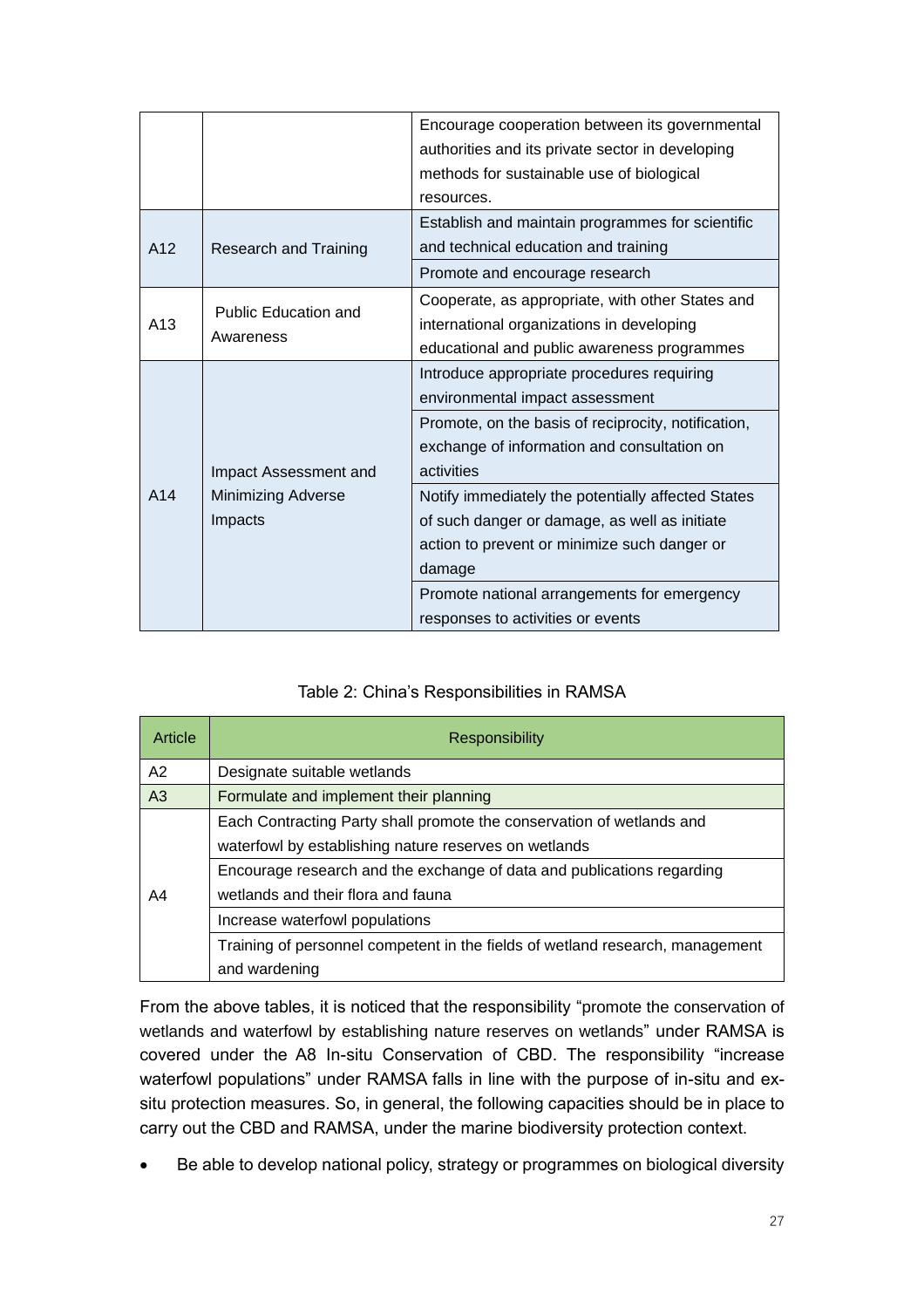or incorporate biological diversity sections into existed management plans.

- Be able to identify and monitor the components of biological diversity.
- Be able to carry out the in-situ and ex-situ conservation measures, especially conservation of wetlands and waterfowl by establishing nature reserves on wetlands.
- Be able to carry out scientific research and training and promote public awareness and education.
- Be able to conduct impact assessment and minimize adverse impacts.

#### 2.1.2 China's Biodiversity Management Framework

To implement the CBD, China established a sector-based management system, as well as a cross-sectoral working mechanisms.

MEE excises the leading and coordinating function for biodiversity conservation at the national level, by issuing policy, national strategy, work plan, establishing conservation program, collecting data and progress from other management organizations and coordinating the implementation of CBD.

MNR, accepting all the duties from SOA, manages the biodiversity conservation in marine ecosystem, as well as the sustainable use of biological resources.

The newly established SFGA under MNR takes charge of the management of biodiversity conservation in the forest, grassland, wetland ecosystem and the establishment and management of all kinds of protected areas.

MARA takes charge of the management of fishery and aquatic life conservation, and GMO resources and share of biological resources in agriculture related fields.

Ministry of Housing and Urban-Rural Development takes charge of the construction of zoo, botanical garden, urban green space and excises the ex-situ conservation

Ministry of Science and Technology manages the research and technology development of biodiversity; while Ministry of Education manages the safety of biodiversity information; Ministry of Public Security, Ministry Foreign Affairs, China Academy of Science etc. all excise their duties within the granted limits of power.

As the conservation and utilization of biodiversity scattered in various government bodies, China has set up cross-sector mechanism to implement the CBD. The State Council has approved the establishment of China's Coordinating Group for Implementation of the Convention on Biological Diversity, headed by the former MOE and composed of 24 departments. CBD Implementation Office was established in the former MOE. To strengthen conservation and management of biological resources, the State Council has also approved the establishment of an Inter-ministerial Joint Conference on Conservation of Biological Resources, headed by the former MOE and composed of 17 ministries and commissions. An office for this joint conference was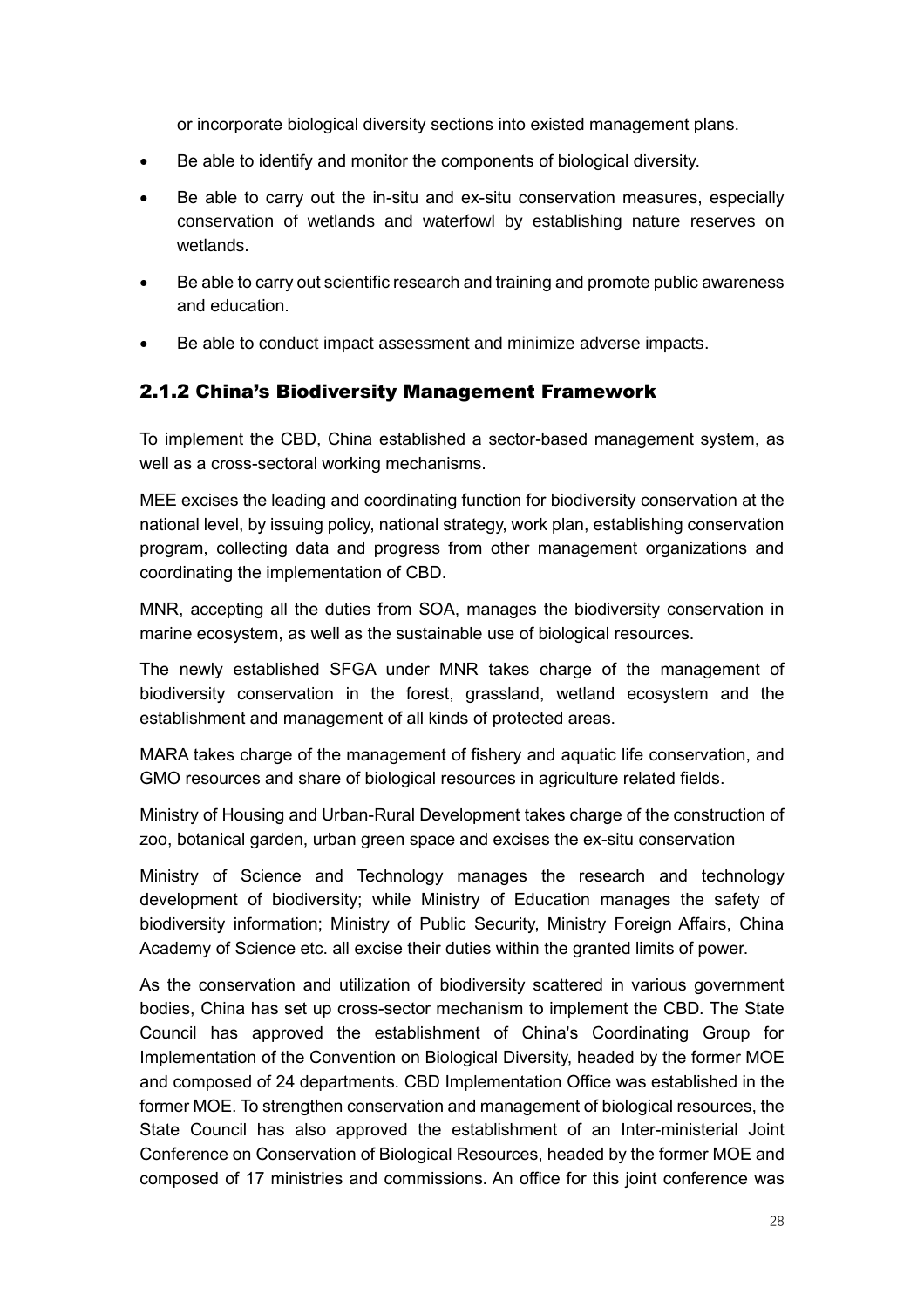established in the former MOE. The National Committee on Biodiversity Conservation consisting of 25 departments was established in the former MOE as well. These three implementation coordination bodies headed by the former MOE and participated by relevant departments are mutually supportive while exercising their unique, important roles in enhancing biodiversity conservation in China. After the 2018 reform, all the duties of MOE were transferred to the new MEE and the Department of Nature Conservation was established with in MEE, which organizes biodiversity conservation, biological genetic resources protection and biosafety management and serves as the Secretariat of the National Committee on Biodiversity Conservation and the National Office of Biosafety Management.

Most provincial and municipal governments have also strengthened their biodiversity related departments or institutions such as those responsible for agriculture, the environment, forestry and marine management, as well as established interdepartmental coordinating mechanisms.

### 2.1.3 China's capacity for implementation of CBD and RAMSA

The assessment is done based on China's responsibilities under the two conventions.

2.1.3.1 Capacities to develop national policy, strategy or programmes

China's updated National Biodiversity Strategy and Action Plan (2011-2030) was approved at the  $126<sup>th</sup>$  regular meeting of the SC on 15 September 2010, and promulgated by the former Ministry of Environmental Protection on 17 September 2010. This updated NBSAP has identified guiding principles, strategic goals and tasks for biodiversity conservation in China in the next two decades. The 18<sup>th</sup> National Congress of the Chinese Communist Party held in November 2012 laid out a blueprint for building an ecological civilization, and adopted a grand vision of "Building Beautiful China".

China also incorporated the conservation of marine biodiversity into sectoral strategies and plans. In 2012 the SC approved the National  $12<sup>th</sup>$  Five-year Plan for Marine Development. This plan proposed that by 2020 land-based pollution will be effectively controlled; the environmental degradation of near-shore marine areas will be fundamentally reversed and the trend of marine biodiversity decline will be basically contained. The plan also identified some important actions such as strengthening conservation of marine biodiversity, enhancing restoration of marine ecosystems and strengthening marine ecological monitoring and management of ecological disasters. The National Twelfth Five-year Plan for Marine Economy Development, the National Plan for Marine Zoning 2011-2020 and the National Programme for Island Conservation 2011-2020, all of which have been approved and issued by the SC, have put marine biodiversity into a very prominent position and identified specific targets and requirements for conservation of marine biodiversity.

Local governments in coastal areas also give high importance to marine ecological conservation. Their marine development plans also give high priority to biodiversity conservation and identify protecting and restoring biodiversity as important targets and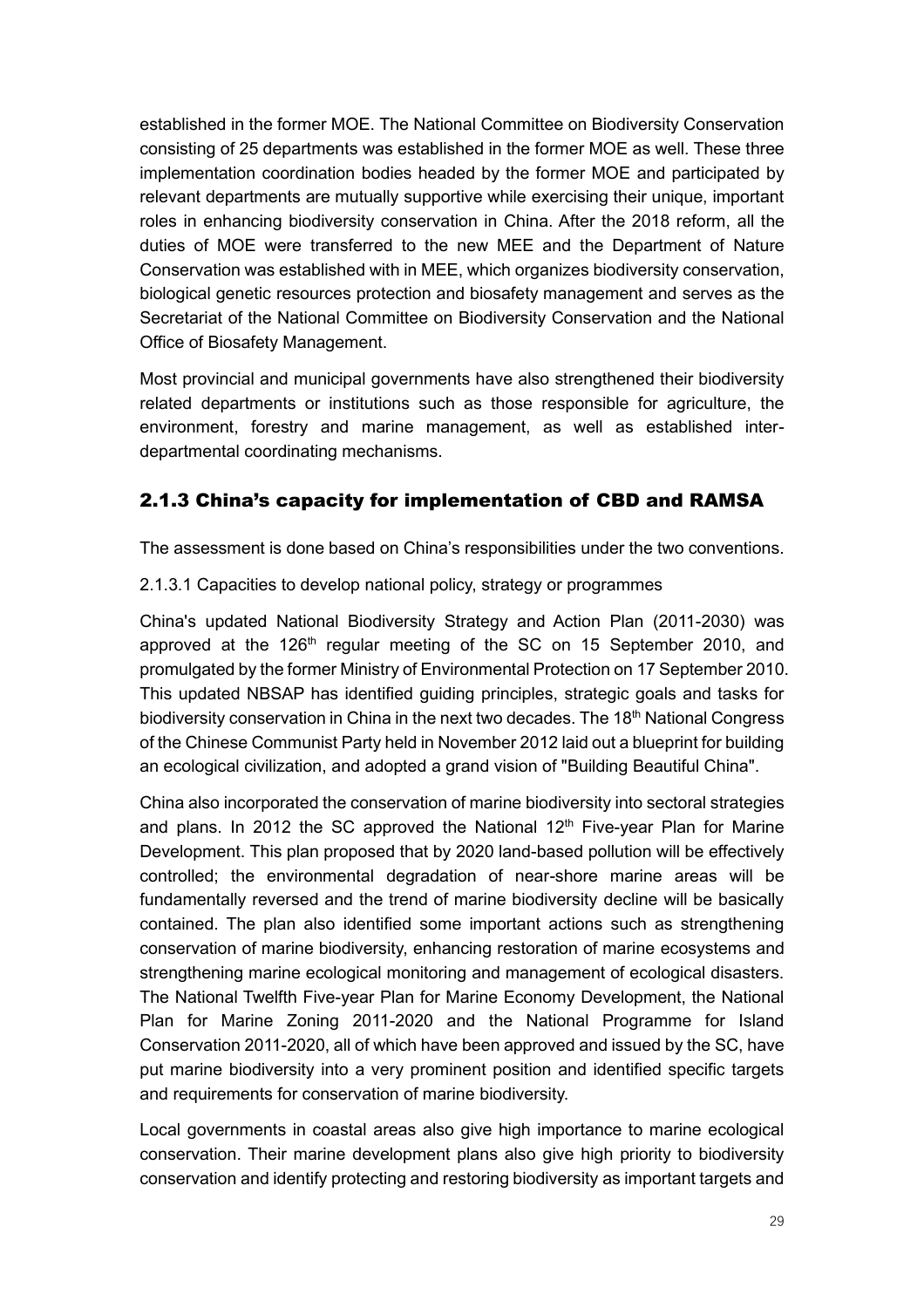tasks. They have also implemented a number of projects in preventing and controlling land-based marine pollutants and protecting and restoring marine biodiversity.

2.1.3.2 Identify and monitor the components of biological diversity.

From 2006 to 2008, China undertook a survey of coastal and near-shore marine species, which helped get the baseline data on marine biological resources. As a result, "China's Marine Species and Atlas" was published, which includes more than 28,000 marine species and pictures of more than 18,000 species.

Since 2004, China has established 18 marine ecological monitoring zones in a number of ecologically vulnerable and sensitive coastal and near-shore areas, and been undertaking systematic biodiversity monitoring, assessment and conservation in these zones. The area being monitored has reached 52,000 km<sup>2</sup>, including typical marine ecosystems such as bays, estuaries, coastal wetlands, coral reefs, mangroves and sea grass beds. The national-level marine protected areas and marine special PAs are under regular monitoring every year and the dynamism of biodiversity in marine PAs are basically known.<sup>15</sup>

2.1.3.3 Carry out the in-situ and ex-situ conservation measures

(1) In-situ Conservation

A conservation system has been established, primarily composed of nature reserves and complemented by scenic spots, forest parks, community-based conservation areas, protected sites of wild plants, wetland parks, geological parks, special marine protected areas and germplasm conservation areas. By the end of 2012, more than 240 marine protected areas of various types have been established at different levels, with the total area covering 87,000 km<sup>2</sup>, accounting for nearly 3% of the marine areas under China's jurisdiction.<sup>16</sup> Most marine PAs have established their management bodies, with a certain number of staff members and funds for management and operation in place so that law enforcement capacities in PAs are strengthened.

SOA is also exploring the establishment of marine ecological red line, focusing on important marine biodiversity areas such as important estuaries, coastal wetlands, marine PAs and fishery areas. Shandong Province has established such a red line in Bo Sea, with strict protection provided to over 40% of Bo Sea's marine areas.<sup>17</sup>

Speaking of conservation of wetlands, as indicated by the results of the Second National Wetland Resources Inventory released in January 2014, the coastal wetlands in China cover an area of 5.7959 million hectares, accounting for 10.85 percent of the total wetland area in China. Ranging from the Yalu River estuary to Hainan Island, there are 40 national coastal wetland nature reserves, 16 Ramsar sites and many wetlands of national importance. Coastal wetlands under protection amount to 1.3904 million hectares, accounting for 23.99 percent of the total area of coastal wetlands in

<sup>&</sup>lt;sup>15</sup> China's Fifth National Report on the Implementation of the Convention on Biological Diversity.

 $16$  Ibid.

 $17$  http://www.gov.cn/gzdt/2012-10/17/content\_2245965.htm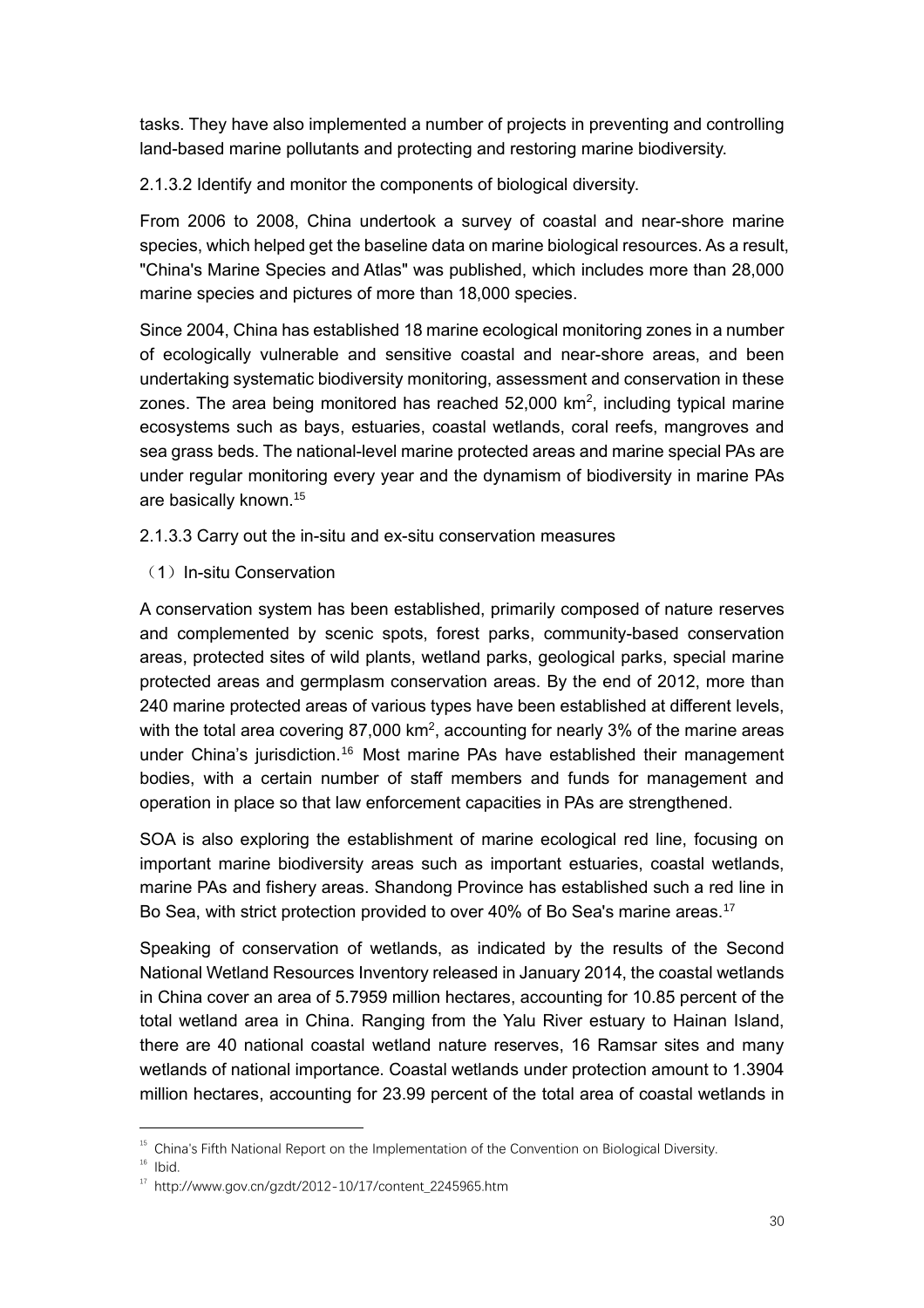China. A total of 205 demonstration projects for wetland conservation and restoration have been completed, with nearly 800 km<sup>2</sup> of wetlands restored. So far, China has established 577 wetland nature reserves, 468 wetland parks and 46 wetlands of international importance, effectively protecting about 43.5% of wetlands. <sup>18</sup>

For invasive alien species, a national programme has been developed for IAS emergency preparedness and response. As a result, 18 provinces (autonomous regions and province-level municipalities) have established IAS Management Office or a mechanism of joint conference (of relevant departments); 27 provinces (autonomous regions, province-level municipalities) have announced emergency responses for managing invasion of alien species. China has also developed and issued 52 technical guidelines for monitoring, assessing, preventing and controlling invasive alien species as well as the first and second lists of invasive alien species for monitoring and tracking. 19

(2) Ex-situ conservation (including genetic resources)

China has established a germplasm bank of marine species. The big seaweed germplasm bank located in China Ocean University has collected and stored nearly 500 stems of seaweed germplasm of 60 species. China National Storage Center of Marine Micro-organism Strains located in the Third Institute of Oceanography under the State Ocean Administration has stored more than 14,000 strains of bacteria. Genetic grouping or sequencing has been undertaken. <sup>20</sup>

2.1.3.4 Carry out scientific research and training and promote public awareness and education

The Government of China encourages and supports scientific research in conservation and sustainable use of biodiversity. Projects related to conservation and sustainable use of biodiversity have been included in a number of science and research plans or programmes, such as National Plan for Support to Science and Technology, National Plan for Development of Key Fundamental Research, National High-tech Development Plan, National Natural Sciences Fund and Specialized Funds for Research in Public Benefit Sectors.

To popularize biodiversity knowledge, related knowledge is incorporated into primary and middle school curriculum. Biology and related majors are offered in around 2000 universities to train professionals for biodiversity conservation and research. Various departments have organized various communication and education activities through media, as well as training workshops, lectures and dissemination of training materials. China Biodiversity Communication Trip has been organized to celebrate the International Year of Biodiversity in 2010 and around 800 million audiences were reached.

 $18$  Blueprint of Coastal Wetland Conservation and Management in China. Paulson Institute. 2016

<sup>&</sup>lt;sup>19</sup> China's Fifth National Report on the Implementation of the Convention on Biological Diversity.

 $20$  Ibid.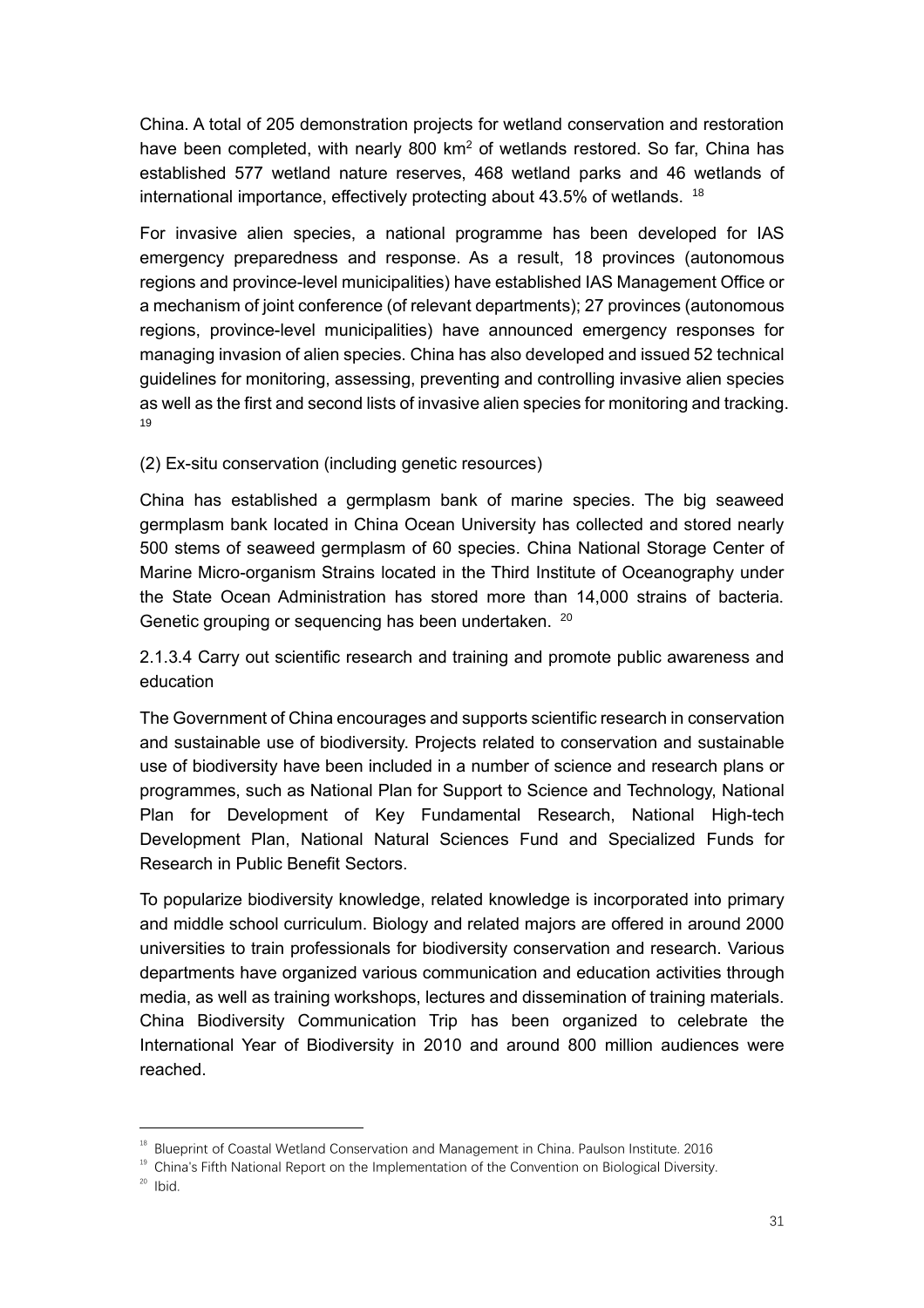2.1.3.5 Conduct impact assessment and minimize adverse impacts.

Strategic environment assessments for plans or programmes and environmental impact assessments for projects are required to be strictly implemented. For example, in undertaking environmental impact assessments of all development projects affecting nature reserves, one special chapter should be included in the assessment report that will predict impacts on the structure, functions and targets of protection and their values, and propose measures for protection (in case projects are approved) as well as how the project implementers can protect, restore and compensate, based on impacts of the project.

# 2.2 China's Capacity Need for Implementation of CBD and

### RAMSA

Though the Government of China has made tremendous progress into biodiversity conservation, gaps are still big as China has huge land areas, rich biodiversity and daunting challenges for biodiversity conservation.

To fully implement the CBD and RAMSA, the following capacities are to be constructed:

### 2.2.1 Relevant laws, regulations and mechanisms

China's existing laws on biodiversity conservation are yet to be improved, for example, some laws and regulations such as the Wild Animal Protection Law, Wild Plant Protection Regulation and Regulation on Nature Reserves urgently need to be revised or improved. There are no specialized laws or regulations to address issues such as access to genetic resources and benefit-sharing, wetland conservation and prevention and control of invasive alien species. Penalties for violating some laws and regulations are still inadequate, and for this reason some laws and regulations cannot deter relevant crimes or violations.

### 2.2.2 Capacities for surveying and monitoring biodiversity

Biodiversity monitoring capacity in China is still weak, e.g. lacking monitoring of coastal wetland ecosystem's structures, functions and processes on a long-term, site-specific and dynamic basis, which has limited our understanding about the patterns of coastal wetland changes in China. Biodiversity surveys should be undertaken on a regular basis. A monitoring and early warning system for biodiversity should be established to capture in time dynamic changes in biodiversity, to launch Biodiversity Red Lists, and to more effectively monitor important species and ecosystems.

#### 2.2.3 In-situ and ex-situ measures

In recent years, the number and area of nature reserves in China has been maintained stable, with the total areas of nature reserves accounting for 14.8% of the total land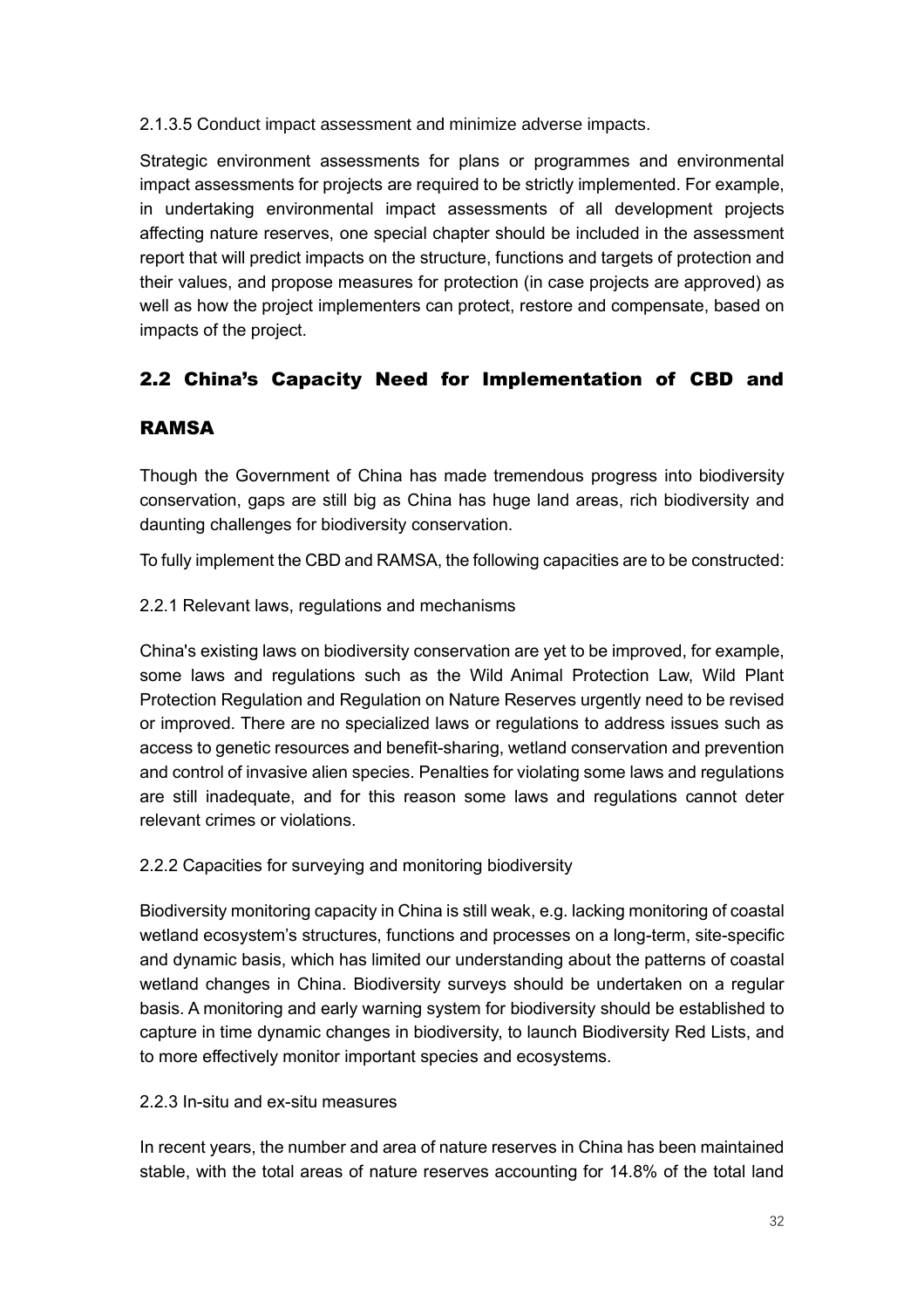area of the country. <sup>21</sup>A network of nature reserves with different types, reasonable layout and relatively sound functions has been basically established. However, their ecological representativeness and management effectiveness need to be improved.

Spatial structures of nature reserves and scenic spots should be better designed for a more effective network of biodiversity conservation. A system of national parks should be established. Major ecological projects should be continued. Upgrade capacities of early warning and monitoring of and emergency response to alien species invasion.

#### 2.2.4 Scientific research, public awareness and education

Due to inadequate investment for long and lack of professional researchers and techniques, researches in some areas such as biodiversity baseline survey and practical technologies and models for conservation are very weak. Some new issues and technologies are yet to be explored, in particular surveying and monitoring of biodiversity, in-situ conservation and biodiversity restoration should be given due attention. In terms of response and adaption of coastal wetlands to climate change and sea level rise, little research has been conducted and no solutions have yet been proposed.<sup>22</sup>

Awareness of conservation is yet to be further enhanced. The public awareness of biodiversity conservation and risks of inaction are yet to be further enhanced. Many people have not recognized the importance of biodiversity conservation, therefore their awareness of and participation in conservation is low. Some local governments onesidedly pursue economic development goals. They promote economic development at the cost of biodiversity where economic development and biodiversity conservation conflict. The private sector is not enthusiastic about getting involved in biodiversity conservation. Decision makers and managers do not have adequate knowledge of biodiversity. Supervisory forces and capacities of civil society are not adequate.

#### 2.2.5 Wetland conservation

The Second National Wetland Resources Inventory reveals that the coastal wetland area in China has declined by 1.3612 million hectares from 2003 to 2013, representing the highest loss rate in various types of wetlands across the country. Only 24 percent of coastal wetlands have been legally designated as protected areas, much lower than the mean wetland protection rate across China  $(43.5$  percent). <sup>23</sup>In this sense, there need to be a significant change in coastal wetland conservation.

One issue with priority is to incorporate coastal wetland conservation efforts into the overall planning of land spatial development and protection. The competent authorities should adjust the land use classification standards to address the "tenure" of wetland as a new type of "ecological land use" in China's national land classification system.

<sup>&</sup>lt;sup>21</sup> [http://www.xinhuanet.com/politics/2017-02/20/c\\_129486709.htm](http://www.xinhuanet.com/politics/2017-02/20/c_129486709.htm)

<sup>&</sup>lt;sup>22</sup> Blueprint of Coastal Wetland Conservation and Management in China. Paulson Institute. 2016

 $23$  Ibid.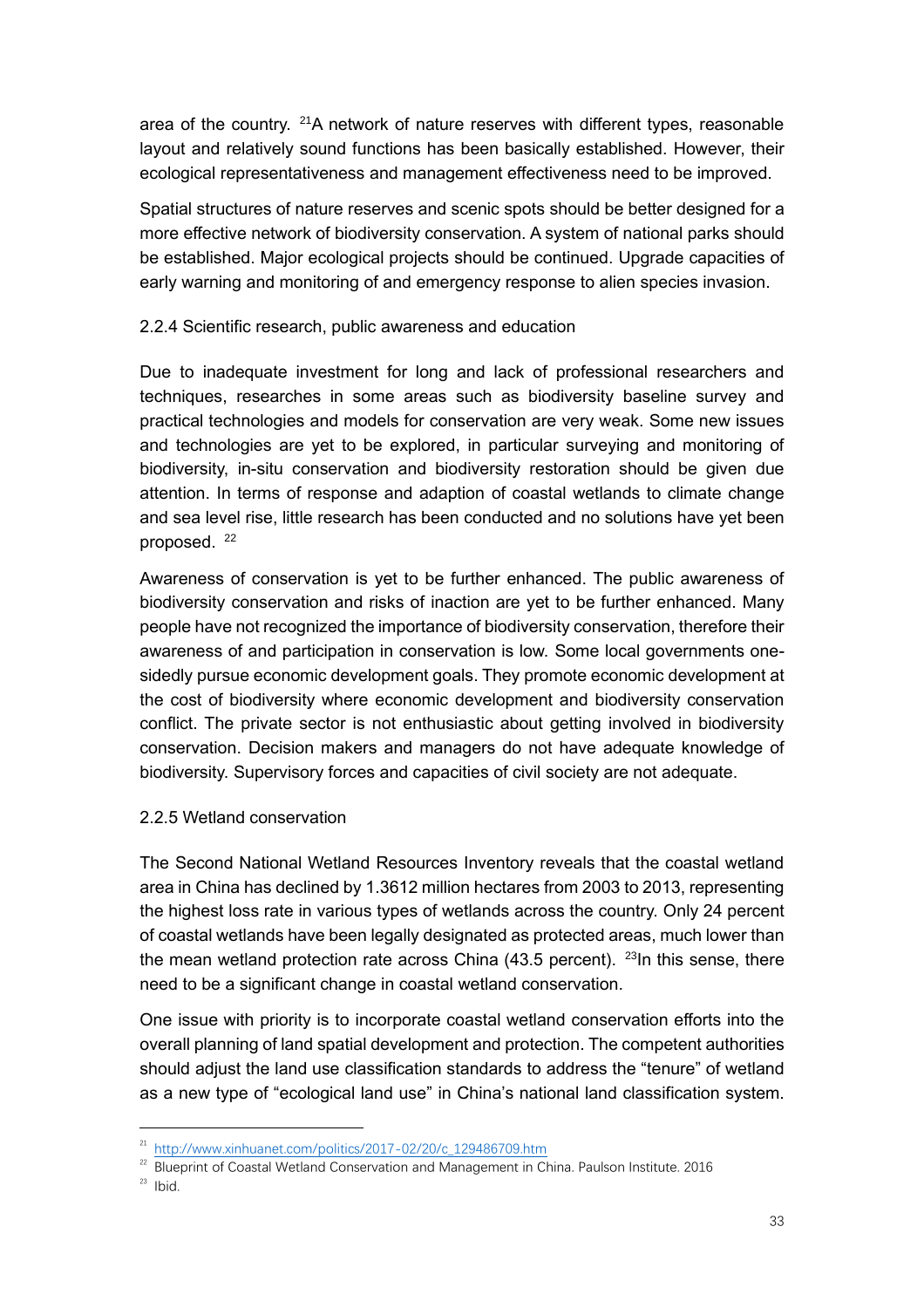The provincial government agencies in developing the conservation and utilization plan of coastal zone area should clearly incorporate the coastal wetlands of national and international importance into the ecological conservation redline in China, and effectively implement protective measures.

Enhance basic scientific research on coastal wetlands, proactively carry out monitoring and assessment of coastal wetland ecosystem, study and develop technical models for coastal wetland protection and restoration to provide a strong scientific and technological support system for coastal wetland protection and management. And carry out restoration of degraded coastal wetlands at the earliest possible date.

Promote the development of a coastal wetland conservation network in China, extensively implement activities to raise public awareness on the importance of conserving coastal wetlands and migratory waterbirds, involve the general public and social forces in conserving coastal wetlands and migratory waterbirds, and actively participate in international cooperation and exchange on coastal wetlands and migratory waterbirds conservation.

### 2.3 Priorities of Capacity Building

- Provide training to local government officials on the importance of marine biodiversity, policies and laws and share good management experiences with them biodiversity protection to upgrade their management level and law enforcement capacity.
- Research on how to carry out the ecological compensation system and share the research result with local government and work out useful guidelines to support its implementation.
- Establish a demonstration project on strengthen the management capacities of nature reserves or wetland parks or aquatic germplasm conservation areas, and do a case study to summary good management practices and share the result with other protected areas.
- Organize various forms of biodiversity communication and education activities to increase public awareness of conservation with the help from NGOs and private sectors, e.g. bird watching in coastal wetland.
- Build an information sharing platform on biodiversity protection and coastal wetlands protection.
- Undertake extensively international exchanges and cooperation to introduce advanced management experiences from other countries to upgrade China's capacities and levels of biodiversity conservation.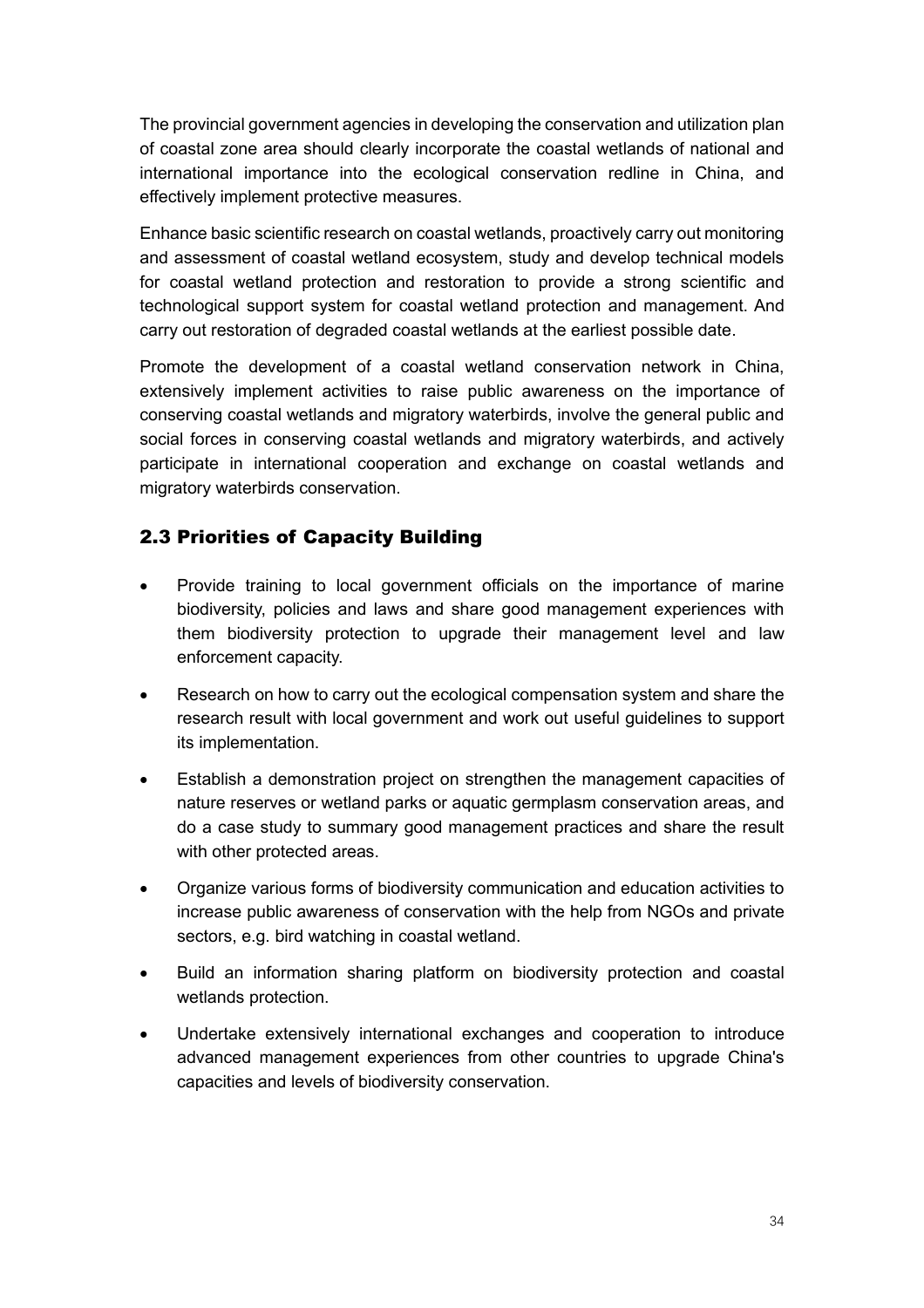### Chap. 3 The Assessment of China's National and Local

### Capacity for Implementation of UNFCCC

From 1951 to 2009, the average temperature of land surface in China rose by 1.38 °C. with the warming rate being  $0.23/10a$ . <sup>24</sup>Climate change has had recognizable impacts on China's ecosystems and species from offshore to coastal areas.

Climate change shows a noticeable trend of sea level rise along China's coasts. In the last 30 years, the coastal sea level has risen at a mean rate of 2.6 mm per year, higher than that of the global sea level rise (1.7 mm/year). Under global climate change, the severity of storm surge-induced disasters is increasing in China's coastal zones. According to statistics, in the past 20 years, 3 storm surges of the orange warning level hit China's coasts annually, showing a slow increasing trend. Climate change has worsened some coastal erosion events, including the segment in Yingkou, Liaoning province, where the land erosion rate is nearly 5 m per year. Climate change tends to alter marine species. In the last 20 years, some marine species in China's offshore seas have shifted north due to climate warming and increasing sea temperature. In the next 3 decades, the sea level will continue to rise along China's coasts with the mean rising amplitude in 80-130 mm, adding vulnerabilities to coastal zones. <sup>25</sup> The ecological pressure given by climate change makes the work to fight against climate change important and urgent.

### 3.1 Assessment of China's Capacity for Implementation of the

### **UNFCCC**

UNFCCC, as an international framework convention to cope with climate change, aims to "stabilize greenhouse gas concentrations in the atmosphere at a level that would prevent dangerous anthropogenic interference with the climate system". Ocean, as one of the most critical ecosystems, on one hand is affected greatly by climate change, on the other hand will affect the speed and depth of climate change.

3.1.1 China's obligations under the UNFCCC

Under the context of YSLME, the obligations of China under UNFCCC are listed in the Table 3:

<sup>&</sup>lt;sup>24</sup> Second National Communication on Climate Change of The People's Republic of China

 $25$  Ibid.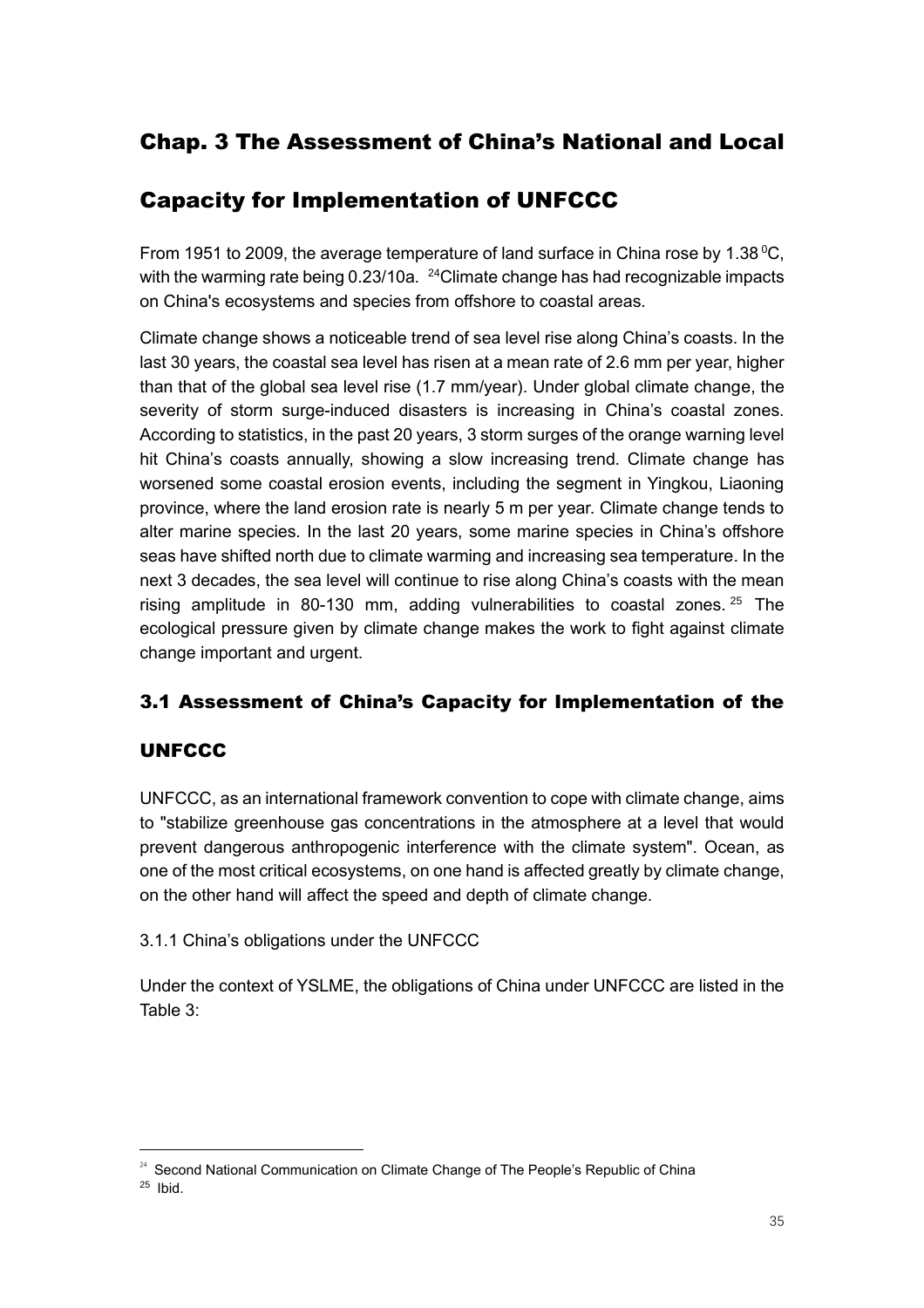|           |                           | <b>UNFCCC</b>                                                                                                                                                                                                                                                                                                                                            |  |  |
|-----------|---------------------------|----------------------------------------------------------------------------------------------------------------------------------------------------------------------------------------------------------------------------------------------------------------------------------------------------------------------------------------------------------|--|--|
| Article   | Content of<br>the Article | Responsibility                                                                                                                                                                                                                                                                                                                                           |  |  |
|           |                           | Develop national inventories of anthropogenic emissions by<br>sources and removals by sinks of all greenhouse gases<br>Formulate, implement, publish and regularly update national<br>and, where appropriate, regional programmes containing<br>measures to mitigate climate change                                                                      |  |  |
|           |                           | Promote and cooperate in the development, application and<br>diffusion, including transfer, of technologies, practices and<br>processes that control, reduce or prevent anthropogenic<br>emissions of greenhouse gases                                                                                                                                   |  |  |
|           |                           | Promote and cooperate in the conservation and enhancement,<br>as appropriate, of sinks and reservoirs of all greenhouse gases                                                                                                                                                                                                                            |  |  |
| A4.1      | Commitments               | Cooperate in preparing for adaptation to the impacts of climate<br>change; develop and elaborate appropriate and integrated<br>plans for coastal zone management, water resources and<br>agriculture                                                                                                                                                     |  |  |
|           |                           | Employ appropriate methods, for example impact assessments,<br>to mitigate or adapt to climate change                                                                                                                                                                                                                                                    |  |  |
|           |                           | Promote and cooperate in scientific, technological, technical,<br>socio-economic and other research, systematic observation<br>and development of data archives related to the climate system                                                                                                                                                            |  |  |
|           |                           | Promote and cooperate in education, training and public<br>awareness related to climate change and encourage the widest<br>participation                                                                                                                                                                                                                 |  |  |
|           | Research                  | Support and further develop, as appropriate, international and<br>intergovernmental programmes and networks or organizations<br>aimed at defining, conducting, assessing and financing<br>research, data collection and systematic observation                                                                                                           |  |  |
| and<br>A5 | systematic<br>observation | Support international and intergovernmental efforts to<br>strengthen systematic observation and national scientific and<br>technical research capacities and capabilities, particularly in<br>developing countries, and to promote access to, and the<br>exchange of, data and analyses thereof obtained from areas<br>beyond national jurisdiction; and |  |  |
|           | Education,                | Development and implementation of educational and public<br>awareness programmes on climate change and its effects                                                                                                                                                                                                                                       |  |  |
| A6        | training and<br>public    | Public access to information on climate change and its effects                                                                                                                                                                                                                                                                                           |  |  |
|           | awareness                 | Public participation in addressing climate change                                                                                                                                                                                                                                                                                                        |  |  |
|           |                           | Training of scientific, technical and managerial personnel                                                                                                                                                                                                                                                                                               |  |  |

### Table 3. China's Obligation under UNFCCC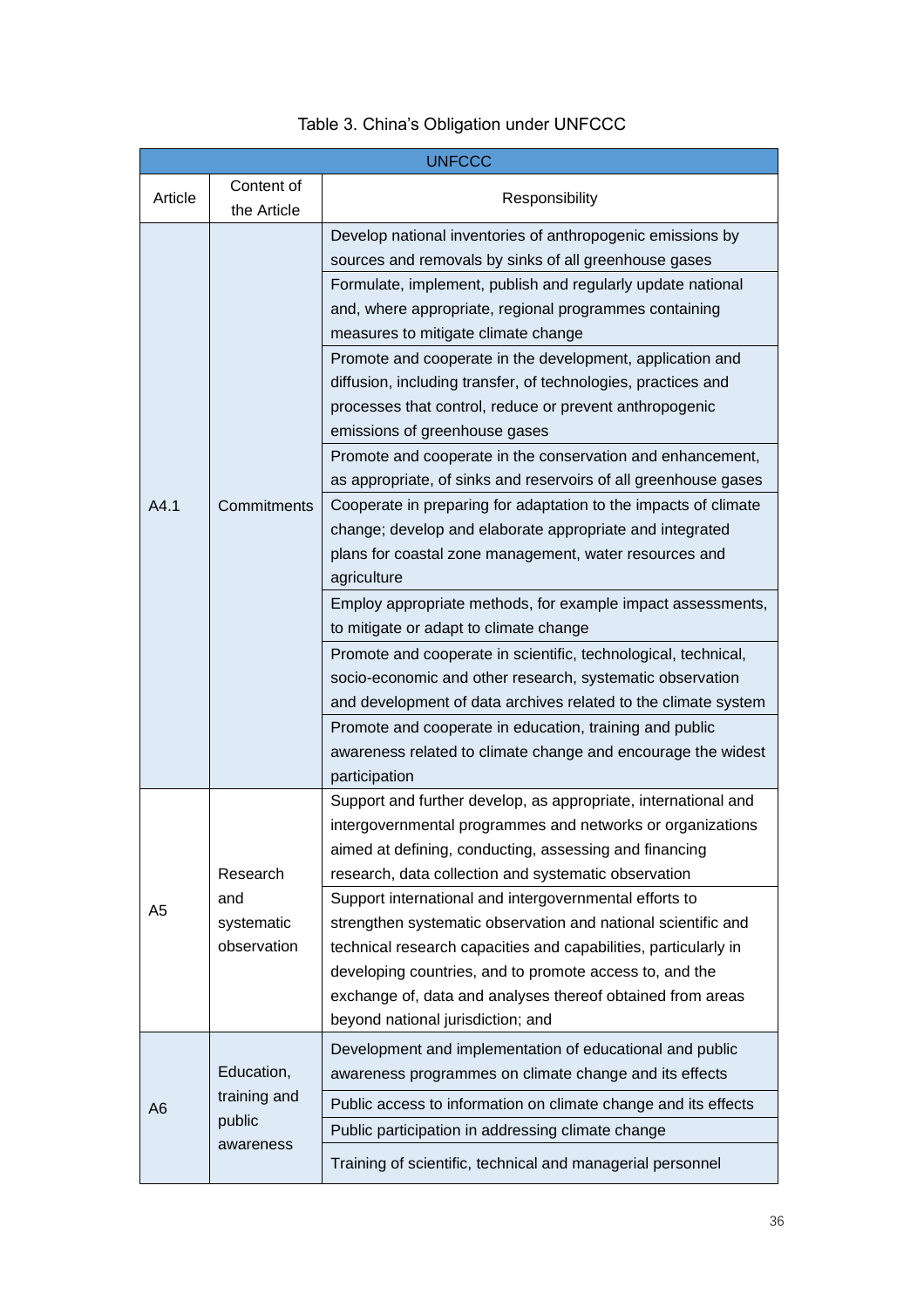| Development and exchange of educational and public |                                                                  |
|----------------------------------------------------|------------------------------------------------------------------|
|                                                    | awareness material on climate change                             |
|                                                    | Development and implementation of education and training         |
|                                                    | programmes, including the strengthening of national institutions |
|                                                    | and the exchange or secondment of personnel to train experts     |
|                                                    | in this field                                                    |

From the above table, it is concluded that the YSLME should focus on the following governance capacities for a better implementation of the UNFCCC:

- Be able to formulate, implement, publish and regularly update national and, where appropriate, regional programmes containing measures to mitigate climate change.
- Be able to cooperate in preparing for adaptation to the impacts of climate change; develop and elaborate appropriate and integrated plans for coastal zone management.
- Be able to employ appropriate methods, for example impact assessments, to mitigate or adapt to climate change.
- Be able to promote and cooperate in research, observation and data sharing.
- Be able to provide public access to information and educational and public awareness material, promote public participation and training.

### 3.1.2 China's climate change management framework

To enhance the leadership on issues related to climate change, China established the National Leading Group on Climate Change in 2007. It consists of representatives from 20 relevant ministries and institutions, and is mandated to develop major strategies, guidelines and policies on climate change, to take actions in response to climate change, to review the response plans for international cooperation and negotiations, and to coordinate and address the major issues in addressing climate change. Department of Climate Change created under NDRC carries out the routine work for the National Leading Group on Climate Change. In the 2018 central government reform, the responsibility to address climate change was moved to MEE and the Department of Climate Change was established within MEE.

At the provincial level, almost all provincial governments have set up the Leading Groups on Climate Change, which are headed by provincial leaders, and composed of relevant local agencies. These groups are responsible for taking actions in response to climate change at local level, and executive bodies for addressing climate change have also been put in place under the Provincial Development and Reform Committees. Many governments at prefecture and county levels have also set up the leading groups on climate change and working bodies.

In support of the science-based national decision-making on climate change, China has established the National Panel of Experts on Climate Change, which provides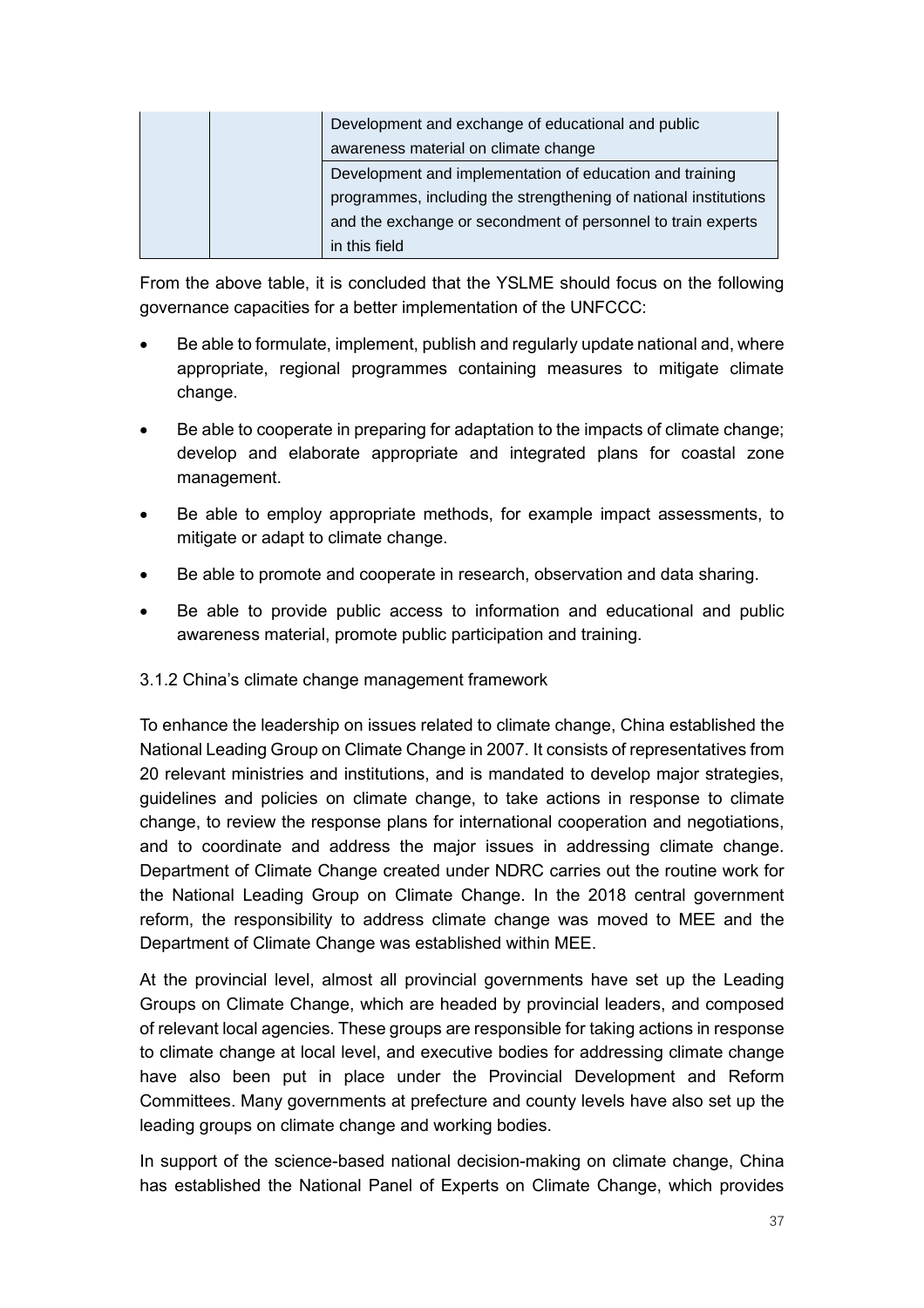scientific advisories and policy-relevant suggestions on strategies, guidelines, policies, legislations & regulations, and measures for coping with climate change.

3.1.3 China's capacity for implementation of UNFCCC

China has put a great effort to fight against climate change and implement the UNFCCC. China's capacity has been greatly increased as well.

3.1.3.1 Develop national programs to mitigate climate change

In 2007, China issued the National Climate Change Programme, which specifies the specific targets, basic principles, key areas and policies and measures for China to cope with climate change by 2010. During the 12<sup>th</sup> Five-Year, China did not formulate any special plan to cope with climate change, but released a working plan to control the greenhouse gas emissions. In 2014, China issued the National Plan on Climate Change (2014-2020). The plan has made clear the road map and timetable for China's low carbon development from 2014-2020. To some extent, the Plan is equivalent to a13th Five-Year Plan for tackling climate change, which put forward the goal of 2020, but in fact it mainly repeated the commitment of Chinese government to the international community in 2009.

Specifically, by 2020, the emission of green-house gases per unit of GDP will be reduced by 40% to 50% over the level of 2005, and a binding target that by 2015  $CO<sub>2</sub>$ emission per unit of GDP will decrease by 17%; the proportion of non-fossil energy to the primary energy consumption will be increased to about 15%; the forest area and forest stock volume will be increased to 40 million hectares and 13 billion cubic meters than that of 2005; the low carbon pilot demonstration project will make significant progress. <sup>26</sup> The ability of climate change adaption will be greatly improved; important achievements will be made in capacity building, and extensive international exchanges and cooperation will be carried out.

3.1.3.2 Integrated plans for coastal zone management

In 2013, Liaoning province formulated China's first coastal zone plan, the Plan for the Protection and Utilization of Coastal Zone in Liaoning Province (2013-2020).<sup>27</sup>

In December 2017, in order to integrate and coordinate the spatial distribution of coastal zone, consider the land and sea as a whole and promote the harmonious development of man and nature, the SOA launched a pilot project on the development of the overall plan for the protection and utilization of coastal zone in the provincial level. The overall plan is an integrated arrangement for economic and social development, ecological protection, resources utilization and prevention and control of hazards in the coastal zone area. Subsequently, most of the coastal provinces began to draw up their own coastal zone plans. Shandong Province started the draft process

<sup>26</sup> [http://www.gov.cn/xinwen/2014-09/23/content\\_2754700.htm](http://www.gov.cn/xinwen/2014-09/23/content_2754700.htm)

<sup>27</sup> [http://www.ln.gov.cn/zfxx/zfwj/szfwj/zfwj2011\\_99988/201310/t20131024\\_1201875.html](http://www.ln.gov.cn/zfxx/zfwj/szfwj/zfwj2011_99988/201310/t20131024_1201875.html)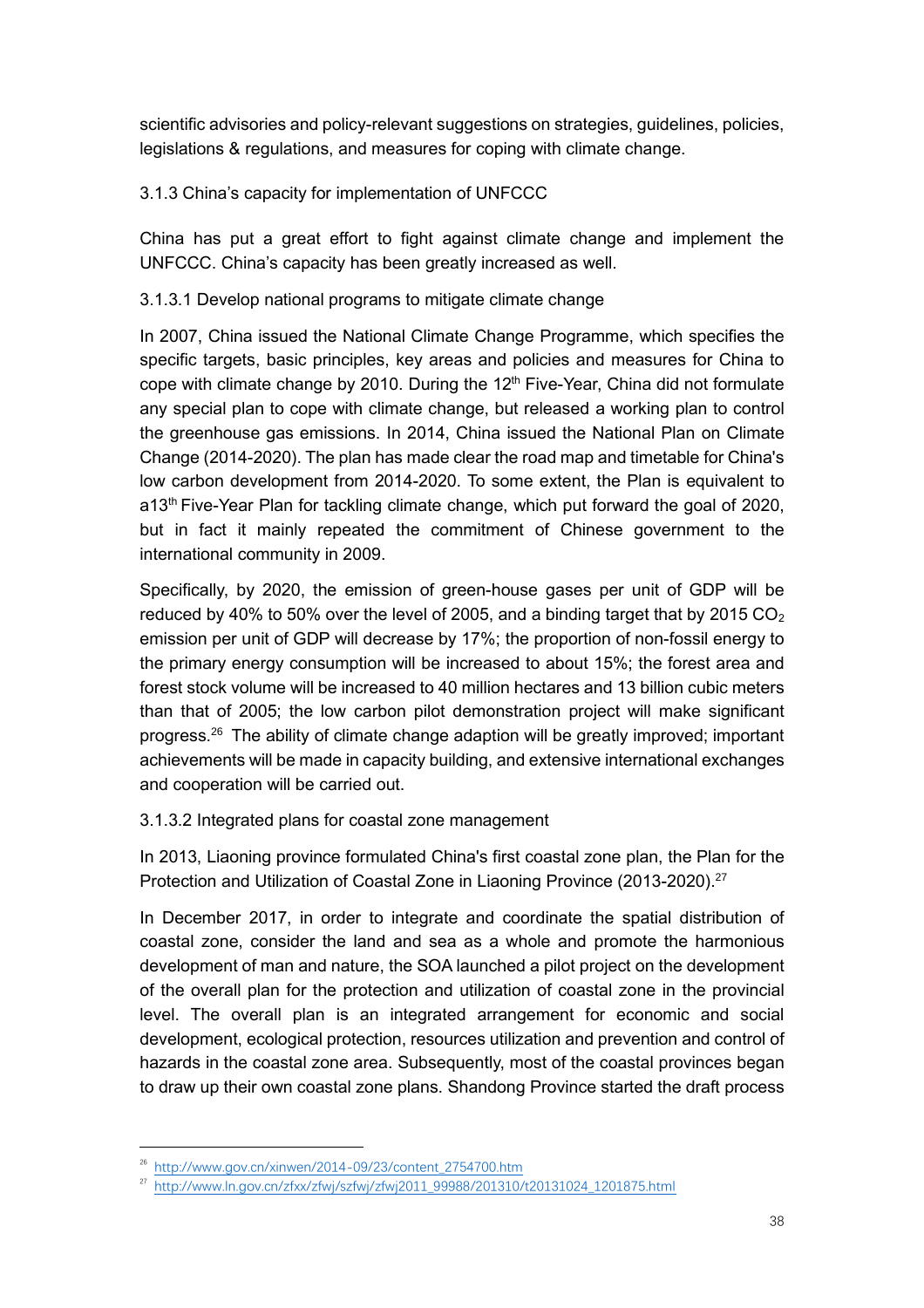from Mar. 2018.<sup>28</sup>

3.1.3.3 Appropriate methods to mitigate or adapt to climate change

China has taken a series of policies and actions on climate change adaptation. These policies and actions mainly include: (1) enhancing capacity of infrastructures in coastal zones and areas in adaptation to sea level rise by heightening and fortifying seawalls; (2) increasing carbon sinks and strengthening ecological conservation, e.g. coastal wetland conservation, to further increase their carbon sequestration capacities while conserving biodiversity; (3) monitoring and assessing responses of ecosystems to climate change, in particular monitoring and assessing sea level change, sea water invasion, soil salinization and coastal erosion in key regions; (4) further improving the system of early warning of extreme weather and climatic events, developing a plan for responses to climate disasters and enhancing capacities to respond to extreme climate events in very bad weather conditions.<sup>29</sup>

#### 3.1.3.4 Research, observation and data sharing

China has preliminarily built a 3-Dimentional ocean observing network for climate, which is composed of coastal stations, buoys, ships, radars, satellite and aircraft remote sensing etc. for monitoring such marine environment elements as tide level, water temperature, salinity, sea wave, ocean current, sea ice in offshore and marginal sea areas, as well as marine hazards like storm surges, high waves, red tides, sea level changes and salt tide intrusions $30$ 

China has enhanced scientific and technological advances and innovations in the field of climate change, and it has actively promoted international scientific and technological cooperation. In 2006, the Chinese government issued the National Guideline for Medium- and Long-term Plan for Scientific and Technological Development (2006-2020), in which the global environmental change monitoring and response strategies were clearly defined as one of the priority themes. In 2007, the China's Scientific and Technological Actions on Climate Change was issued. The implementation of the National Basic Research Program and its supportive projects has enhanced the basic scientific research on climate change. The implementation of the National Key Science and Technology R&D Program and the National High Technology Research and Development Program of China has accelerated technological R&D for climate change mitigation and adaptation.

The international cooperation in climate change science and technology on a bilateral, multilateral and South-South basis has seen a rapid progress. A number of internationally recognized findings on climate change patterns, mechanisms, regional climate change response and interactions with human activities have been obtained.

The oceanic department archives oceanographic data and products, mainly including

<sup>28</sup> [http://www.soa.gov.cn/zwgk/zcgh/ghjj/201712/t20171221\\_59672.html](http://www.soa.gov.cn/zwgk/zcgh/ghjj/201712/t20171221_59672.html)

<sup>&</sup>lt;sup>29</sup> Second National Communication on Climate Change of The People's Republic of China

 $30$  Ibid.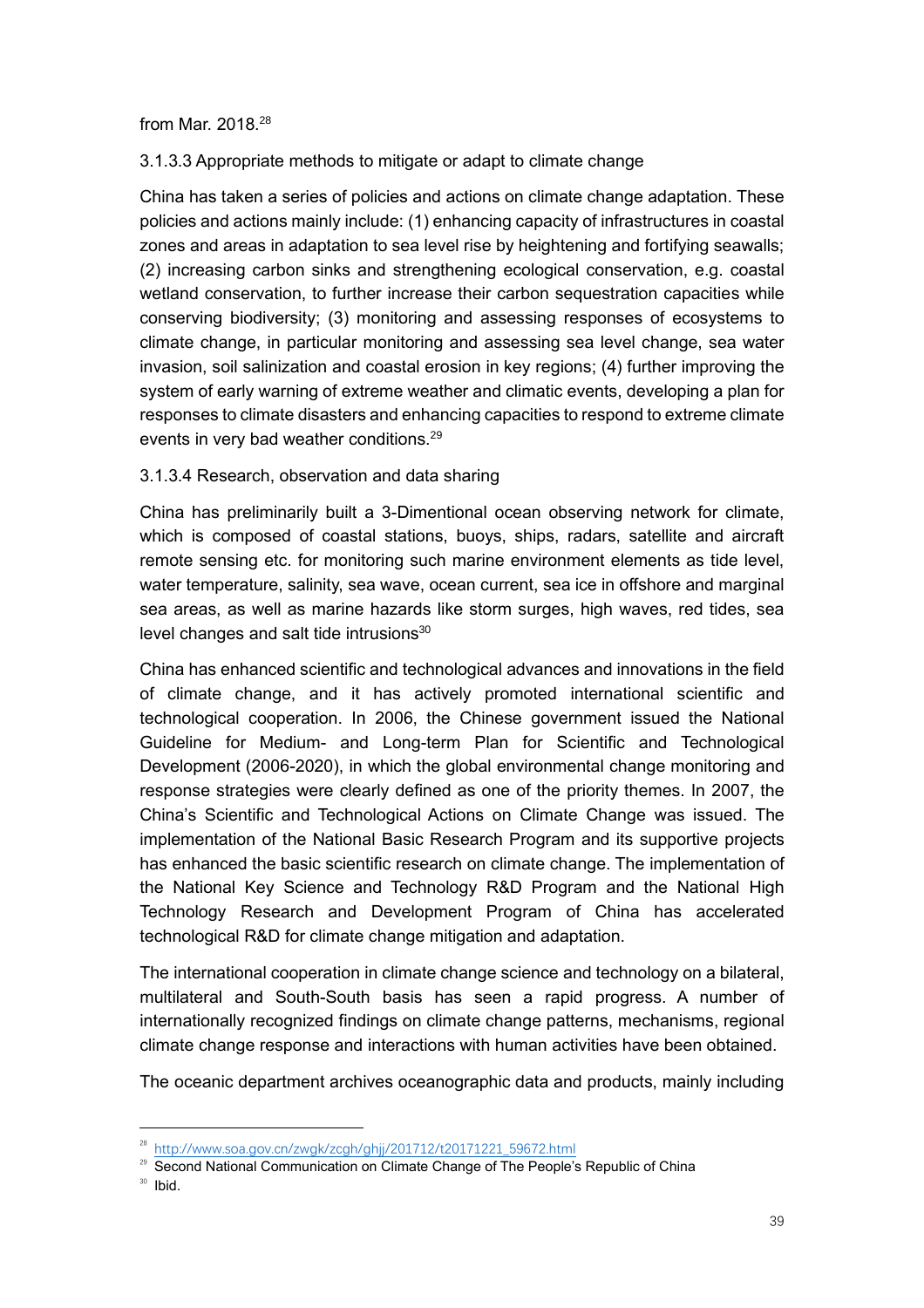a marine environment database, marine environment and disaster information and products, analyses and products about ocean tides and current, etc.<sup>31</sup>

3.1.3.5 Education, training and public participation

China attaches great importance to public education and outreach on climate change in an effort to increase public awareness of climate change. China has incorporated the climate change knowledge into the national education system for the basic education, adult education and higher learning education as a quality-oriented education component using the form of internet, TV programs, brochure series, annual report, conferences and forums.

For recent years, China has witnessed increasingly emerging NGOs in the field of climate change, which have played an important role in disseminating climate change knowledge, and in enhancing public awareness and participations.

China has enhanced the learning by and training on officials in an effort to improve their competence in understanding and tackling climate change. Trainings and workshops were organized focusing on the "climate change, sustainable development and environmental management", the "capacity building for decision-makers on addressing climate change", the "capacity building in adaptation to climate change" etc. at national, provincial and local levels.

### 3.2 China's Capacity Need for Implementation of UNFCCC

Capacity building is crucial for developing countries to effectively deal with climate change. The Fifth Conference of Parties (COP-5) of the Convention endorsed the decision on capacity building for the developing countries. As a developing country, China has stronger demands for capacity building in many areas.

3.2.1 Develop National Programs to Mitigate Climate Change

China has formulated National Climate Change Program and National Plan for Climate Change, as well as incorporating measures for climate change mitigation and adaption into general plans or specific plans, e.g. the  $13<sup>th</sup>$  Five Year Plan for National Economic and Social Development and the 13<sup>th</sup> Five Year Plan for Marine Economy Development. However, the assessment on the implementation of these plans and measures are inadequate.

### 3.2.2 Develop Integrated Coastal Zone Plans

The work to develop integrated coastal zone plans at the provincial level has been launched in the end of 2017 and are now under process. The central government specified clearly that the plan has to be an integrated arrangement for economic and social development, ecological protection, resources utilization and prevention and

<sup>&</sup>lt;sup>31</sup> Second National Communication on Climate Change of The People's Republic of China.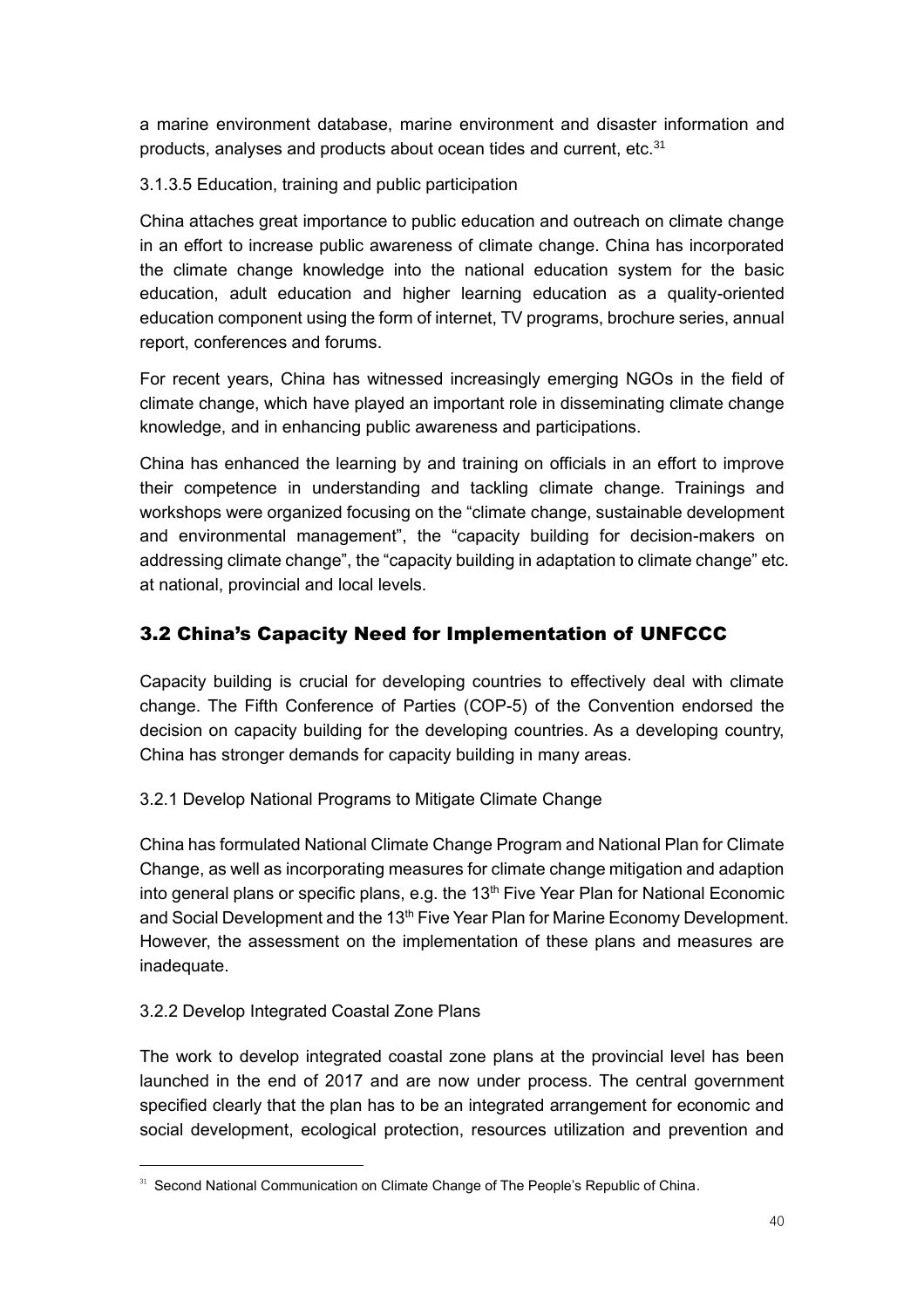control of hazards in the coastal zone area. So, there is a need from the local government to get support in developing the integrated coastal zone plan.

#### 3.2.3 Mitigation Measures

In order to effectively cope with climate change, to ensure smooth economic and social developments, and to protect people's life and property, China must enhance its capacity in adaptation to climate change. Currently, China is relatively weaker in impact assessments and dealing with extreme weather and climate events including their monitoring, early warning and preparedness, and its capabilities to prevent and mitigate natural disasters. Therefore, international cooperation and exchanges are needed for China to develop climate change adaptation projects, to launch case studies on extreme climate events, to improve its early warning and prediction of various extreme weather and climate events, and data sharing.

#### 3.2.4 Research, observation and data sharing

For ocean and coastal zone area, the main areas of China's future research on climate change might include:

(1) theories, methodologies and technologies for climate change observations; reconstruction of highly precise long sequences of past climate; behaviors and mechanisms of global climate change; multi-sourced and multi-scale data integration; development of an Earth system model; and climate change simulations and predictions.

(2) mechanisms of climate change impacts in ocean and disaster prevention and mitigation, and assessment methodologies; R&D of climate change adaptation theories and technologies; adaptation demonstrations in typical coastal vulnerable regions and sectors.<sup>32</sup>

The ocean observing stations are sparsely and unevenly distributed in China's coastal seas, to which the ocean observing facilities are mainly confined, and China lacks of ability for making long-term and stable observations of the oceanic environment in open seas and major oceans. In coastal zones and regions, China need to further facilitate establishment of an operational marine climate observing (monitoring) system, establish and improve climate change-related marine hazard monitoring, early warning and climate predictions.

### 3.2.5 Education, training and public participation

Addressing climate change is a systematic engineering task, involving all aspects of economy, politics, culture and society, and it requires enhanced leadership, improved planning, good coordination, implementation measures, and enhanced capabilities to organize and accomplish the work in dealing with to climate change. Although

<sup>&</sup>lt;sup>32</sup> Second National Communication on Climate Change of The People's Republic of China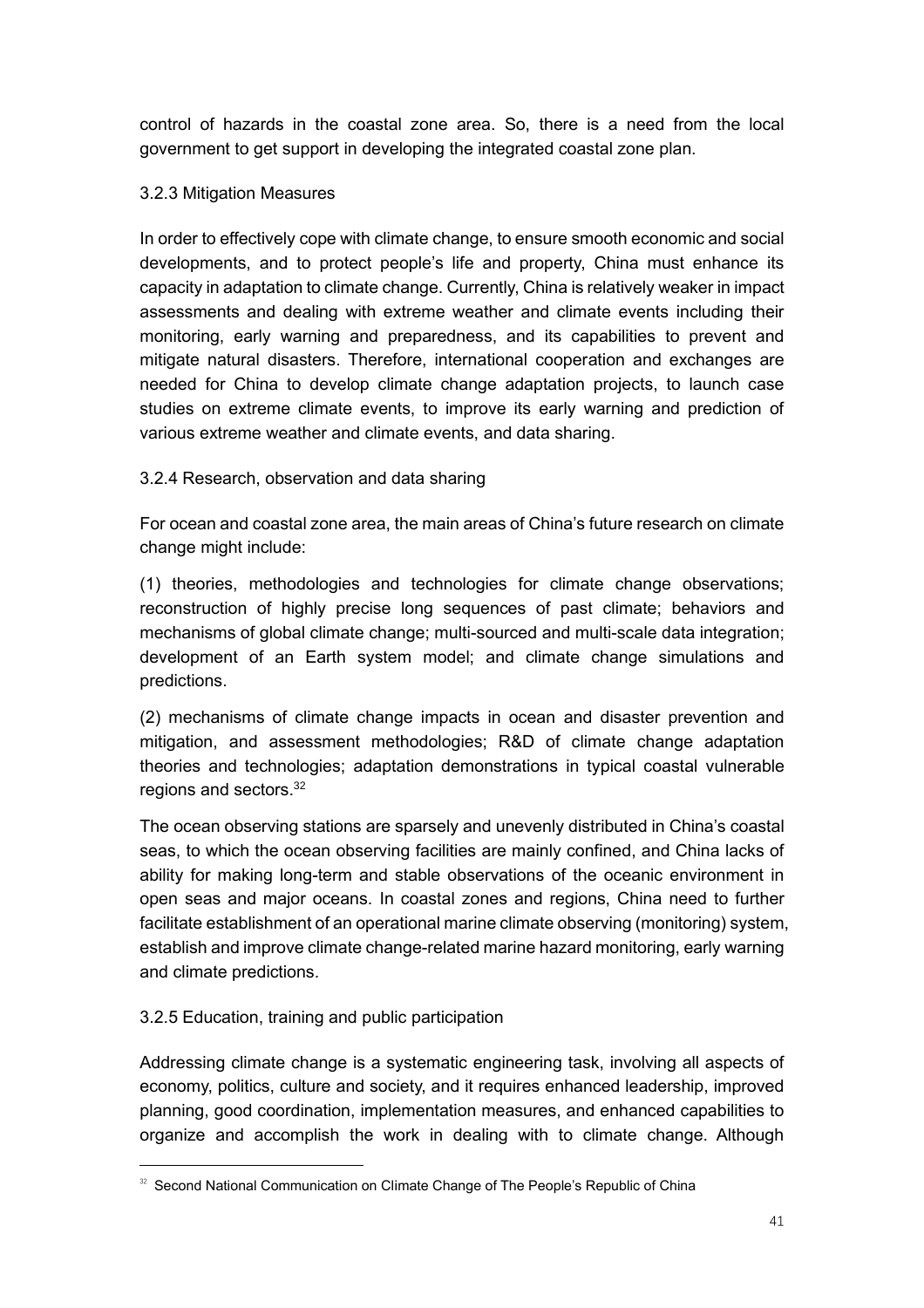provincial leading groups on climate change, working bodies and local expert teams for addressing climate change have already been set up at request of the central government, overall, local government officials still lack of awareness in response to climate change without sufficient working capabilities in this aspect. It is imperative for local governments to enhance their capabilities in developing coastal zone planning, technological R&D for addressing climate change, and develop mitigation and adaption measures. It is urgent to enhance education and training on climate change for local management teams. At the same time, capacity building for teams in support of local decision making on climate change should also be intensified through extensive international cooperation and exchanges, to effectively enhance local capabilities in addressing with climate change.

China has organized lots of activities to enhance public education and training. For next step, it is necessary to explore new approaches and improve the existing ones for climate change education and public participation, in a greater effort to improve all people's awareness of tackling climate change. The education and training should be carried out in a regular and systematic way.

### 3.3 Capacity Building Priority

- Establish a mid-term or final assessment system to evaluate the implementation of national programs and plans and cooperatively develop a set of indicators to reflect the implementation level.
- Organize a workshop with experts and officials to discuss about issues in the development of coastal zone planning.
- Conduct successful case study on the mitigation and adaption measures taken by other coastal countries and share the experiences nationwide.
- Improve scientific research, monitoring and data sharing, especially social and economic research on major strategies and policies on climate change, raising public awareness of participation in actions to tackle climate change etc.
- Organize education and training on climate change for local management teams and teams in support of local decision making on climate change through extensive international cooperation and exchanges, to effectively enhance local capabilities in addressing with climate change.
- Develop a systematic educational plan to enhance education on climate change and raise public awareness.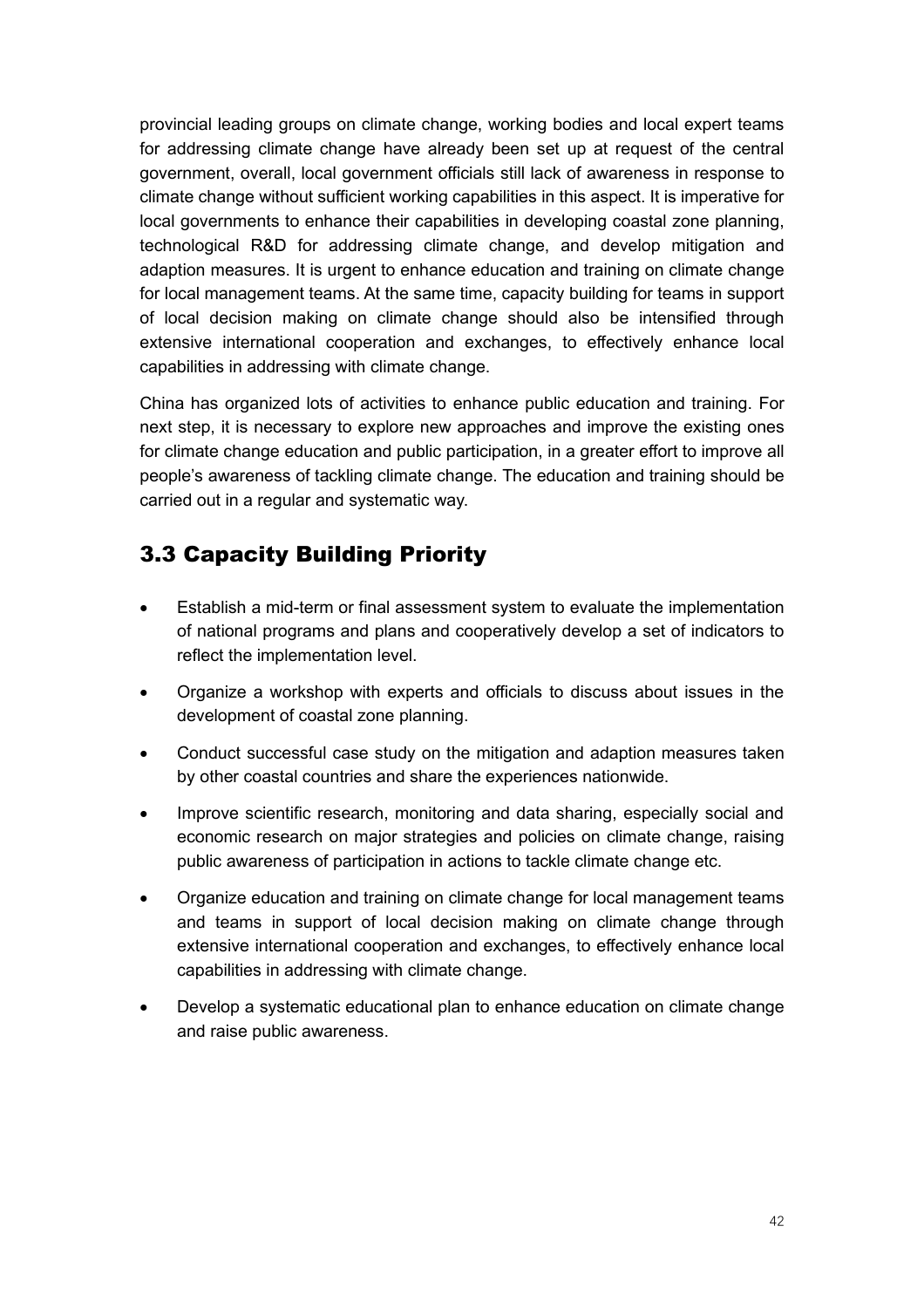### Chap. 4 The Assessment of China's National and Local

### Capacity for Implementation of FAO Code of Conduct

### for Responsible Fishing

Overall, Chinese fisheries have experienced a rapid development since the late 1970s. The total fishery production has increased to over 66 million tones in 2015 from the 4.4 million tones in 1980.  $33$ During the past two decades, especially during the 12<sup>th</sup> Five-Year Plan period (2011-2015), the fishery industry has undergone rapid development, which not only brought pressures to marine fishery resources, but also threw out challenges to the protection of marine ecosystem and sustainable development of coastal societies.

Being voluntary in nature, the FAO Code of Conduct for Responsible Fishing provides principles and standards guiding the benign development of all fisheries. It covers the capture, processing and trade of fish and fishery products, fishing operations, aquaculture, fisheries research and the integration of fisheries into coastal area management. Considering the scope and major tasks of the YSLME Project, the capacity building to implement the CCRF should be promoted.

### 4.1 Assessment of China's Capacity for Implementation of the

### FAO CCRF

There are no compulsory responsibilities under the FAO CCRF due to its "non-legally" binding nature. However, analyzing the terms and articles of CCRF give us a picture on what "good management" of fishery resources is and the conducts where capacities need can be derived of.

4.1.1 Suggested management actions under the FAO CCRF

Under the context of YSLME, the management actions suggested by the FAO CCRF are listed in the Table 4:

#### Table 4: The Management Actions under FAO CCRF

| <b>FAO CCRE</b>     |         |                              |
|---------------------|---------|------------------------------|
| Content of Articles | Article | Suggested Management Actions |

<sup>&</sup>lt;sup>33</sup> Fishery and Aquaculture Country Profiles: The People's Republic of China, <http://www.fao.org/fishery/facp/CHN/en>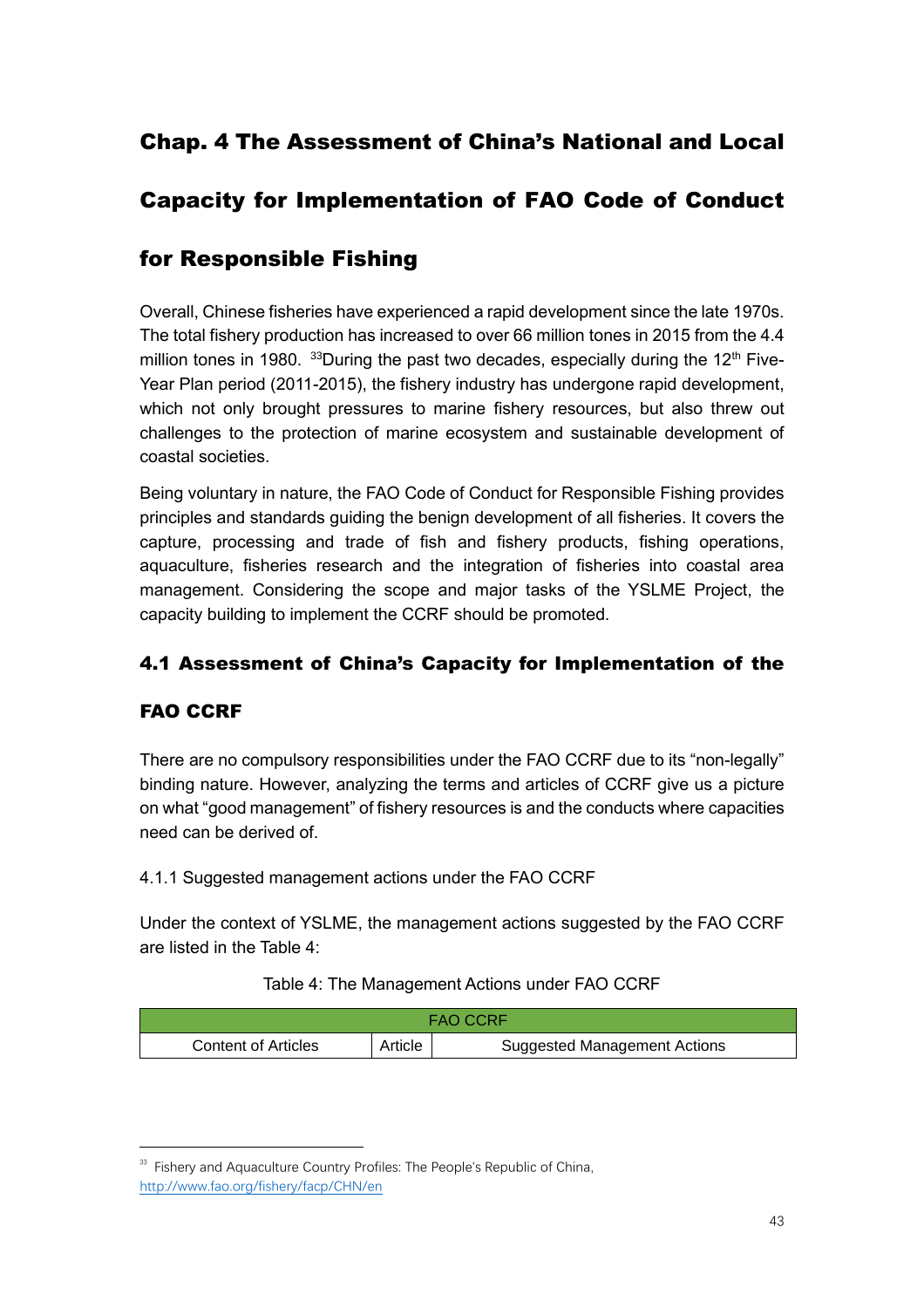|                                |                                | 7.6.1  | Ensure that the level of fishing permitted is<br>commensurate with the state of fisheries<br>resources                              |
|--------------------------------|--------------------------------|--------|-------------------------------------------------------------------------------------------------------------------------------------|
|                                |                                | 7.6.2  | Adopt measures to ensure that no vessel be<br>allowed to fish unless so authorized                                                  |
|                                | Management<br>measures         | 7.6.4  | Ensure that fishing gear, methods and practices<br>which are not consistent with responsible fishing<br>are phased out and replaced |
| <b>Fisheries</b><br>Management |                                | 7.6.9  | Take measures to minimize waste, discards, catch<br>by lost or abandoned gear, catch of non-target<br>species                       |
|                                |                                | 7.6.10 | Introduce measures to recover depleted resources<br>and resources threatened with depletion                                         |
|                                |                                | 7.7.1  | Ensure an effective legal and administrative<br>framework at the local and national level                                           |
|                                | Implementation                 | 7.7.2  | Ensure that sanctions applicable in respect of<br>violations are adequate in severity to be effective                               |
|                                |                                | 7.7.3  | Implement effective fisheries monitoring, control,<br>surveillance and law enforcement measures                                     |
|                                | Duties of all<br><b>States</b> | 8.1.1  | Ensure that fishing operations allowed are<br>conducted in a responsible manner                                                     |
|                                |                                | 8.1.2  | Maintain a record, updated at regular intervals, on<br>all authorizations to fish                                                   |
|                                |                                | 8.1.3  | Maintain statistical data, updated at regular<br>intervals, on all fishing operations allowed                                       |
|                                | <b>Flag State</b><br>duties    | 8.2.4  | Fishing gear should be marked in order that the<br>owner of the gear can be identified                                              |
| Fishing                        |                                | 8.4.2  | Prohibit dynamiting, poisoning and other<br>comparable destructive fishing practices                                                |
| Operations                     | Fishing<br>activities          | 8.4.3  | Documentation with regard to fishing operations,<br>retained catch of fish and non-fish species                                     |
|                                |                                | 8.4.5  | Develop and implement technologies and<br>operational methods that reduce discards                                                  |
|                                |                                |        | Fishing gear, methods and practices are                                                                                             |
|                                | Fishing gear                   | 8.5.1  | sufficiently selective so as to minimize waste,<br>discards, catch of non-target species                                            |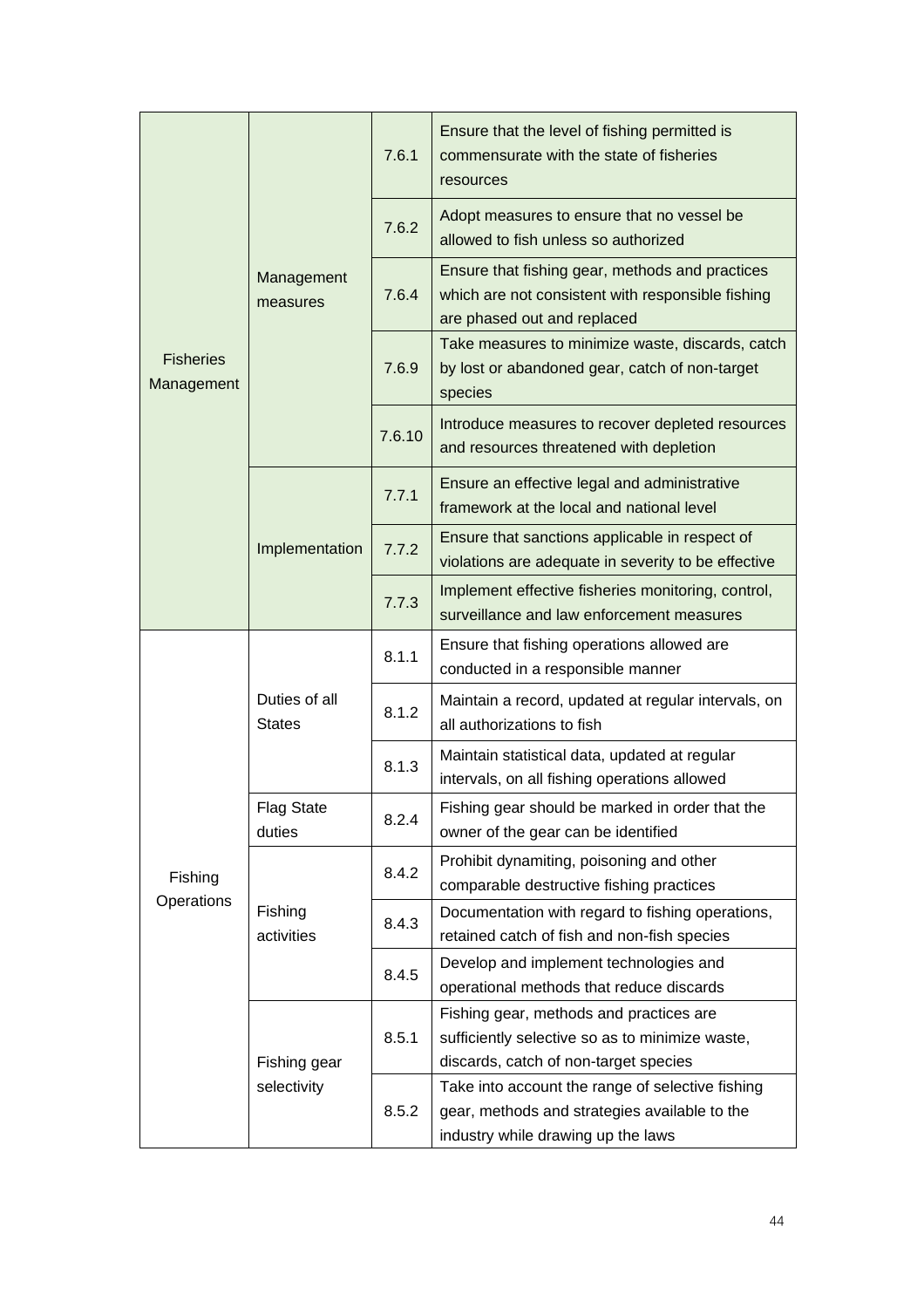|             | Protection of    |        | Introduce and enforce laws and regulations based      |
|-------------|------------------|--------|-------------------------------------------------------|
|             | the aquatic      | 8.7.1  | on MARPOL 73/78                                       |
|             | environment      |        |                                                       |
|             | Protection of    |        | aAdopt relevant standards and guidelines to           |
|             | the              | 8.8.1  | reduce dangerous substances in exhaust gas            |
|             | atmosphere       |        | emissions                                             |
|             | Artificial reefs |        | Develop policies for increasing stock populations     |
|             | and fish         | 8.11.1 | and enhancing fishing opportunities through the       |
|             | aggregation      |        | use of artificial structures                          |
|             | devices          | 8.11.3 | Establish management systems for artificial reefs     |
|             |                  |        | and fish aggregation devices                          |
|             |                  |        | Establish, maintain and develop an appropriate        |
|             |                  | 9.1.1  | legal and administrative framework for responsible    |
|             |                  |        | aquaculture                                           |
|             |                  |        | Promote responsible development and                   |
|             |                  |        | management of aquaculture, including an               |
|             | Resp. dev. of    | 9.1.2  | advance evaluation of the effects of aquaculture      |
|             | aquaculture      |        | development on genetic diversity and ecosystem        |
|             | under national   |        | integrity, based on the best available scientific     |
|             | jurisdiction     |        | information                                           |
|             |                  | 9.1.3  | Produce and regularly update aquaculture              |
|             |                  |        | development strategies and plans                      |
|             |                  | 9.1.5  | Establish effective procedures specific to            |
|             |                  |        | aquaculture to undertake appropriate                  |
|             |                  |        | environmental assessment and monitoring               |
| Aquaculture |                  | 9.3.1  | Minimize the harmful effects of introducing non-      |
| Development |                  |        | native species or genetically altered stocks used     |
|             |                  |        | for aquaculture                                       |
|             | Use of aquatic   |        | Cooperate in the elaboration, adoption and            |
|             | genetic          | 9.3.2  | implementation of international codes of practice     |
|             | resources        |        | and procedures for introductions and transfers of     |
|             |                  |        | aquatic organisms                                     |
|             |                  |        | Promote the use of appropriate procedures for the     |
|             |                  | 9.3.4  | selection of broodstock and the production of         |
|             |                  |        | eggs, larvae and fry                                  |
|             |                  |        | Promote efforts which improve selection and use       |
|             | Responsible      | 9.4.3  | of appropriate feeds, feed additives and fertilizers, |
|             | aquaculture at   |        | including manures                                     |
|             | the production   |        | Promote effective farm and fish health                |
|             | level            | 9.4.4  | management practices favouring hygienic               |
|             |                  |        | measures and vaccines                                 |
|             |                  | 9.4.5  | Regulate the use of chemical inputs                   |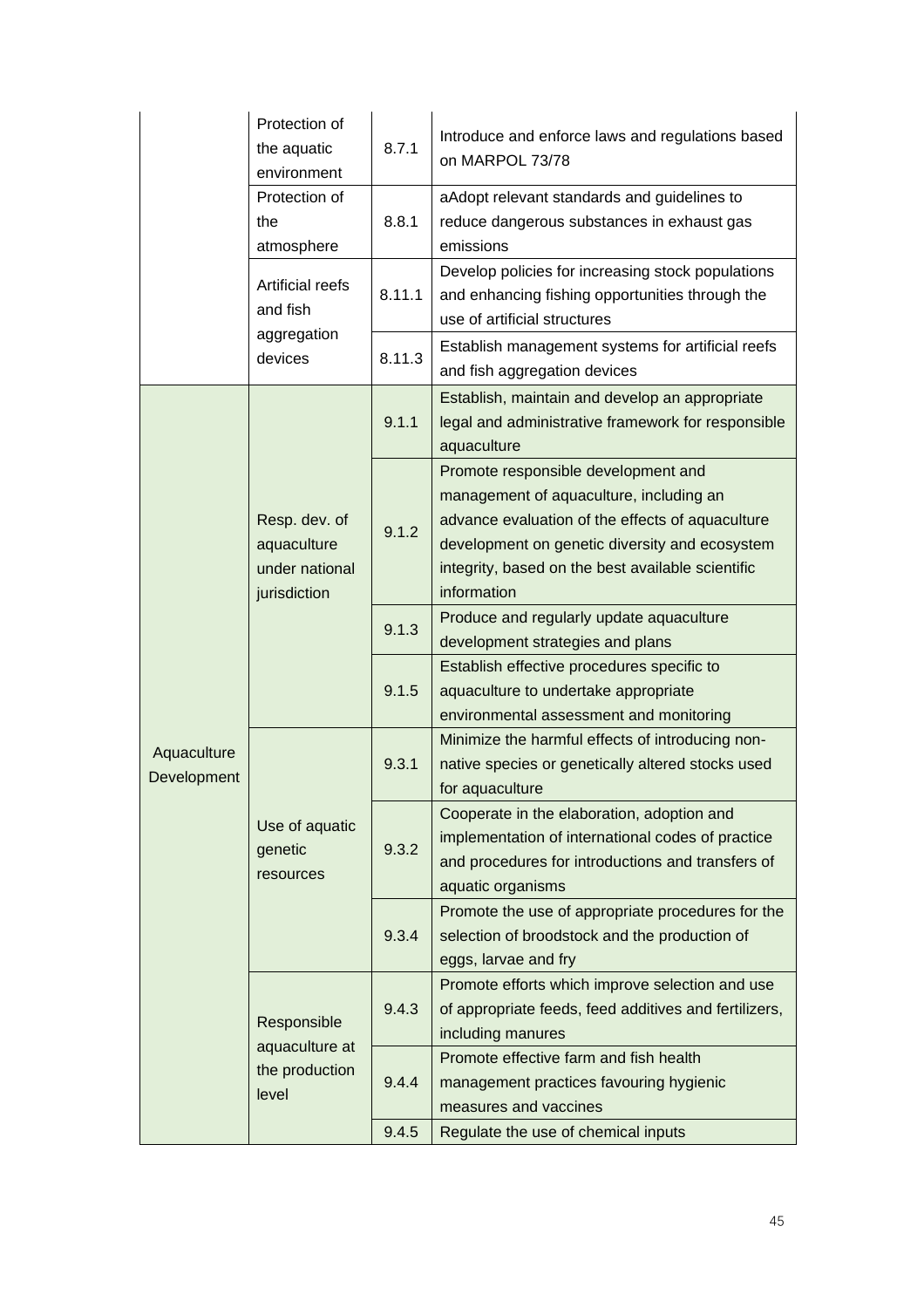|                              | Institutional            | 10.1.1 | Ensure that an appropriate policy, legal and<br>institutional framework is adopted to achieve the<br>sustainable and integrated use of the resources                                                                  |
|------------------------------|--------------------------|--------|-----------------------------------------------------------------------------------------------------------------------------------------------------------------------------------------------------------------------|
|                              | framework                | 10.1.3 | Develop institutional and legal frameworks in<br>order to determine the possible uses of coastal<br>resources                                                                                                         |
| Integration<br>of Fisheries  | Policy                   | 10.2.1 | Promote the creation of public awareness of the<br>need for the protection and management of<br>coastal resources                                                                                                     |
| into Coastal<br>Area         | measures                 | 10.2.4 | Establish or promote the establishment of systems<br>to monitor the coastal environment                                                                                                                               |
| Management                   | Regional                 | 10.3.1 | Cooperate in sustainable use of coastal resources<br>and the conservation of the environment                                                                                                                          |
|                              | cooperation              | 10.3.2 | Timely inform and consult with the affected states<br>in adverse transboundary environmental incidents                                                                                                                |
|                              | 10.4.1<br>Implementation |        | Establish mechanisms for cooperation and<br>coordination among national authorities involved<br>in planning, development, conservation and<br>management of coastal areas                                             |
|                              |                          | 12.1   | Ensure that appropriate research is conducted<br>into all aspects of fisheries including biology,<br>ecology, technology, environmental science,<br>economics, social science, aquaculture and<br>nutritional science |
| <b>Fisheries</b><br>Research |                          | 12.2   | Establish an appropriate institutional framework to<br>determine the applied research                                                                                                                                 |
|                              |                          | 12.3   | Ensure that data generated by research are<br>analyzed and published                                                                                                                                                  |
|                              |                          | 12.4   | Collect reliable and accurate data                                                                                                                                                                                    |
|                              |                          | 12.5   | Monitor and assess the state of the stocks under<br>their jurisdiction                                                                                                                                                |

From the above table, it is concluded that the following capacities are needed to meet the requirement of the CCRF:

- Ensure an effective legal and administrative framework at the national and local level to carry out the fisheries management and the implementation of  $law.<sup>34</sup>$
- Ensure the measures, human and financial resources for responsible fishing operations are in place in the field of fishing permit management, illegal fishing, selective fishing gear, methods and practices, recovering of resources, and fishery water pollution control etc.

<sup>&</sup>lt;sup>34</sup> Fisheries management includes integrating fisheries into coastal area management.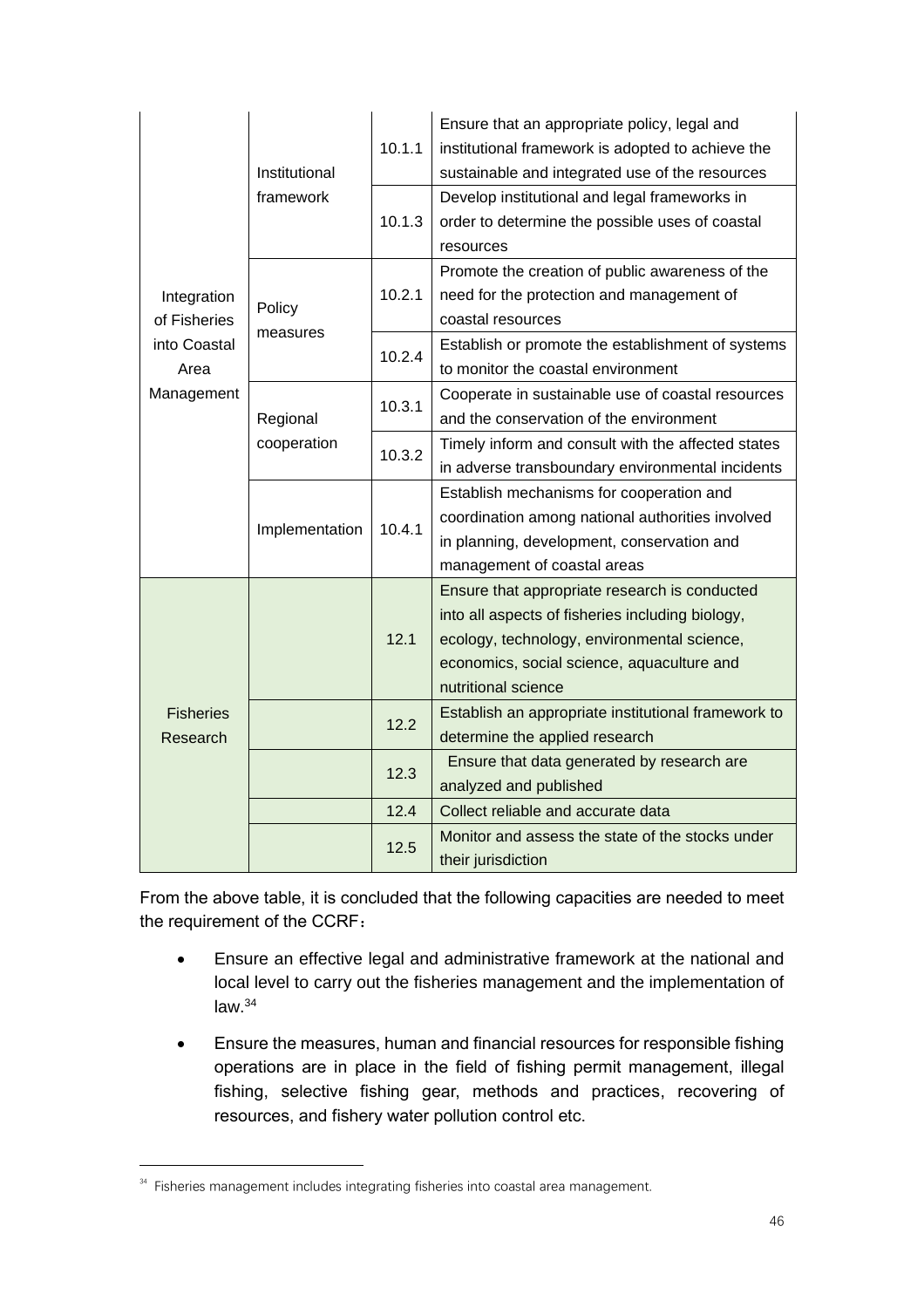- Ensure the measures, human and financial resources for responsible mariculture are in place, in the field of mariculture development plan and strategy, safely use of genetic resources, promote effective and healthy mariculture practices, environmental assessment and monitoring etc.
- Ensure that appropriate research is conducted into all aspects of fisheries including biology, ecology, technology, environmental science, economics, social science, aquaculture and nutritional science, including monitoring, data analysis and publish.

The assessment to the current implementation capacity is conducted based on the above capacity needs.

### 4.1.2 China's Management Framework of Fisheries

According to the Fisheries Law of the People's Republic of China, revised in 2013, in its supervision over the fisheries, the State operates under the principle of unified leadership and decentralized administration at different levels. With the exception of those sea areas that the SC puts under the supervision of the administrative department for fisheries under it or of the fisheries authorities subordinate to the department and those fishing grounds endowed with special fishery resources designated as such by the SC, marine fisheries shall be subject to supervision by the administrative departments for fisheries under the people's governments of provinces, autonomous regions and municipalities directly under the Central Government that are contiguous to the sea areas. 35

### 4.1.2.1 Central government

In the central government level, Chinese fisheries administrations consist of MARA, CCG and MOT.

### (1) The Bureau of Fisheries, MARA

The highest level of fisheries administration is the Bureau of Fisheries under MARA. The main functions of the Bureau are:

- Develop a national fisheries development strategy and relevant policies;
- Draft out the relevant fisheries laws, regulations and codes, then to supervise their enforcement;
- Be responsible for fisheries management, to guide the adjustment of the value chain; to develop and implement fisheries scientific research and technology expansion;
- Create policies and regulations aimed at increasing the sustainable utilization of fisheries resources, and the overall conservation of the marine and freshwater

 $35$  Article 6 and 7 of Fisheries Law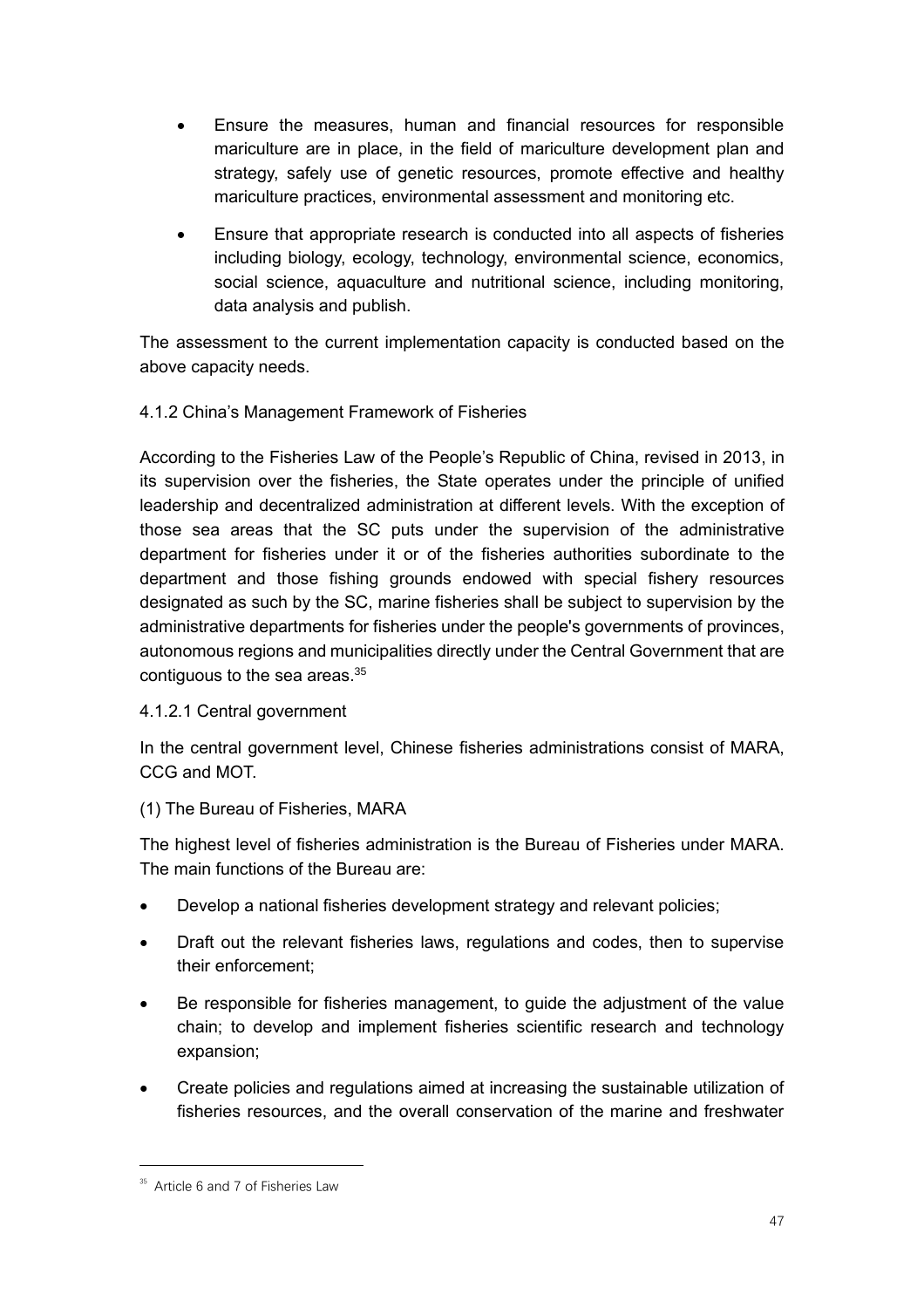ecosystems; to be responsible for the rights and safety of fishers;

- Implement safe and functional processing facilities, develop fish market systems and promote the international fisheries products trade;
- Be responsible for the management of fisheries standardization and quality assurance; disease prevention and drug testing and regulated use;
- Participate in international fisheries conventions, and multilateral and bilateral fisheries agreements; to overlook international fisheries cooperation; to be responsible for the design, project review, coordination and the management of distant water fisheries;
- Develop natural disaster management strategies;
- Be responsible for the collection and dissemination of fisheries information and statistics;
- Represent the interests of fisheries associations and societies.

#### (2) CCG

The main task of Fishery and Fishing Harbor Supervision Branch under the CCG is the inspection and supervision of fishing ports and vessels and exercising administrative and supervisory authority over external relations pertaining to fisheries and fishing ports.

#### (3) MOT

The main task of MOT in fishery management is the inspection of fishing vessels.

#### 4.1.2.2 Local Government

Under Bureau of Fisheries, MARA, has fisheries bureaus located at the provincial level, which were set up by and under the leadership of the provincial government and the guidance under the Bureau of Fisheries, MARA. The fisheries bureaus at provincial level are responsible for the fisheries management of their own province, their main function is almost the same as those mentioned for the Bureau of Fisheries, MARA. These provincial departments shall be authorized to set up fishery superintendency agencies in important fishing areas and fishing ports.

12 coastal provinces and cities, including Liao Ning, Shan Dong and Jiang Su, combined the administration of fishery with ocean administration, and created a government body "Bureau of Ocean and Fishery".

#### 4.1.2.3 Social Organization

The China Fisheries Association is a non-governmental organization which bridges the government and the fishing industry. Under the China Fisheries Association, there are provincial level and city level fisheries associations. Most of the local level associations are administered by local fisheries bureaus, and closely work with local fisheries research institutes.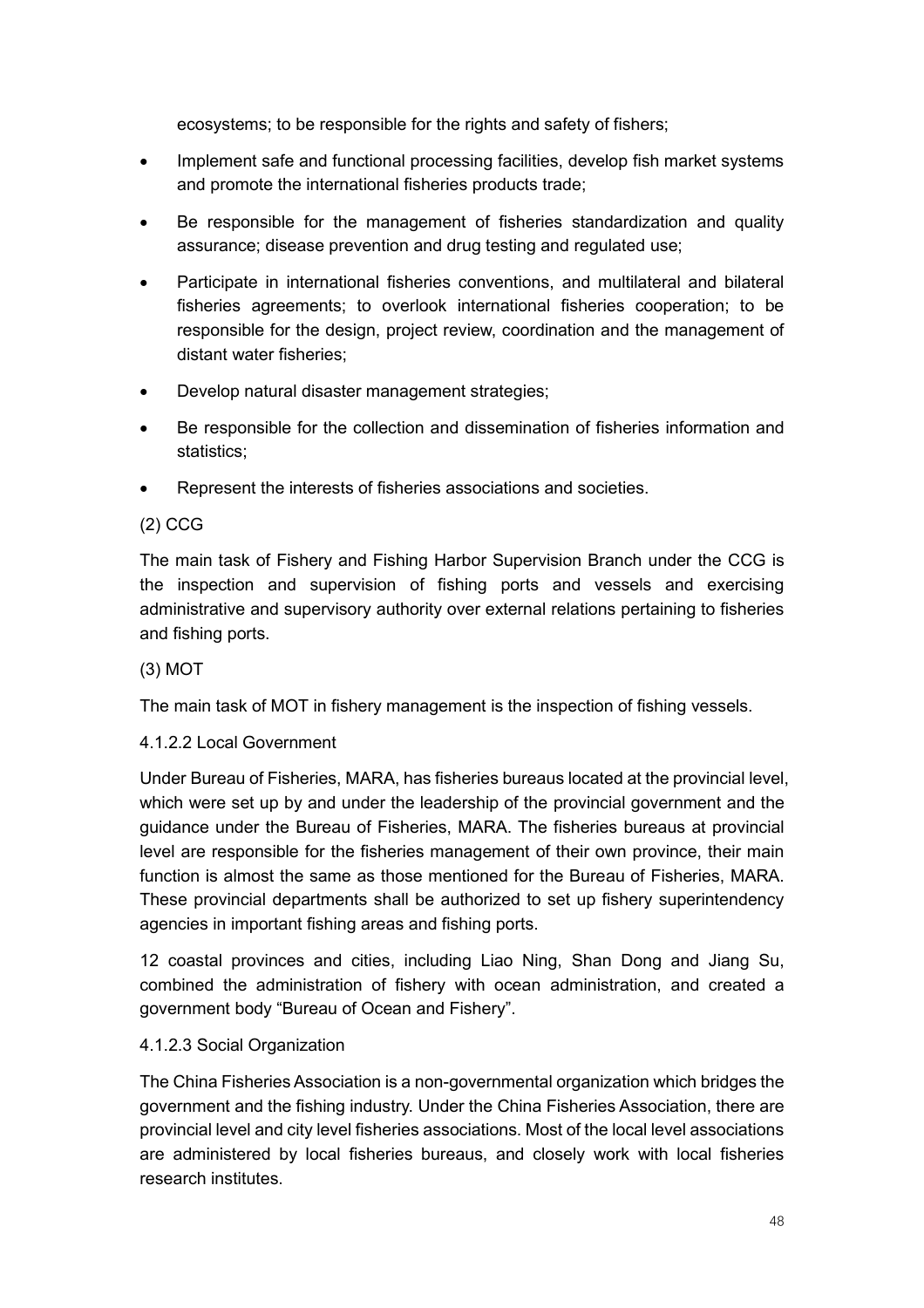Another important social organization is China Society of Fisheries. It is also a nongovernment body which focused on fisheries research under the leadership of both the MARA and the China Science Association. It is the main center for fisheries science and technology development in China. Currently, the Society has four subordinated committees and 17 affiliations.

### 4.1.3 China's Capacity for Implementation of FAO CCRF

The marine fisheries sector is an important component of China's fishing industry. In 2014, the production amounted to 32.96 million tonnes of which capture fisheries contributed 12.8 million tonnes and marine culture 18.12 million tonnes.<sup>36</sup> Chinese government has done lots of works to ensure a healthy and growing fishery industry.

### 4.1.3.1 China's Capacity for Carrying Out Responsible Fishery Operation

In 2014, there were 277,453 mechanized marine fishing vessels with a total power of 16.96 million kW and 5.12 million fish farmers in China, ranking first in the world in the number of mechanized fishing vessels and fish farmers.<sup>37</sup> Due to the longtime extensive and pirate fishing, the species captured have undergone significant changes. The catch of traditional high value marine species has been unstable or, in some cases, in decline. Therefore, the Chinese government has carried out lots of work in responsible fishery.

### (1) Double control of fishing vessels

The control of fishing vessels both in number and power has been carried out since the  $8<sup>th</sup>$  FYP. The Implementation Measures on Controlling of Marine Fishing Vessels in 2003-2010 issued by MOA in 2003 set clear requirements and overall targets on the control of marine fishing vessels. In 2011, MOA sent out Notice on Further Control of Marine Fishing Effort in the 12<sup>th</sup> FY. In 2015, MOA issued the National Targets on Marine Fishing Vessel Reduction in 2015-2020 (Table 5) and National Targets on the Control of Marine Fishing Vessels of Large and Medium Size in 2015-2020 (Table 6). 38

|          | <b>Total Reduction</b> |          |                          | Vessels of Large and<br><b>Medium Size Reduction</b> | <b>Vessels of Small Size</b><br>Reduction. |          |  |
|----------|------------------------|----------|--------------------------|------------------------------------------------------|--------------------------------------------|----------|--|
| Province | No. of<br>Vessels.     | Power/kw | No. of<br><b>Vessels</b> | Power/kw                                             | No. of<br><b>Vessels</b>                   | Power/kw |  |
| Liaoning | 2473                   | 105610   | 907                      | 88860                                                | 1566                                       | 16750    |  |
| Shandong | 2782                   | 178278   | 1379                     | 163621                                               | 1403                                       | 14657    |  |
| Jiangsu  | 845                    | 73846    | 630                      | 70740                                                | 215                                        | 3106     |  |

Table 5: National Targets on Marine Fishing Vessel Reduction in 2015-2020

<sup>&</sup>lt;sup>36</sup> Fishery and Aquaculture Country Profiles: The People's Republic of China, <http://www.fao.org/fishery/facp/CHN/en>

The yearbook of fisheries 2014.Ministry of Agriculture, Bureau of Fishery, 2015.

<sup>&</sup>lt;sup>38</sup> Notice on further strengthening control of domestic fishing vessels to implement the total quantity control of marine fishery resources, Ministry of Agriculture.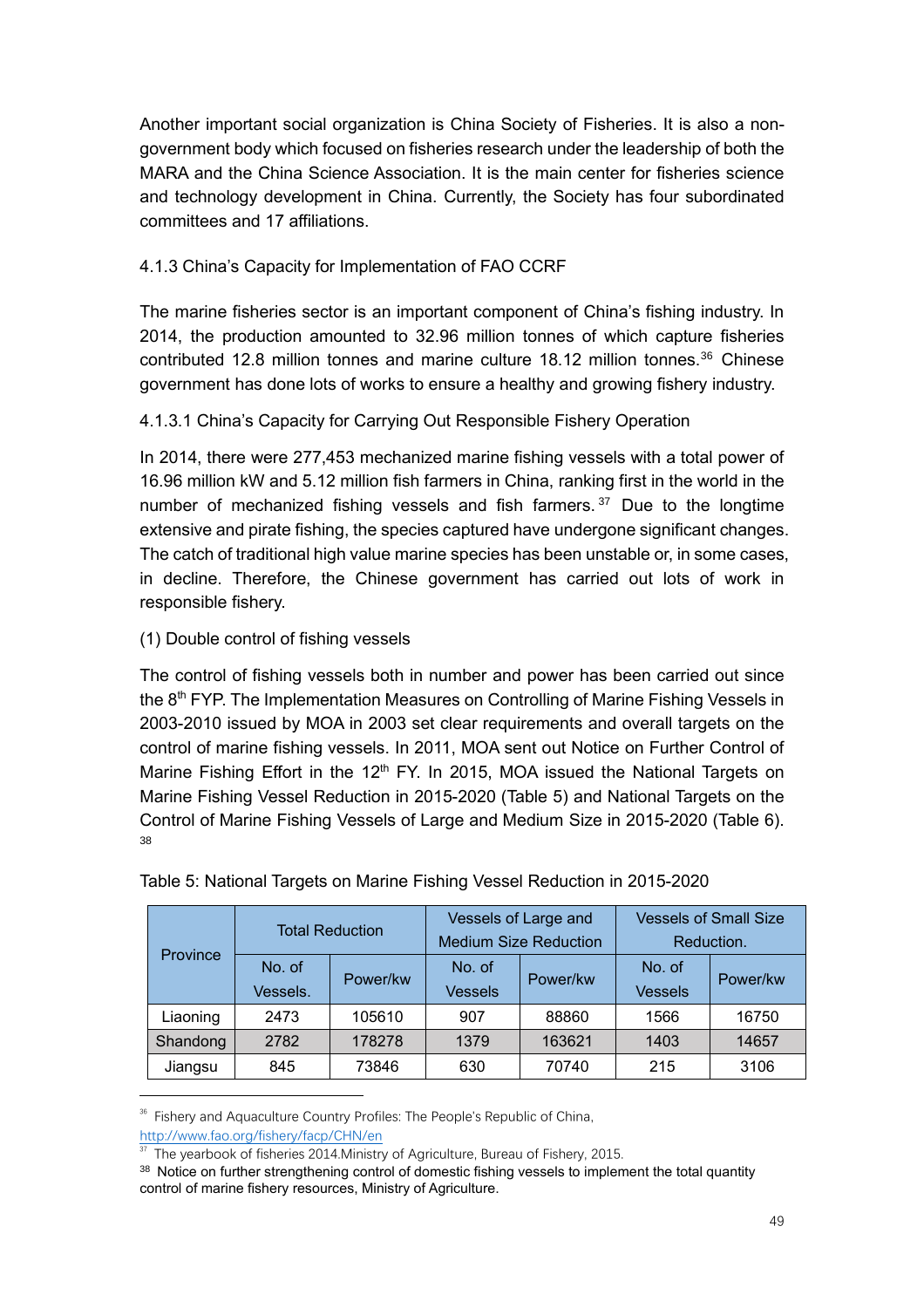Table 6: National Targets on the Control of Marine Fishing Vessels of Large and Medium Size in 2015-2020

| <b>Province</b> | 2015 High Limit |          | 2020 High Limit |          |  |
|-----------------|-----------------|----------|-----------------|----------|--|
|                 | No. of Vessels  | Power/kw | No. of Vessels  | Power/kw |  |
| Liaoning        | 7084            | 703520   | 6177            | 614660   |  |
| Shandong        | 10355           | 1292888  | 8976            | 1129267  |  |
| Jiangsu         | 4274            | 550932   | 3644            | 480192   |  |

(2) Enhance Gear Regulation

The Code of Aquatic Resources Reproduction Protection and the Fisheries Law prohibit fishing with destructive fishing gears and methods, including electrified and magnetic nets. The law also requires the administrations to set the minimum mesh size of fishing nets and regulate the number of fishing gears. The Notice on the Implementation of Applicable Gear and Minimum Mesh Size of Fishing Net has been implemented since June. 1<sup>st</sup>, 2014, which clearly set down the prohibited gears and applicable mesh size.

(3) Conduct the Summer Fishing Moratorium

China has been implementing a summer closure in the East China Sea, the Bohai Sea and the Yellow Sea since 1995, and in the South China Sea since 1999 to recover the declining coastal fishery resources. The fishery authorities have strengthened their management and inspection resources.

(4) Conduct environmental monitoring in fishing waters

An ecological environment monitoring network covering 120 major fishing areas and 43 national aquaculture germplasm resources protected areas has been established, which could conduct regular monitoring on 18 indicators and cover the total area of around 20 million hectares. Specific monitoring and emergency monitoring have been carried out during ecological hazards as well.<sup>39</sup>

(5) Promote the proliferation of aquatic resources

Artificial reefs and sea ranching stock enhancement is an effective way to restore the ecosystem and the fisheries resources. In recent years, the Chinese government issued a series of policies, including the "Regulation of Wild Aquatic Animal Protection" and "The Notice of promoting stock enhancement for fisheries resources" and began to standardize stock enhancement practices. In 2014, 1.08 billion Yuan was spent on the proliferation, and 34.33 billion seedlings were released. Along with the practice, MOA also enhanced the management of proliferation and releasing activities by issuing a "Notice on Further Regulation of the Proliferation and Releasing of Aquatic Marine Resources" in the same year. 40

<sup>&</sup>lt;sup>39</sup> Cui Lifeng. Current Situation, Problems and Countermeasures of Aquatic Biological Resources

Conservation in China. Training materials provided by MOA.

 $40$  Ibid.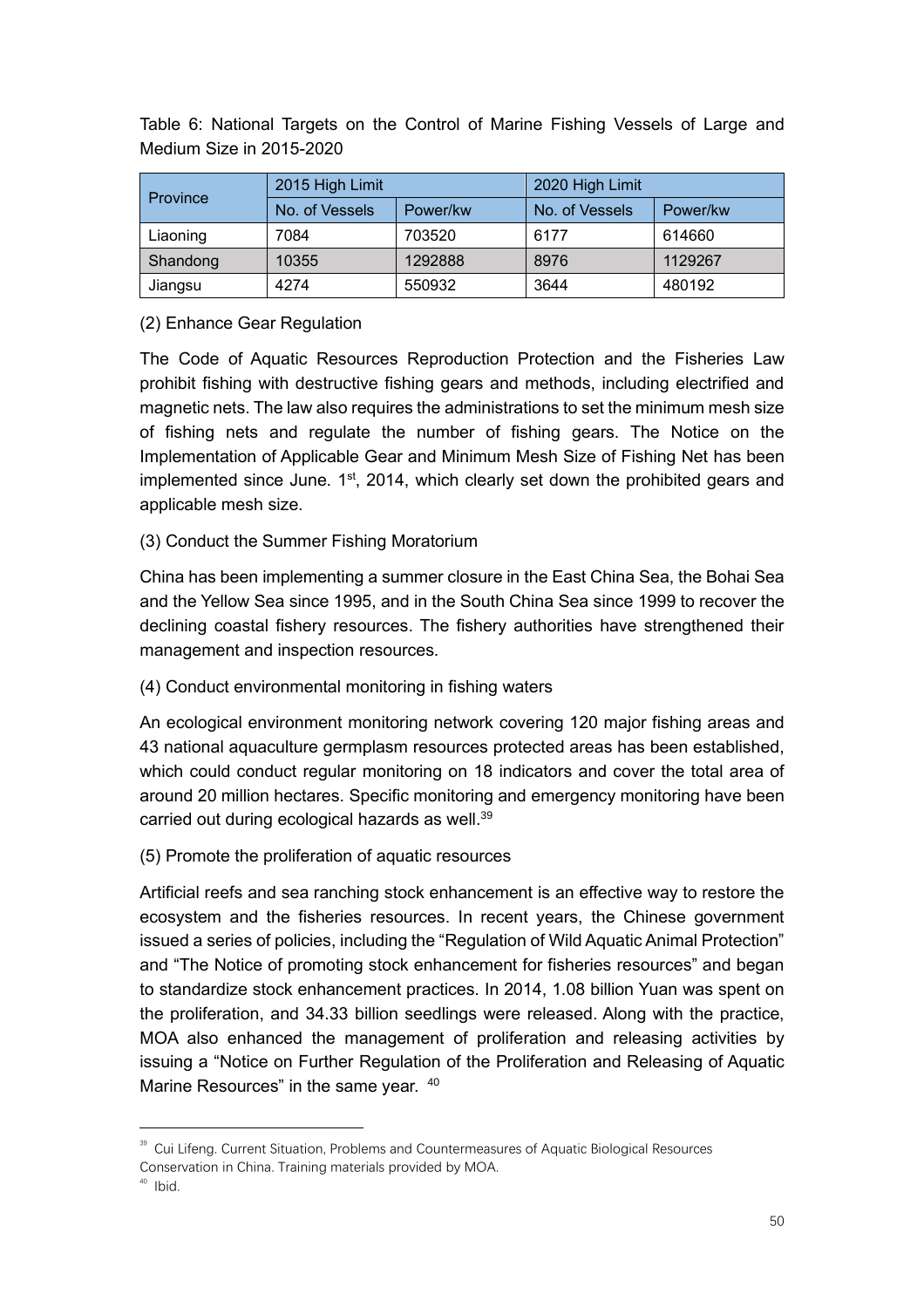(6) Establish an ecosystem compensation system on projects affected fishery areas.

The adverse effect on fishery areas caused by project construction has attracted attention of governments. The review of environmental impact assessment has been strengthened for projects that may cause negative effect to ecosystem and compensations are collected for the restoration of ecosystem. Till 2014, MOA has reviewed the EIA for more than 730 projects, which covers offshore oil, port and waterway, road and bridge and chemical and electronical engineering, and collected 103 billion Yuan for ecosystem and resources compensation and restoration. <sup>41</sup>

4.1.3.2 China's Capacity for Carrying Out Sustainable Mariculture

Marine aquaculture has grown rapidly over the last two decades. According to the newly issued "2018 The State of World Fisheries and Aquaculture", in 2016, the maximum yield of fishery production has reached 1.71 billion tones, of which 47% are from aquaculture.<sup>42</sup> Gradually, aquaculture has become the main force that support the fish consumption. Chinese government has done the following measures to promote responsible mariculture.

(1) Comprehensively promote the construction and management of aquatic germplasm resource reserve

The MOA also established National aquatic germplasm resource reserve to protect the seedling resources. During 2011-2015, the MOA established 272 national aquatic germplasm resource reserve, and by the end of 2015, there were 492 these conservation areas, including 50 marine and 442 inland. These conservation areas are found in rivers, lakes, gulfs, reef water tidal flats; and are gradually formalizing an aquatic seedlings resources network. To regulate and enhance the management of reserves, "Interim Regulations on the Management of Germplasm Resources Reserve" was issued by MOA in 2011 to emphasize the construction and approval procedures of reserves and the duties of fishery administrative departments.<sup>43</sup>

(2) Promote the construction of marine ranches

According to incomplete statistics, till 2010, 3100  $m<sup>3</sup>$  artificial reefs have been built, covering the sea area of 460  $m^2$  with a total investment over 20 million Yuan. Most of the ranches located in nearshore coast, e.g. major bays, islands.  $989.52 \text{ m}^3$  artificial reefs have been built in the Bo Sea and Yellow Sea, accounting for 31.4% of the national total. 44

 $(3)$  Conduct the general survey on pollution caused by mariculture activities.

<sup>&</sup>lt;sup>41</sup> Cui Lifeng. Current Situation, Problems and Countermeasures of Aquatic Biological Resources Conservation in China. Training materials provided by MOA.

<sup>42</sup> <http://www.fao.org/fishery/publications/sofia/en>

<sup>&</sup>lt;sup>43</sup> Fishery and Aquaculture Country Profiles: The People's Republic of China, <http://www.fao.org/fishery/facp/CHN/en>

<sup>44</sup> Cui Lifeng. Current Situation, Problems and Countermeasures of Aquatic Biological Resources Conservation in China. Training materials provided by MOA.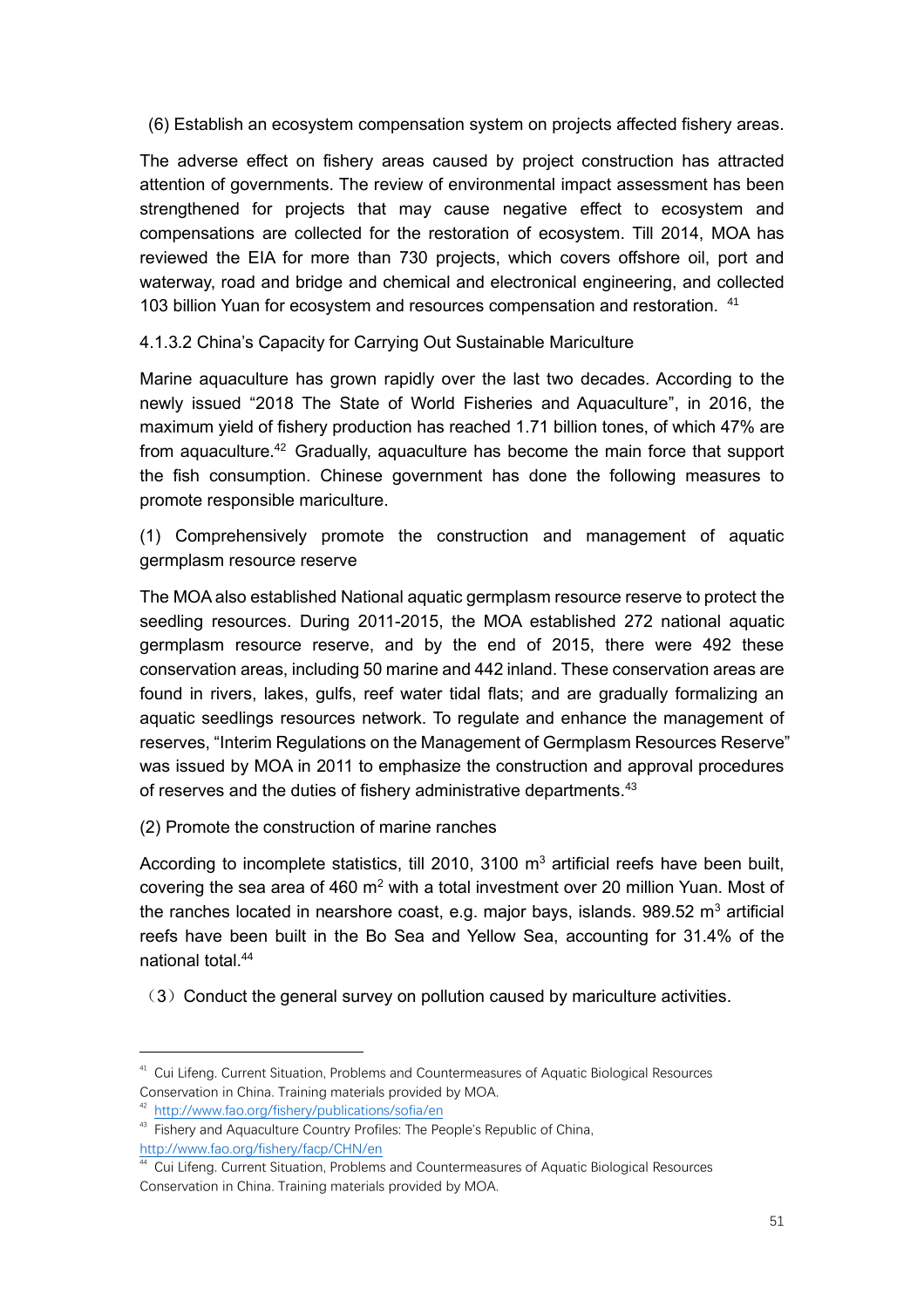An estimation on pollution and major pollutant from mariculture activities was done based on actual measurement and material balance method, in order to provide support for the development of mariculture. The major pollutants, like COD, N, P etc. accounting for 1%-3% of the national total.

4.1.3.3 China's Capacity for Fisheries Research, Education and Training and Foreign Aid

(1) Constantly promote the development on science and technology in fishing and mariculture.

The Chinese Government encouraged science and technology innovation in the key areas of the fisheries industry, which shown great progress. There have been new key technologies applied effectively in resource conservation and ecological restoration, efficient health cultivation, modern seedlings industry, energy conservation, environmental protection, fishery equipment systematic upgrade, emission reduction and comprehensive utilization of aquatic products processing technology. China has developed the agricultural non-point source pollution comprehensive treatment project planning (2014-2018), which covers the technology of ecological breeding engineering to reduce emissions, the technology of the industrial water-circulating farming and the technology of net-cage aquaculture. Steady progress was made in reform of the aquaculture technology popularization system at the grass-roots level, constantly enhancing its capability of public service. In recent years, a fishery information collection and release system has been installed; a national marine fishing management database has been built up, and the fishing management linked.

(2) Enhance Education and Training on Fishery

The Chinese Government is dedicated to fisheries education. A number of universities and colleges focusing on fisheries, such as the Ocean University of China (in Qingdao), Shanghai Ocean University, Dalian Ocean University, Fisheries College of Jimei University and Guangdong Ocean University. Every year, there are over 100,000 students who graduate from these universities and become skilled professionals in the fishery industry.

Yearly, since the 1980s, there have been over 300,000 persons trained by the fisheries technology extension department and by fisheries institutes. The training courses help the fisheries workers to increase their comprehension, science and technology quality and innovation ability.

### (3) Enhance fishery international cooperation

China has signed more than 20 bilateral fishery cooperation agreements, involving the fisheries resources management and maintenance in the Exclusive Economic Zone, the fishing, aquaculture, science and technology exchanges and cooperation in various fields. Involved states are: Republic of Korea, Japan, Vietnam, the United States, Australia, Malaysia, the Seychelles, Uruguay, Norway, Indonesia, Russia. Between 2001 and 2005, China's navy fleet patrolled the national EEZ a total of 787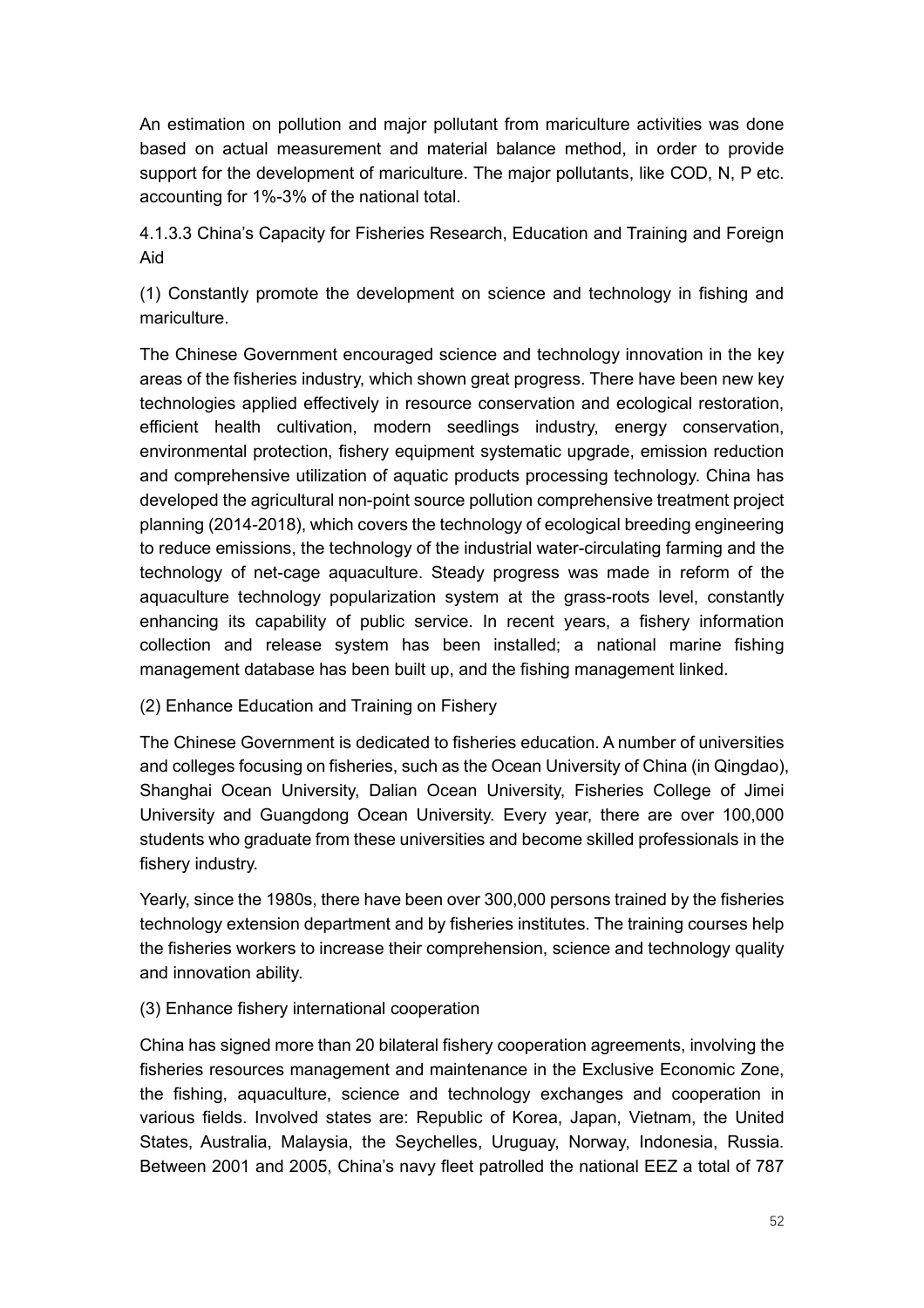times over 9334 days. The total distance covered was over 900,000 miles. The inspecting navy insured the execution of the bilateral fisheries agreements.<sup>45</sup>

### 4.2 Capacity needs for Implementation of FAO CCRF

There are two major control targets in the  $13<sup>th</sup>$  FYP period, one is the input target and the other one is the output target. The control target for input is "to reduce fishing boat and total power to make fishing effort appropriate with resources amount". 20,000 fishing boats with a total power of 1.5 million KW will be reduced till 2020, and construction and import of new fishing boat will be ceased, except for renewal and modernization. The control target for output is "to achieve a negative growth in fishing" by aiming to keep the annual total output from fishing within 10 million ton till 2020, reducing about 3 million ton compared with the 2015 output. <sup>46</sup>These targets are in line with the requirements from CCRF. To achieve these targets, the following capacities are needed:

4.2.1 Capacity Need for Institutional Arrangement

#### 4.2.1.1 Enhance the self-management of fisherman

At present, the financial and human resources assigned for fishery management do not match with the big number of fishing boats and fisherman. It is very difficult to achieve a sound management purely rely on the management of government. There is a need to enhance the self-management of fisherman in the local level, in the form of fishery association, fishery cooperative organization etc. Improve the services provided by the self-management organizations, e.g. application of fishing boat certificate, quota allocation, fishing arrangement, fisherman training, policy implementation and supervision of production etc. More management duties should be devoluted to fisherman organizations to ensure the wide participant of fisherman in the fishery management and explore the joint management of government and fisherman.

#### 4.2.1.2 Enhance the capacity for law enforcement

Implement the Law Enforcement Certificate system and make sure all the officers get certificate before they are granted with the law enforcement power. Enhance the prejob training and career training with enforcement methods, procedures, discretion standards and law etc. Establish the Record System for the whole process of law enforcement, to make the enforcement standardized and precise. Enhancing the construction of fishing port as a major law enforcement battlefield for fishing boat, gears and fish catch.

<sup>&</sup>lt;sup>45</sup> Fishery and Aquaculture Country Profiles: The People's Republic of China, <http://www.fao.org/fishery/facp/CHN/en>

Notice on further strengthening control of domestic fishing vessels to implement the total quantity control of marine fishery resources, Ministry of Agriculture.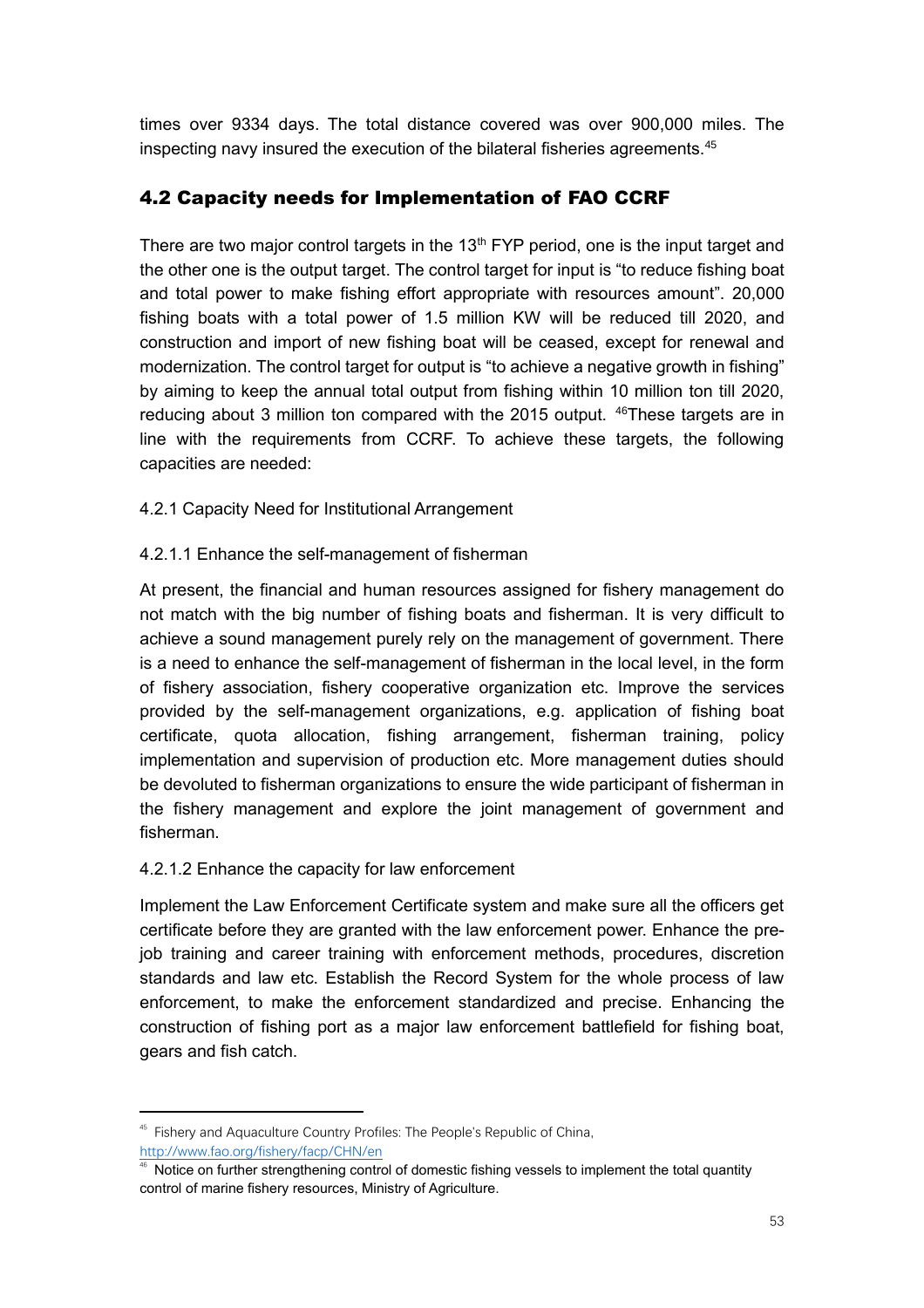4.2.2 Capacity Need for Responsible Fishing Operation

4.2.2.1 Control fishing capacity and enhance fishing boat management.

(1) Establish a fishing boat management database and integrated the certificate application, approval and issuing process into the management database, to implement strict control on boats.

(2) The local governments have carried out many measures to promote the fishermen to turn to aquaculture, processing sector or recreational fishery. Due to the inadequate training to fishermen and incomplete implementation of preferential policies, fishermen met many difficulties transferring to other sectors. There has not been significant interest for many fisherman and/or boat owners to sell their vessels and seek employment in the aquaculture or processing sectors. Therefore, the training to fishermen has to be enhanced and carried out in a regular basis to support the boat reduction policy.

(3) Develop the standards for fishing gear management and fishing gear admittance system, including the admittance standards and catalogue. Enhance the enforcement activities for minimum net size and standard fishing gear. Strengthen the enforcement ability of fishing port by law education and enforcement training.

4.2.2.2 Increase the monitoring and assessment of fishery resources. Establish a dynamic monitoring network to conduct monitoring on composition, distribution, migration route and allowable catch of fishery resources to provide scientific support for total control of landing and policy-making.

4.2.3 Capacity Need for Responsible Mariculture

4.2.3.1 Promote the further construction of nature reserves.

Promote the further construction of nature reserves, including enlarge the establishment of aquatic germplasm resource reserve, the construction of basic facilities, develop management rules, enhance the management activities and fight against pollution and other activities that damage the nature reserves.

#### 4.2.3.2 Promote proliferation and releasing

(1) Promote the advocacy and demonstration of marine ranch. A certain number of marine ranches have been built in China. It is necessary to enlarge the construction of marine ranches and share the successful experiences on management and operation to a larger scale.

(2) Continue the proliferation and release. As a major tool to increase the resources, proliferation and release will be carry out continually. Therefore, it is necessary to clarify the quantity and quality requirements of the proliferation and release, further strengthen the management, reduce the negative effects on the ecological environment as much as possible, and maximize the benefit of the proliferation and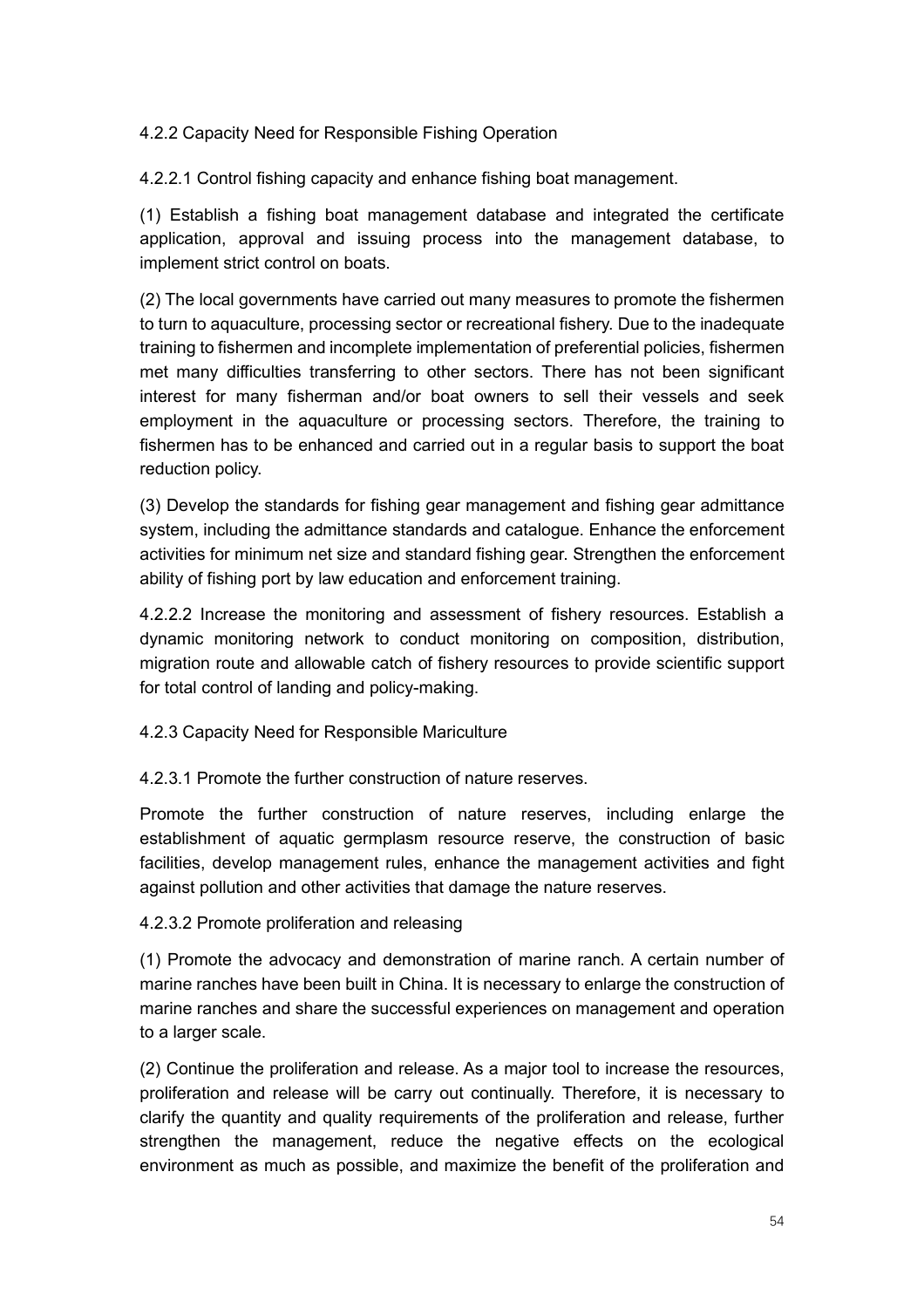release. At the same time, large-scale activities of proliferation should be carried out to expand the social influence and enhance public participation.

4.2.3.3 Promote scientific mariculture

The capacity of scientific mariculture should be improved, including develop a set of technical standards, adjust mariculture structure, density and distribution, carry out monitoring on water quality, environment, promote scientific bait, fertilization and rational drug use. Actively explore the ecological culture mode that combine the tradition and modern, establish a demonstration area for healthy mariculture, and actively promote ecological mariculture techniques and reduce pollution.

4.2.4 Capacity Need for Other Issues in Responsible Fisheries

4.2.4.1 Improve ecological compensation system. Carried out the Polluter Pays Principle, improve the ecological environment assessment on fishery waters for construction projects, and make sure an ecological compensation plan be raise and compensation in place.

4.2.4.2 Raise public awareness and enhance education

Activities to raise public awareness on the importance of fishery resources conservation should be held by using all kinds of ways. For fishermen, knowledge on laws and regulations should be taught regularly to help them balance the short-term and long-term interests, and gain their understanding, support and cooperation for the implementation of policies and laws. For public, host the national aquatic resources proliferation and release activities to enhance the public awareness and make the protection of the fishery ecological environment gradually become a conscious action of the whole society.

### 4.3 Capacity Building Priority

- Provide training to fishery cooperative organizations to improve their management capacity for better self-management and joint-management.
- Provide training to local officials working in the fishery administrative departments to increase their capacity to enforce the law. The training might include latest interpretation on laws, regulations and policies, law enforcement procedures or fishing gear inspection etc.
- Together with local governments and fishery cooperative organization, provide training to fishermen, including interpretation of national laws, regulations, policies, fishing gear admittance catalogue, and successful examples of sustainable fisheries.
- Provide policy support and training to fishermen who wants to transfer to another business, e.g. training on how to run a recreational fishery.
- Strengthen the construction of fishing port and enhance its enforcement capacity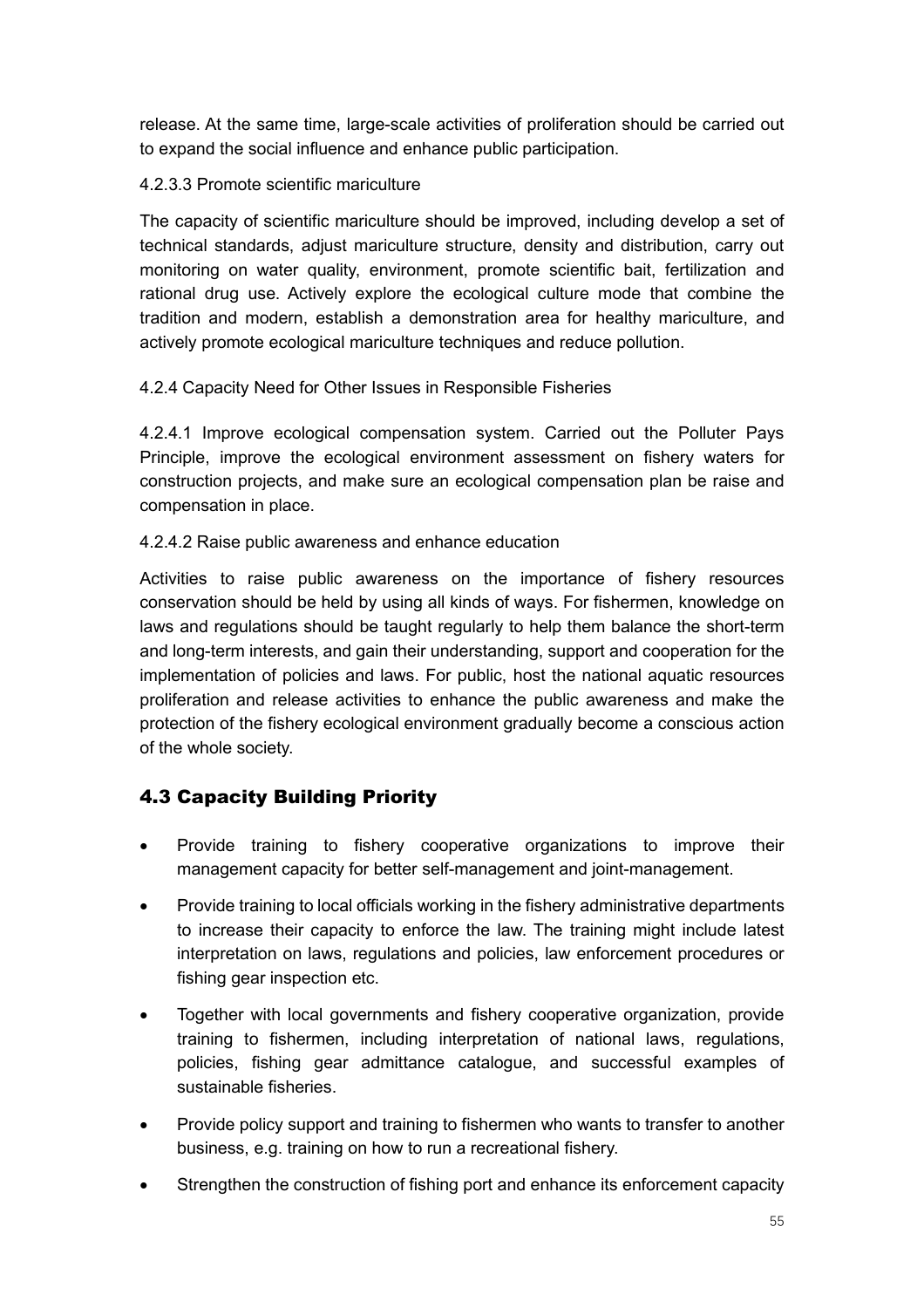to make the fishing port an important gateway for law enforcement. Improve the fishing log filing and inspection system, and gradually promote the electronic fishing logs. Improve the facility of fishing port to carry out the fixed-point landing system and fish landing inspection system.

- Promote the construction of natural reserves, especially the marine germplasm resources conservation areas. Improve the infrastructure construction and the management practice as well, and share the experience of good practice.
- Enhance the construction of marine ranch demonstration project and promote the sharing of good practice. Develop marine ranch guidelines and operational models.
- Carry out ecological mariculture and build pilot project. Promote technologies that are healthy and environment-friendly. Spread the responsible mariculture experiences and publicize the good models as well.
- Carry out economic and social analysis on the fishing boat reduction, total quantity control of fish catch, pilot mariculture projects etc. to further the integrate management of coastal zone.
- Strengthen the monitoring and assessment of fisheries resources. Improve the investigation capacity and the dynamic monitoring network of fishery resources nationwide. Increase investment in funds and further study the ecological protection of fishery resources, so as to raise resource investigation and dynamic monitoring capacity.
- Carry out large-scale proliferation and releasing activities to expand the social impact and promote public participation.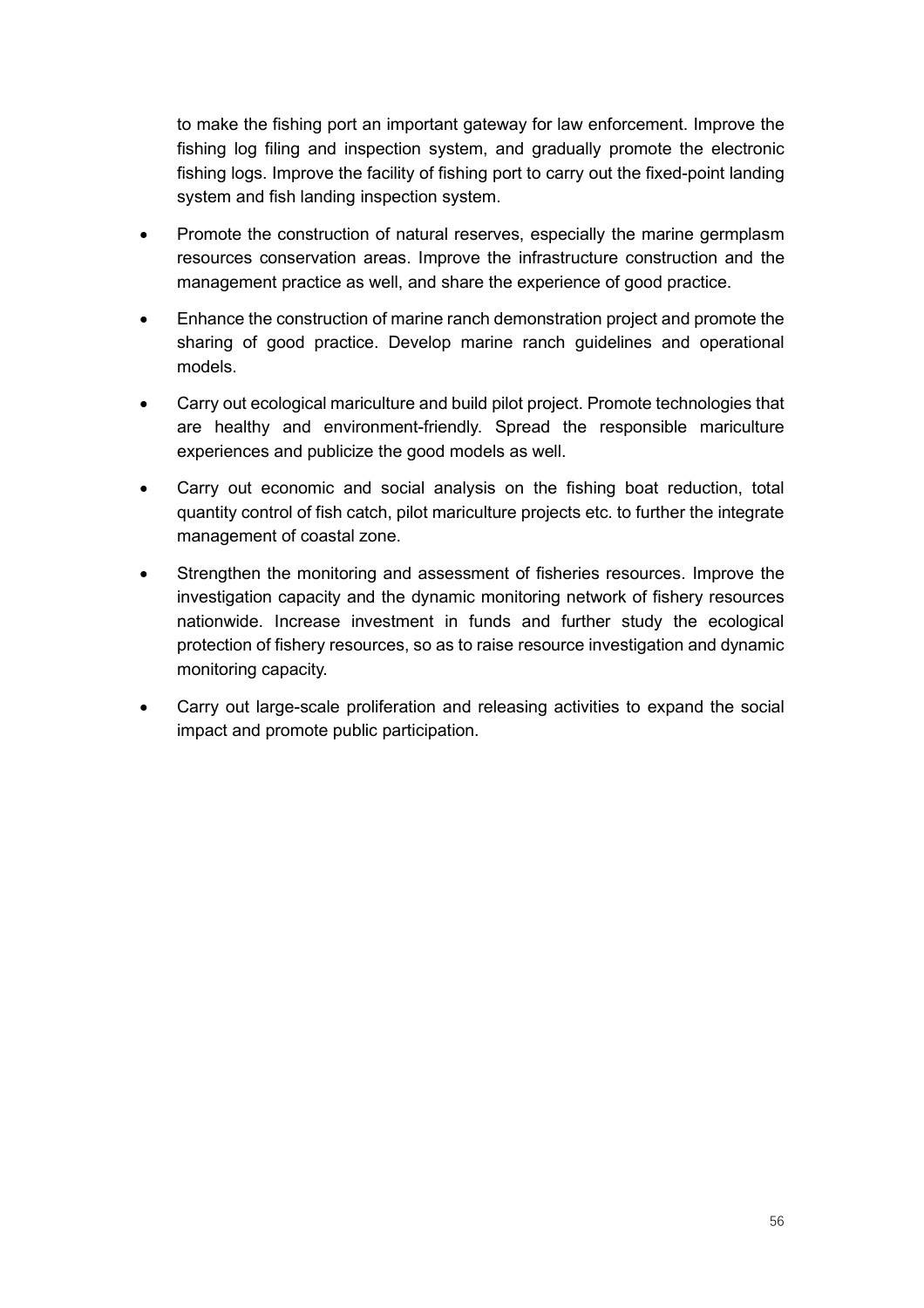### Annex I

|                | <b>Suggested Capacity Building Priority</b>                                                                                                                                                                                                                    |                                                            |                                                                       |                                                            |                   |  |  |  |
|----------------|----------------------------------------------------------------------------------------------------------------------------------------------------------------------------------------------------------------------------------------------------------------|------------------------------------------------------------|-----------------------------------------------------------------------|------------------------------------------------------------|-------------------|--|--|--|
| No.            | <b>Suggested Activities</b>                                                                                                                                                                                                                                    | Major<br><b>Conventions</b><br>Related                     | Ecosystem<br>Service Enhanced                                         | Participants                                               | Organizer         |  |  |  |
|                | Organize an inter-ministerial governance workshop to help enhance the<br>communication among the new ministries and discuss how to carry out<br>integrated and ecosystem-based ocean management.                                                               | UNCLOS, CBD,<br><b>RAMSA</b><br>UNFCCC, FAO<br><b>CCRF</b> | Regulating,<br>provisional,<br>and<br>supporting<br>cultural services | <b>National</b><br>government<br>officials                 | Regional<br>(PMO) |  |  |  |
| $\overline{2}$ | Organize an inter-ministerial governance workshop on how to establish<br>the synergetic cross-sector mechanism to implement international<br>convention.                                                                                                       | UNCLOS, CBD,<br><b>RAMSA</b><br>UNFCCC, FAO<br><b>CCRF</b> | Regulating,<br>provisional,<br>supporting<br>and<br>cultural services | National<br>government<br>officials                        | Regional<br>(PMO) |  |  |  |
| 3              | Hold a local government training workshop to help interpret the new<br>government structure and duties, discover what changes might be<br>needed in the local level and how to promote ecosystem-based<br>management in the local level.                       | UNCLOS, CBD,<br><b>RAMSA</b><br>UNFCCC, FAO<br><b>CCRF</b> | Regulating,<br>provisional,<br>supporting<br>and<br>cultural services | <b>National</b><br>and<br>local<br>government<br>officials | Regional<br>(PMO) |  |  |  |
| $\overline{4}$ | Provide training to local government officials on the importance of marine<br>biodiversity, policies and laws and share good management experiences<br>with them on biodiversity protection to upgrade their management level<br>and law enforcement capacity. | CBD, RAMSA                                                 | and<br>Supporting<br>cultural services                                | Local<br>government<br>officials                           | Regional<br>(PMO) |  |  |  |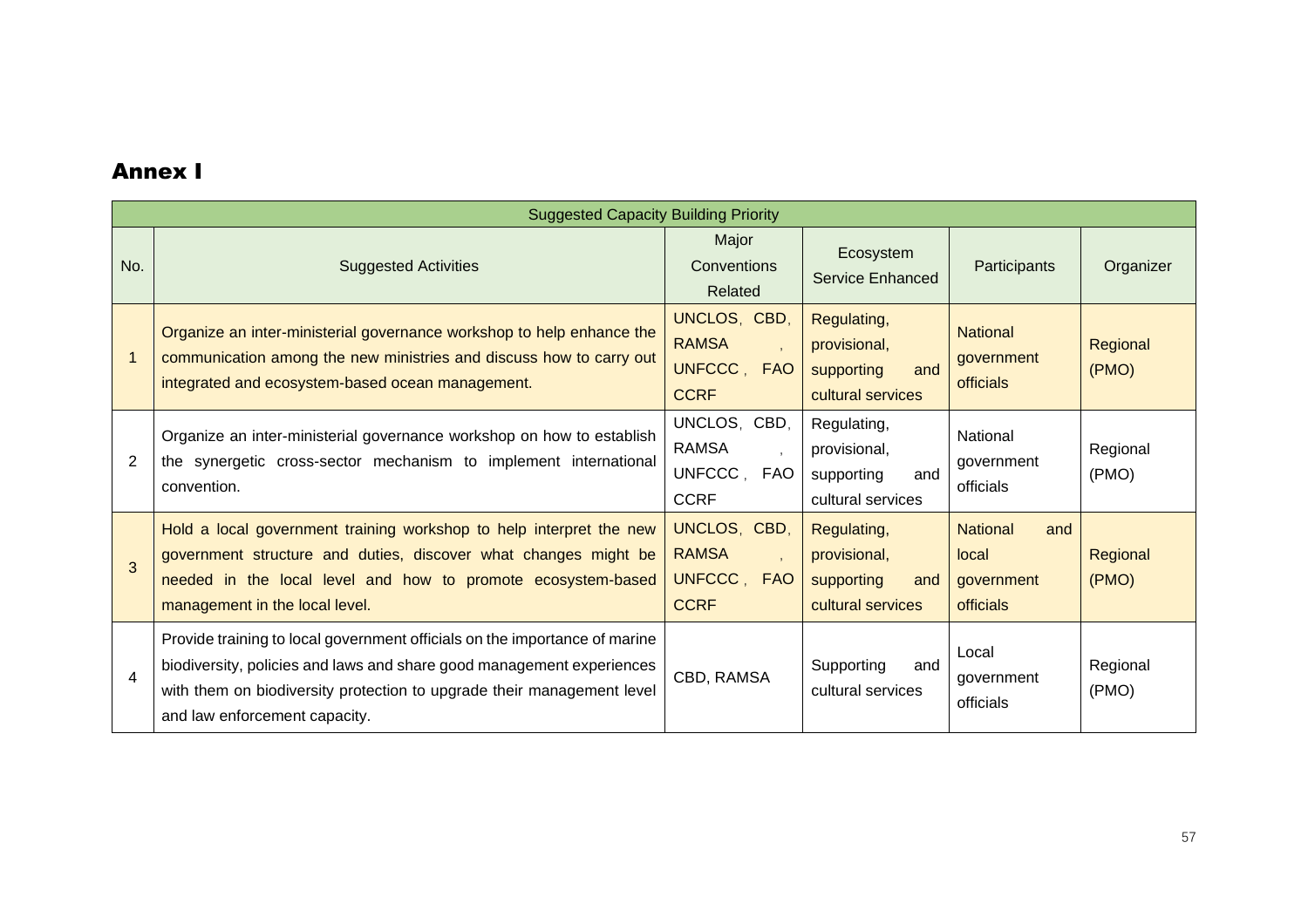| 5              | Research on how to carry out the ecological compensation system and<br>share the research result with local government and work out useful<br>guidelines to support its implementation.                                                                                   | <b>CBD, RAMSA</b>               | <b>Supporting service</b>                             | Local<br>government<br>officials                                                    | <b>National</b><br>(MNR)  |
|----------------|---------------------------------------------------------------------------------------------------------------------------------------------------------------------------------------------------------------------------------------------------------------------------|---------------------------------|-------------------------------------------------------|-------------------------------------------------------------------------------------|---------------------------|
| 6              | Establish a demonstration project on strengthen the management<br>capacities of nature reserves or wetland parks or aquatic germplasm<br>conservation areas, and do a case study to summary good management<br>practices and share the result with other protected areas. | CBD, RAMSA                      | Supporting<br>and<br>cultural services                | Local<br>government<br>officials                                                    | Regional<br>(PMO)         |
| $\overline{7}$ | Organize various forms of biodiversity communication and education<br>activities to increase public awareness of conservation with the help from<br>NGOs and private sectors, e.g. bird watching in coastal wetland.                                                      | <b>CBD, RAMSA</b>               | <b>Supporting</b><br>and<br>cultural services         | NGO <sub>s</sub><br>Public.<br>private sectors                                      | <b>National</b><br>(SFGA) |
| 8              | Build an information sharing platform on biodiversity protection and<br>coastal wetlands protection.                                                                                                                                                                      | CBD,<br>RAMSA,<br><b>UNFCCC</b> | Supporting<br>and<br>cultural services                | National (SFGA)                                                                     | National<br>(SFGA)        |
| 9              | Undertake extensively international exchanges and cooperation to<br>introduce advanced management experiences from other countries to<br>upgrade China's capacities and levels of biodiversity conservation.                                                              | <b>CBD, RAMSA</b>               | <b>Supporting</b><br>and<br>cultural services         | <b>National</b><br>and<br>local<br>government<br>(natural<br>resources<br>division) | Regional<br>(PMO)         |
| 10             | Establish a mid-term or final assessment system to evaluate the<br>implementation of national programs and plans of climate change and<br>cooperatively develop a set of indicators to reflect the implementation<br>level.                                               | <b>UNFCCC</b>                   | Supporting,<br>regulating<br>and<br>cultural services | Research<br>institute<br>and<br>national<br>government                              | National<br>(MEE)         |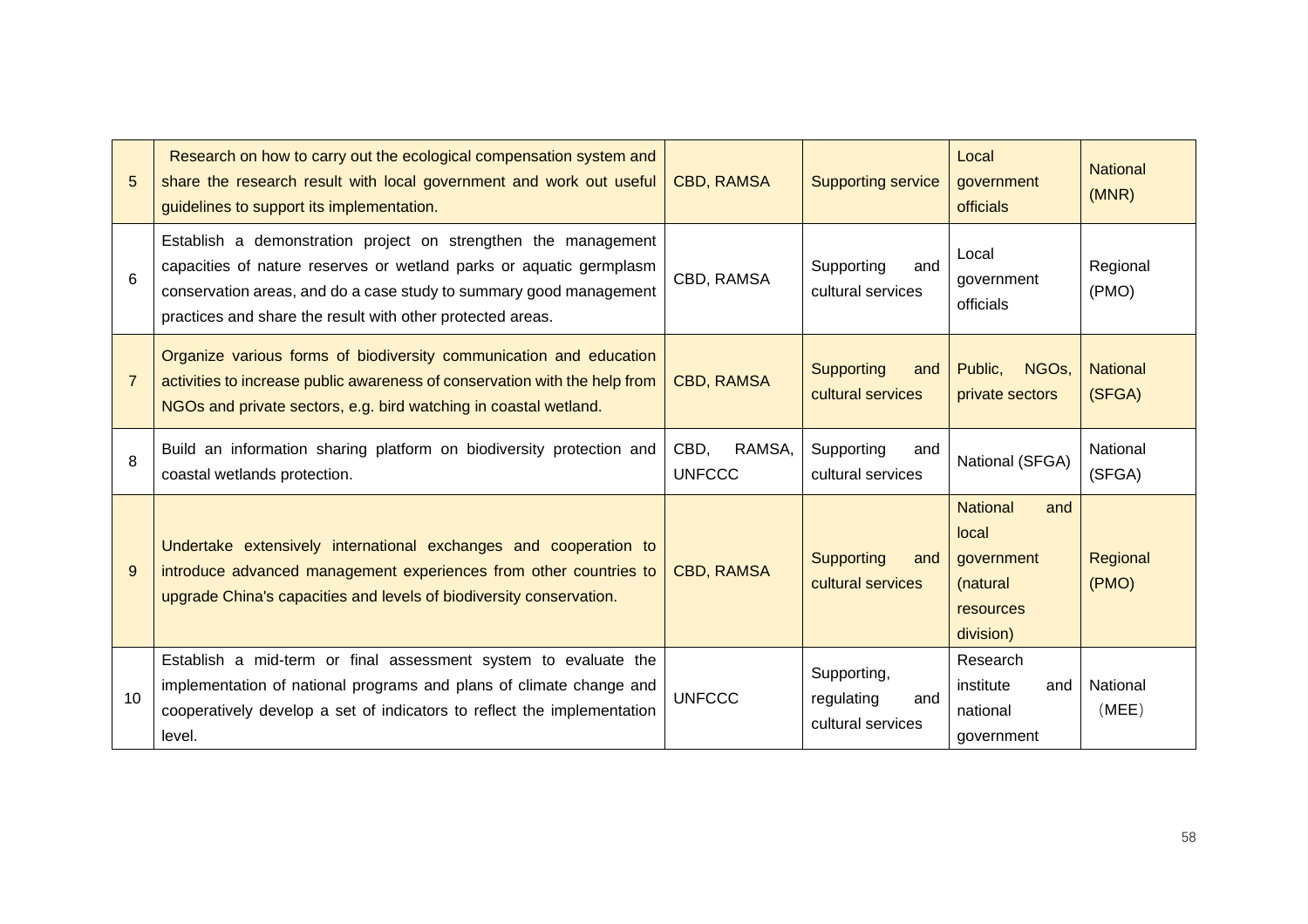| 11 | Organize a workshop with experts and officials to discuss about issues<br>in the development of coastal zone planning.                                                                                                                                                                        | <b>UNFCCC</b>   | Supporting,<br>regulating<br>and<br>cultural services | Local<br>government<br><b>officials</b><br>and<br>experts | Regional<br>(PMO)                     |
|----|-----------------------------------------------------------------------------------------------------------------------------------------------------------------------------------------------------------------------------------------------------------------------------------------------|-----------------|-------------------------------------------------------|-----------------------------------------------------------|---------------------------------------|
| 12 | Conduct successful case study on the mitigation and adaption measures<br>taken by other coastal countries and share the experiences nationwide.                                                                                                                                               | <b>UNFCCC</b>   | Supporting service                                    | National<br>government                                    | Regional<br>(PMO)                     |
| 13 | Improve scientific research, monitoring and data sharing, especially<br>social and economic research on major strategies and policies on climate<br>change, raising public awareness of participation in actions to tackle<br>climate change etc.                                             | <b>UNFCCC</b>   | <b>Supporting service</b>                             | <b>Research</b><br>institute                              | <b>National</b><br>(MEE)              |
| 14 | Organize education and training on climate change for local management<br>teams and teams in support of local decision making on climate change<br>through extensive international cooperation and exchanges, to effectively<br>enhance local capabilities in addressing with climate change. | <b>UNFCCC</b>   | Supporting service                                    | Local<br>government<br>officials                          | Regional<br>(PMO)                     |
| 15 | Develop a systematic educational plan to enhance education on climate<br>change and raise public awareness.                                                                                                                                                                                   | <b>UNFCCC</b>   | <b>Supporting</b><br>and<br>cultural services         | <b>Schools</b><br>and<br>universities                     | <b>National</b><br>(MEE)              |
| 16 | Provide training to fishery cooperative organizations to improve their<br>management capacity for<br>self-management and<br>better<br>joint-<br>management.                                                                                                                                   | <b>FAO CCRF</b> | Provisional<br>and<br>cultural services               | Fishery<br>cooperative<br>organizations                   | (local<br>Local<br>fishery<br>bureau) |
| 17 | Provide training to local officials working in the fishery administrative<br>departments to increase their capacity to enforce the law. The training<br>might include latest interpretation on laws, regulations and policies, law<br>enforcement procedures or fishing gear inspection etc.  | <b>FAO CCRF</b> | <b>Provisional service</b>                            | Local<br>government<br>officials                          | <b>National</b><br>(MARA)             |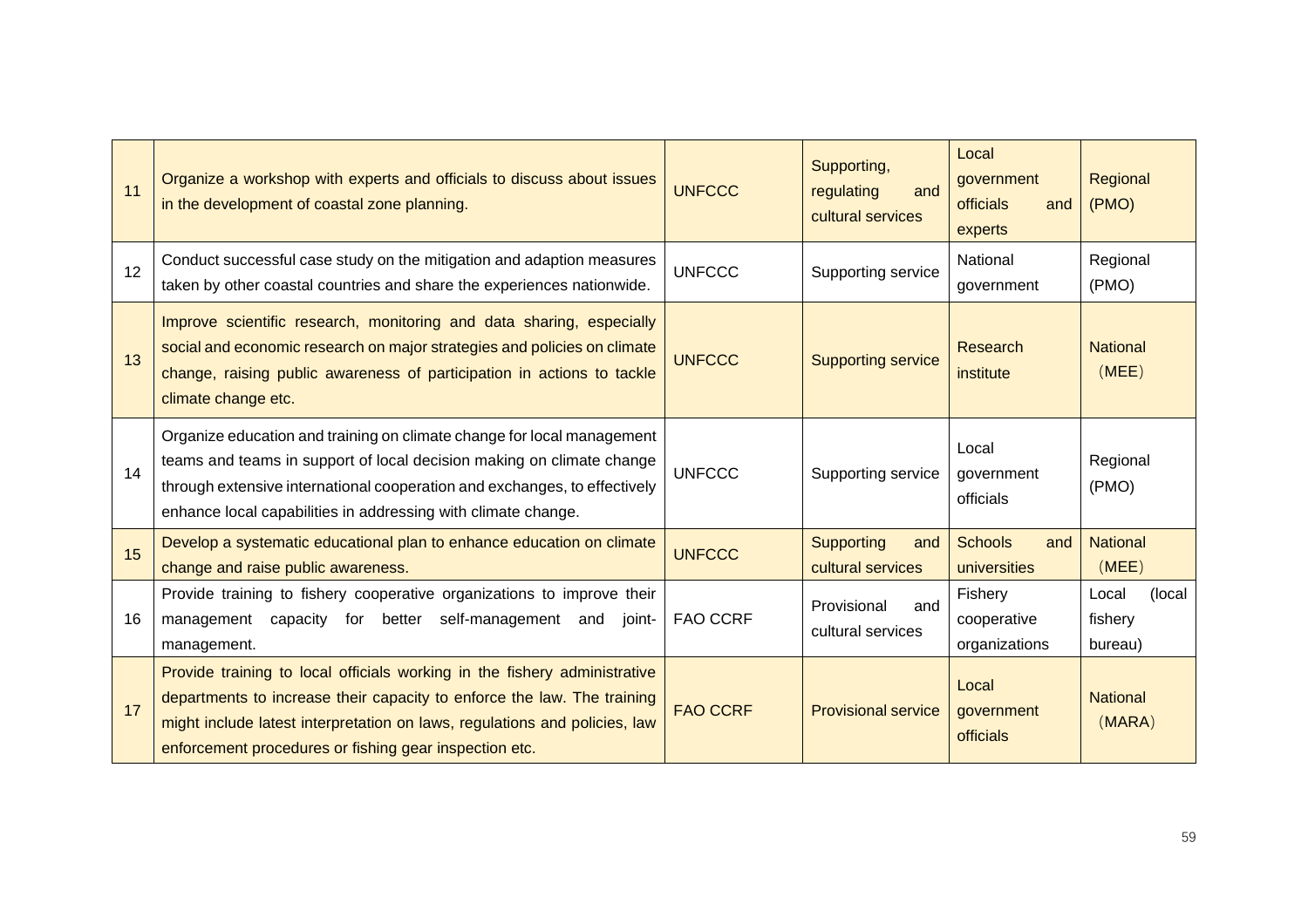| 18 | Together with local governments and fishery cooperative organization,<br>provide training to fishermen, including interpretation of national laws,<br>regulations, policies, fishing gear admittance catalogue, and successful<br>examples of sustainable fisheries.                                                                                                                             | <b>FAO CCRF</b> | <b>Provisional service</b>                   | Fisherman                                   | (local)<br>Local<br>fishery<br>bureau) |
|----|--------------------------------------------------------------------------------------------------------------------------------------------------------------------------------------------------------------------------------------------------------------------------------------------------------------------------------------------------------------------------------------------------|-----------------|----------------------------------------------|---------------------------------------------|----------------------------------------|
| 19 | Provide policy support and training to fishermen who wants to transfer to<br>another business, e.g. training on how to run a recreational fishery.                                                                                                                                                                                                                                               | <b>FAO CCRF</b> | Provisional<br>and<br>cultural services      | <b>Fisherman</b>                            | (local)<br>Local<br>fishery<br>bureau) |
| 20 | Strengthen the construction of fishing port and enhance its enforcement<br>capacity to make the fishing port an important gateway for law<br>enforcement. Improve the fishing log filing and inspection system, and<br>gradually promote the electronic fishing logs. Improve the facility of<br>fishing port to carry out the fixed-point landing system and fish landing<br>inspection system. | <b>FAO CCRF</b> | Provisional service                          | Local fishing port                          | National<br>(MARA)                     |
| 21 | Promote the construction of natural reserves, especially the marine<br>germplasm resources conservation areas. Improve the infrastructure<br>construction and the management practice as well, and share the<br>experience of good practice.                                                                                                                                                     | FAO CCRF, CBD   | Provisional<br>and<br>supporting<br>services | fisherv<br>Local<br>bureau                  | <b>National</b><br>(MARA)              |
| 22 | Enhance the construction of marine ranch demonstration project and<br>promote the sharing of good practice. Develop marine ranch guidelines<br>and operational models.                                                                                                                                                                                                                           | <b>FAO CCRF</b> | Provisional service                          | Fisherman and<br>fishery<br>local<br>bureau | Regional<br>(PMO)                      |